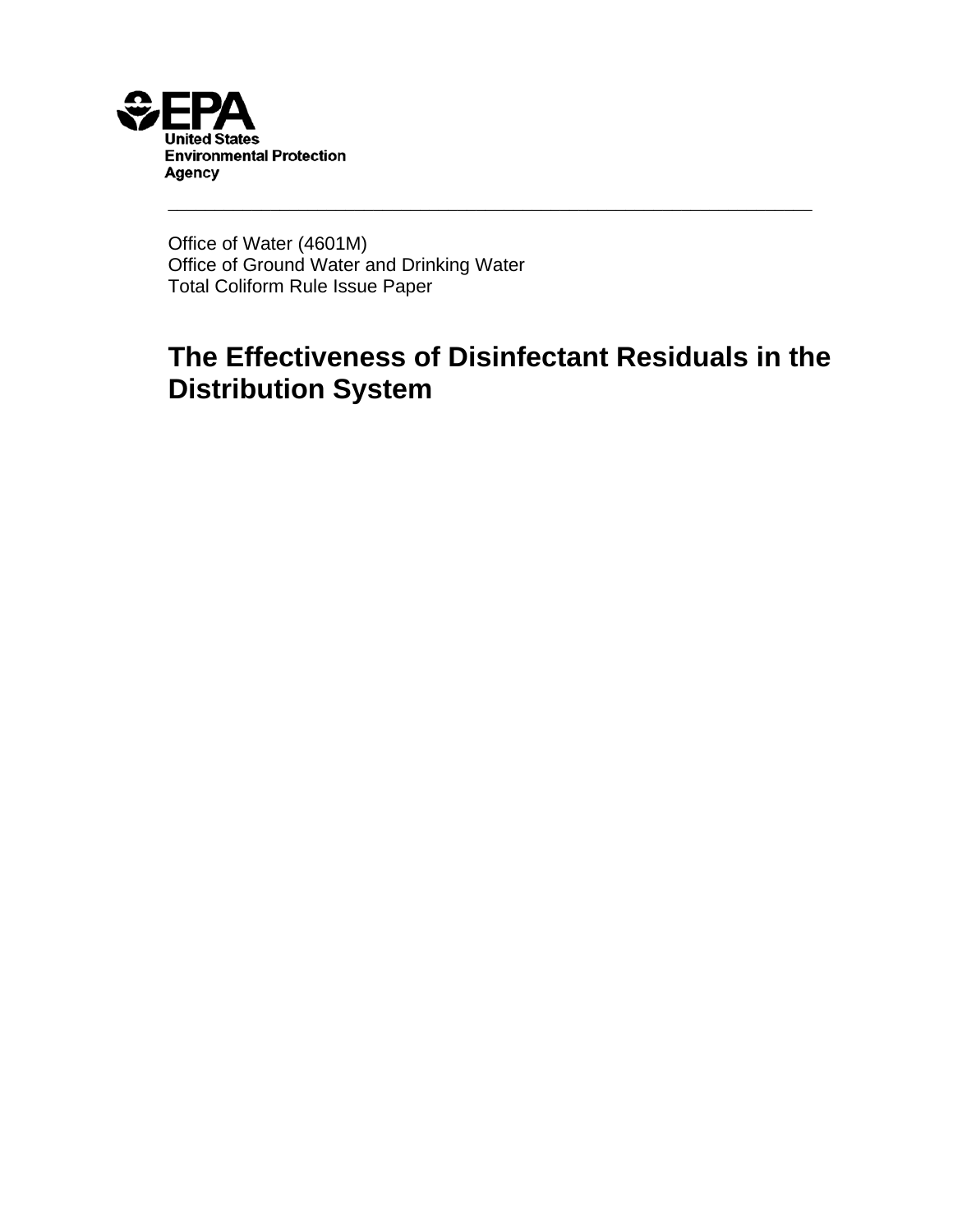# PREPARED FOR:

## U.S. Environmental Protection Agency Office of Ground Water and Drinking Water Standards and Risk Management Division 1200 Pennsylvania Ave., NW Washington DC 20004

PREPARED BY:

HDR Engineering, Inc. The Cadmus Group, Inc. U.S. EPA Office of Groundwater and Drinking Water

and

The Cadmus Group, Inc. 1901 North Fort Myer Drive, Suite 900 Arlington, VA 22209

USEPA Contract No. 68-C-00-113 Work Assignment No. 2-10

#### **Background and Disclaimer**

The USEPA is revising the Total Coliform Rule (TCR) and is considering new possible distribution system requirements as part of these revisions. As part of this process, the USEPA is publishing a series of issue papers to present available information on topics relevant to possible TCR revisions. This paper was developed as part of that effort.

The objectives of the issue papers are to review the available data, information and research regarding the potential public health risks associated with the distribution system issues, and where relevant identify areas in which additional research may be warranted. The white papers will serve as background material for EPA, expert and stakeholder discussions. The papers only present available information and do not represent Agency policy. Some of the papers were prepared by parties outside of EPA; EPA does not endorse those papers, but is providing them for information and review.

#### **Additional Information**

The paper is available at the TCR web site at:

http://www.epa.gov/safewater/disinfection/tcr/regulation\_revisions.html

Questions or comments regarding this paper may be directed to TCR@epa.gov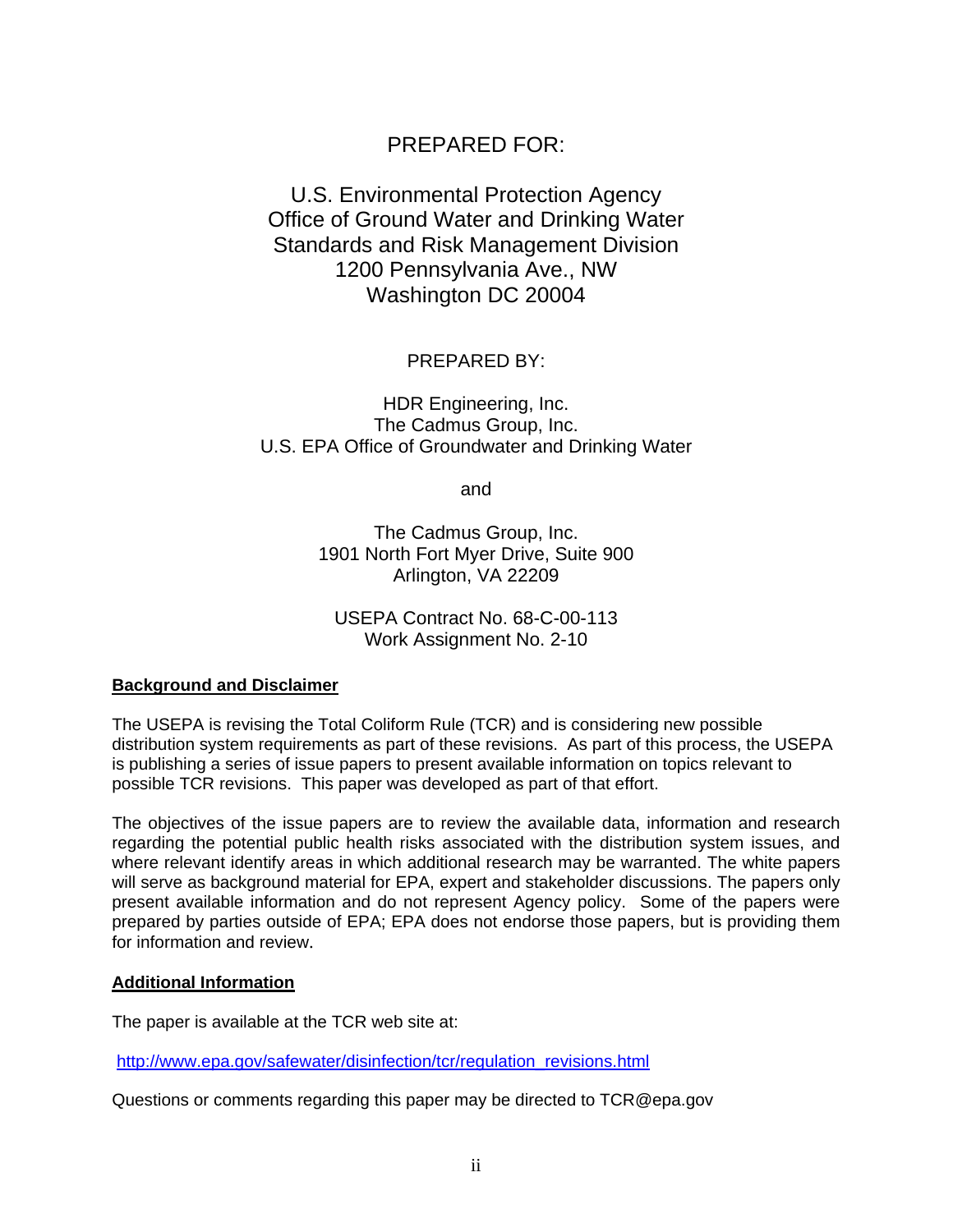# **Table of Contents**

| $\mathbf{1}$                                                                           |  |
|----------------------------------------------------------------------------------------|--|
| $\overline{2}$                                                                         |  |
| 2.1                                                                                    |  |
| 2.2                                                                                    |  |
| 2.3                                                                                    |  |
| $\mathfrak{Z}$                                                                         |  |
| 3.1                                                                                    |  |
| 3.1.1                                                                                  |  |
| 3.1.2                                                                                  |  |
| 3.2                                                                                    |  |
| $\overline{4}$                                                                         |  |
| 4.1                                                                                    |  |
| 4.1.1                                                                                  |  |
| Effectiveness of Secondary Disinfectant Residuals at Pathogen Inactivation 19<br>4.1.2 |  |
| Secondary Disinfectant Residuals as Indicators of Distribution System Upset  35<br>4.2 |  |
| 4.3                                                                                    |  |
| 5                                                                                      |  |
|                                                                                        |  |

Appendix – A Literature Review Summary of CT Studies Using Secondary Disinfectants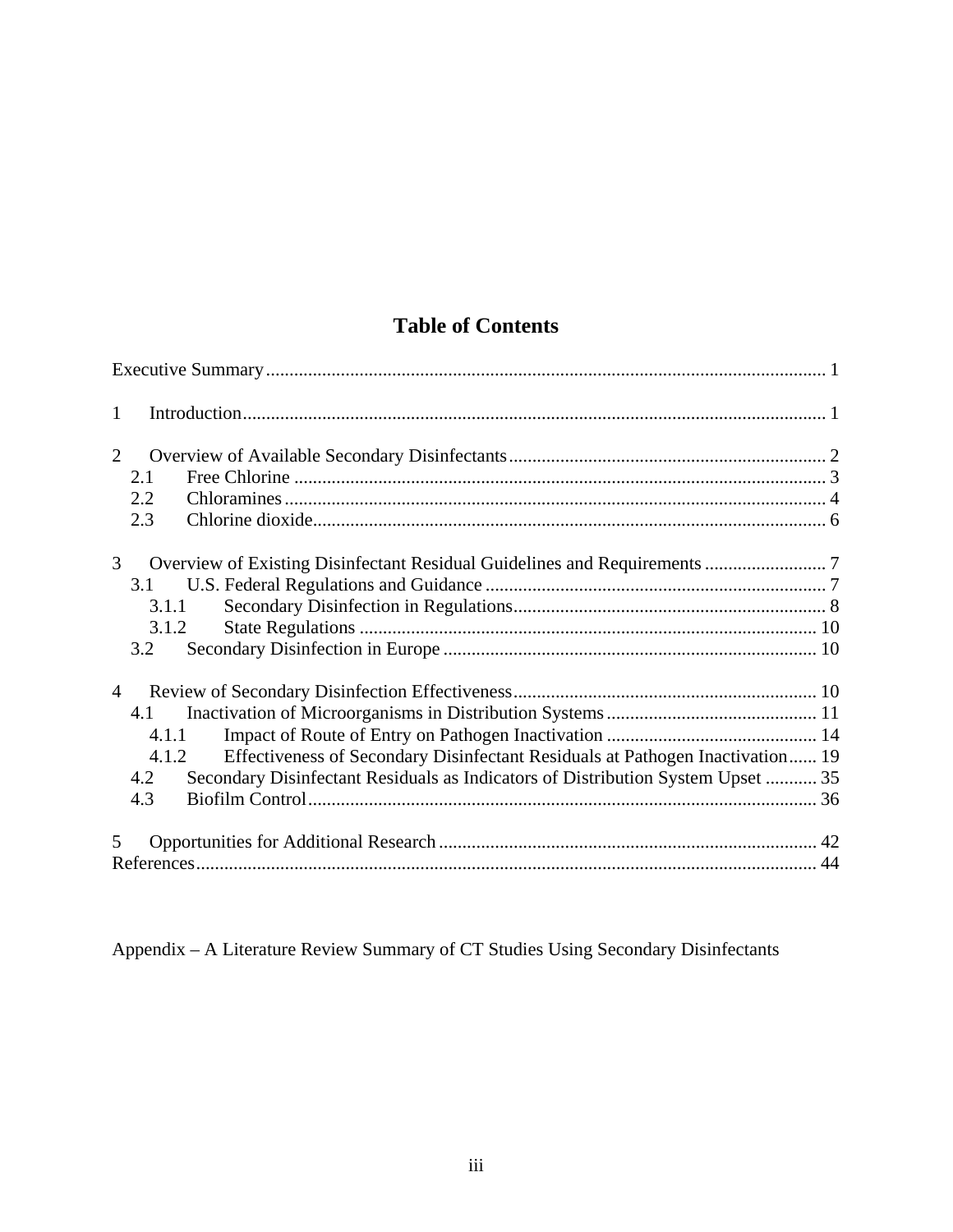# **List of Exhibits**

| Exhibit 3 - Variables for Consideration within a Secondary Disinfection Framework 12            |     |
|-------------------------------------------------------------------------------------------------|-----|
| Exhibit 4- Distribution System Deficiencies Causing Outbreaks from 1971 to 1998 <sup>1</sup> 16 |     |
|                                                                                                 |     |
| Exhibit 6 - CT Values for Inactivation of Giardia lamblia Cysts in Water at $10^{\circ}$ C      |     |
|                                                                                                 |     |
| Exhibit 7 - Contact Time Needed to Achieve 2-Log Inactivation of Viruses and                    |     |
|                                                                                                 | 22  |
| Exhibit 8 - Comparison of Disinfection Between Bulk Water and Distribution System Water         |     |
|                                                                                                 | 24  |
| Exhibit 9- Summary of CT and Log Inactivation Data Using Free Chlorine for                      |     |
| Various Microbes.                                                                               | 32  |
| Exhibit 10a - Summary of CT and Log Inactivation Data Using Chloramines for                     |     |
|                                                                                                 | 33  |
| Exhibit 10b-Log Inactivation of Various Microbes at CT Values Less than                         |     |
|                                                                                                 | .32 |
| Exhibit 11 - Summary of CT and Log Inactivation Data Using Chlorine Dioxide for                 |     |
|                                                                                                 | 34  |
| Exhibit 12 - Comparison of Disinfectant Effectiveness for Biofilm Heterotrophic Bacteria        |     |
|                                                                                                 | 39  |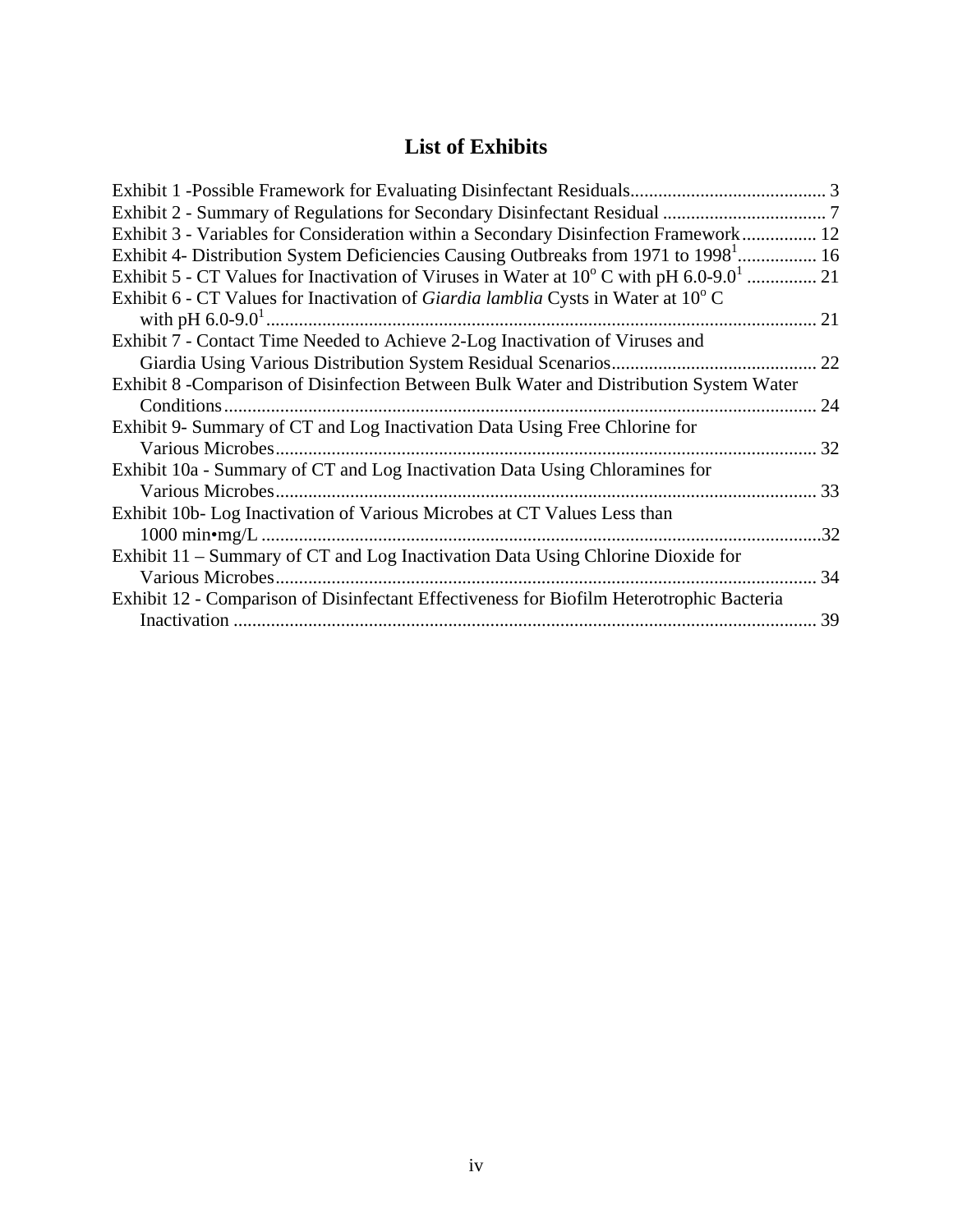# **The Effectiveness of Disinfectant Residuals in Distribution Systems**

### **Executive Summary**

Maintenance of a disinfectant residual throughout the distribution system may help to maintain the integrity of the distribution system in the following ways:

- Inactivating microorganisms in the distribution system;
- Indicating distribution system upset; and
- Controlling biofilm growth.

This paper reviews the efficacy of using a disinfectant residual to ensure distribution system integrity. An overview of secondary disinfectants, an overview of existing disinfectant residual guidelines and requirements, a discussion of the three main functions of secondary disinfection, and summaries of research on the efficacy of secondary disinfectants in carrying out these functions are provided. Additionally, this paper provides information on the future research needed to answer more definitively whether provision of a disinfectant residual can meet these expectations.

Disinfectant residual maintenance can be affected by many variables, some associated with distribution system conditions, such as pipe volume, chemical/biological characteristics of treated water entering the distribution system, the type of disinfectant being used, and events introducing contaminants to the distribution system.

There are six pathways by which pathogens can reach the distribution system (USEPA 2002c):

- Treatment breakthrough,
- Leaking pipes, valves, and joint seals,
- Cross-connection and backflow,
- Finished water storage vessels,
- Improper treatment of equipment or materials before and during main repair, and
- Intentional introduction of contaminants into distribution system.

#### **Secondary Disinfectants**

The USEPA (1999a) has discussed the efficacy and practicality associated with the use of free chlorine, chloramines, and chlorine dioxide for secondary disinfection. While none of these options is ideal for all systems, each has characteristics that may meet a specific system's needs for secondary disinfection. Selection of the most appropriate secondary disinfectant must be made on a system-by-system basis, with consideration given to the system's concerns regarding inactivation requirements, DBP formation potential, water quality, distribution system condition, and treatment experience and capabilities.

#### **Existing Disinfectant Residual Guidelines and Requirements**

In the United States, the Surface Water Treatment Rule requires systems that use surface water (or ground water under the influence of surface water) to monitor and maintain a detectable disinfectant residual throughout the distribution system. This monitoring must be conducted throughout the distribution system at same locations as those used for total coliform monitoring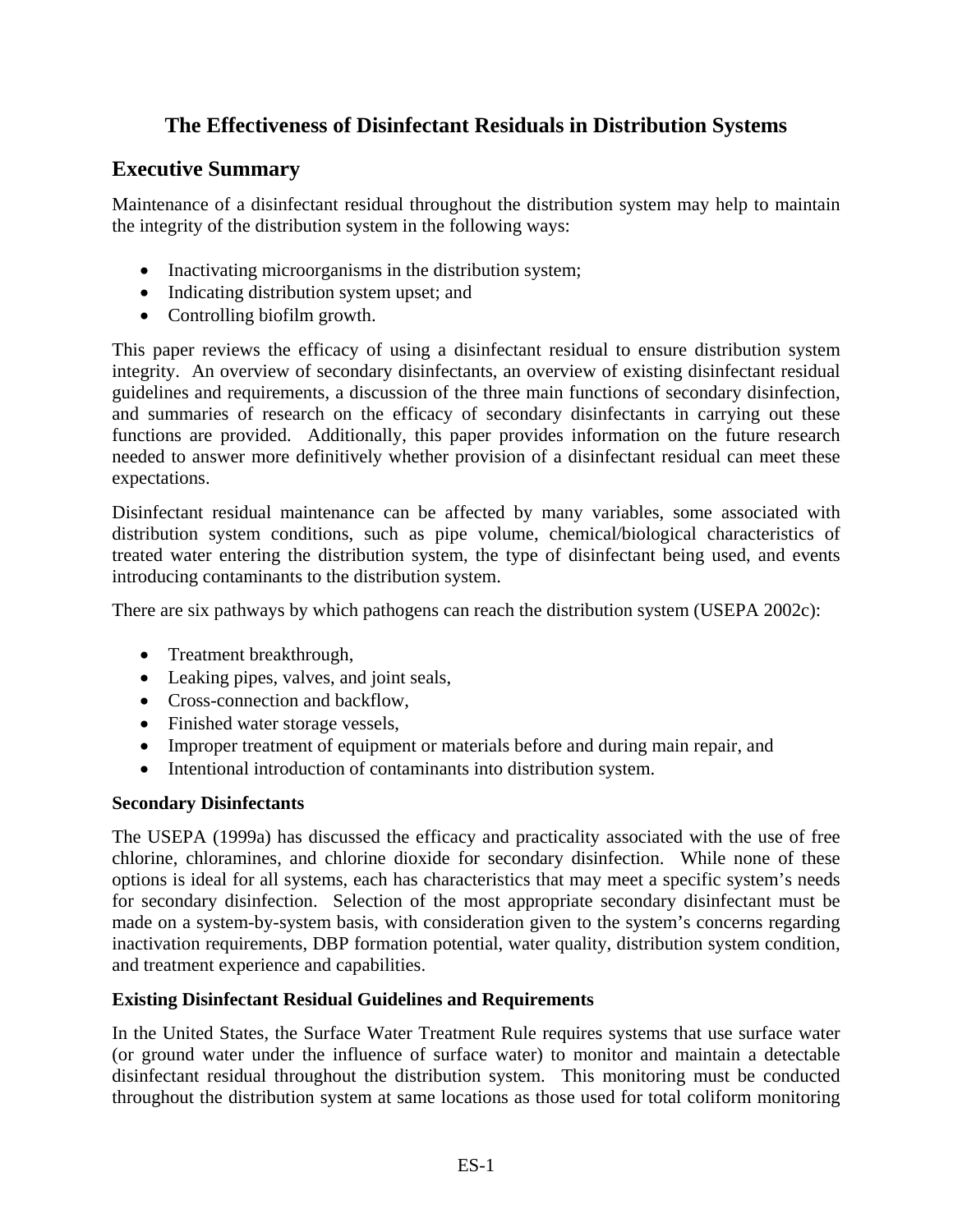and at entry points. Under the Stage 1 Disinfectant/ Disinfection By-Products Rule, the residual is not to exceed 4.0 mg/L for chlorine and chloramines and 0.8 mg/L for chlorine dioxide in any system based on a running annual average of all measurements in the distribution system calculated each month. States may adopt Federal drinking water regulations or more restrictive drinking water requirements. The TCR lists disinfectant residual as a Best Available Technology for compliance with total coliform Maximum Contaminant Level (MCL).

Disinfection practices vary widely in European countries. The European Union has issued standards for drinking water, and these standards do not require disinfection explicitly. Of the 15 original European Union member states, only Spain and Portugal require secondary disinfection in distribution systems.

#### **Effectiveness in Pathogen Inactivation**

A review of the Surface Water Treatment Rule (SWTR) concentration-time (CT) requirements (USEPA, 1991) demonstrates that free chlorine, chloramines, and chlorine dioxide can be used to inactivate viruses and *Giardia lamblia*. This inactivation information helps to inform inactivation capabilities under bulk water conditions.

Distribution systems exhibit varying conditions and multiple forms of microbes that may influence pathogen inactivation. For instance, in the distribution system, bacteria and viruses can be found as part of the bulk water, attached to particles, or as part of biofilms. The literature review found that viruses and bacteria attached to particles or present in biofilms are more protected from inactivation.

Studies were also reviewed to compare the inactivation provided by free chlorine, chloramines, and chlorine dioxide on specific microorganisms. Overall, these studies, which were conducted in laboratory conditions and on bulk water samples, demonstrated that only free chlorine was able to provide 99.99 percent (4-log) inactivation of viruses. To provide 2-log inactivation of most species, free chlorine, chloramine, and chlorine dioxide required a CT of 50, 10,000, and 150 min•mg/L, respsectively.

### **Effectiveness in Indicating Distribution System Upset**

Many factors influence the concentration of the disinfectant residual in the distribution system, including the assimilable organic carbon level, the type and concentration of disinfectant, water temperature, and system hydraulics. Entry of foreign material into the distribution system from backflow (or other events) may alter these factors and contribute to a loss of residual. Studies have shown that large episodes of contamination, such as cross-connections, can overwhelm disinfectant residuals, resulting in no residual present in contaminated water.

Since most disinfectants are chemical oxidants that react with many substances, their use as indicators, specifically of microbiological contamination, is not entirely reliable. Inorganic and organic chemicals in the water can present a disinfectant demand that could misleadingly alert operators when no pathogens have been introduced. However, the loss or decrease of the disinfectant residual in this case can serve as an indicator of some contamination events. Furthermore, the presence of disinfectant-resistant pathogens, such as *Cryptosporidium*, and in some instances viruses, may persist in a distribution system despite the presence of a disinfectant residual.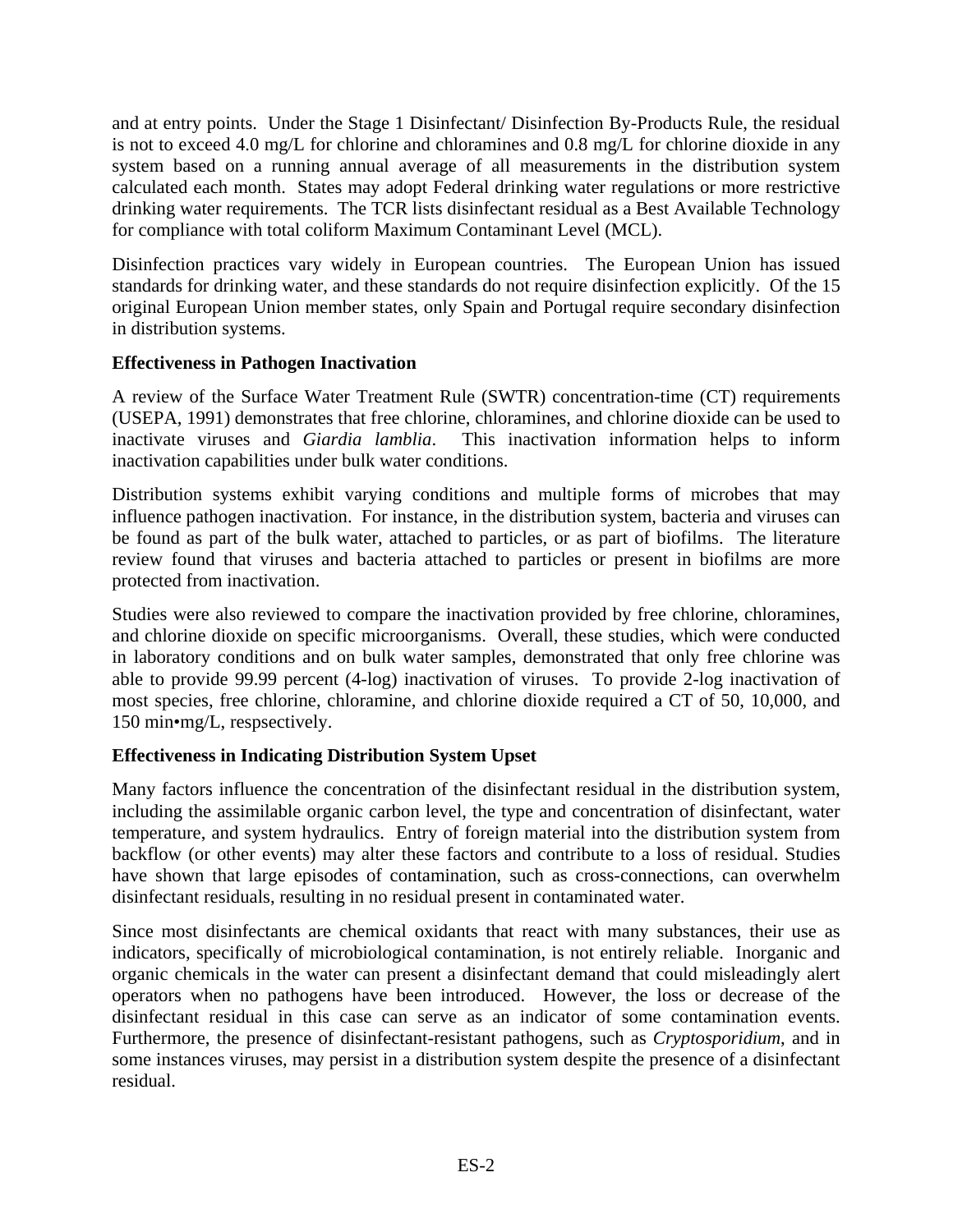There are several advantages to using disinfectant residual monitoring as a warning mechanism for possible contamination. Residual analysis is inexpensive, results are immediately available, and USEPA-approved methods for analysis already exist. Water system operators are becoming increasingly sophisticated in tracking and measuring disinfectant residuals. Accurate and ongoing tracking of disinfectant residuals would assist in detecting sudden changes in residual levels and in using such changes as indicators of contamination.

#### **Effectiveness in Controlling Biofilms**

Problems associated with biofilms in distribution systems include enhanced corrosion of pipes and deterioration of water quality. Biofilms can also provide ecological niches that are suited to the potential survival of pathogens. The ability to control (but not eliminate) biofilms using secondary disinfection is impacted by the disinfectant residual concentration used in the system. If concentrations are too low, the disinfectant residual becomes ineffective at controlling excess biofilm growth. The number of variables associated with biofilm control has led researchers to reach differing conclusions regarding the effectiveness of secondary disinfection at controlling biofilm growth.

Several studies have compared the effectiveness of various disinfectants at varying concentrations in controlling bacterial growth. These studies have been performed on different scales, ranging from continuous flow annular reactors to pilot systems to comparisons of fullscale distribution systems. Several studies have concluded that chloramines are more effective secondary disinfectants with respect to biofilm control compared to chlorine. However, in some instances chlorine has been shown to be more effective at physically removing biofilm from pipes.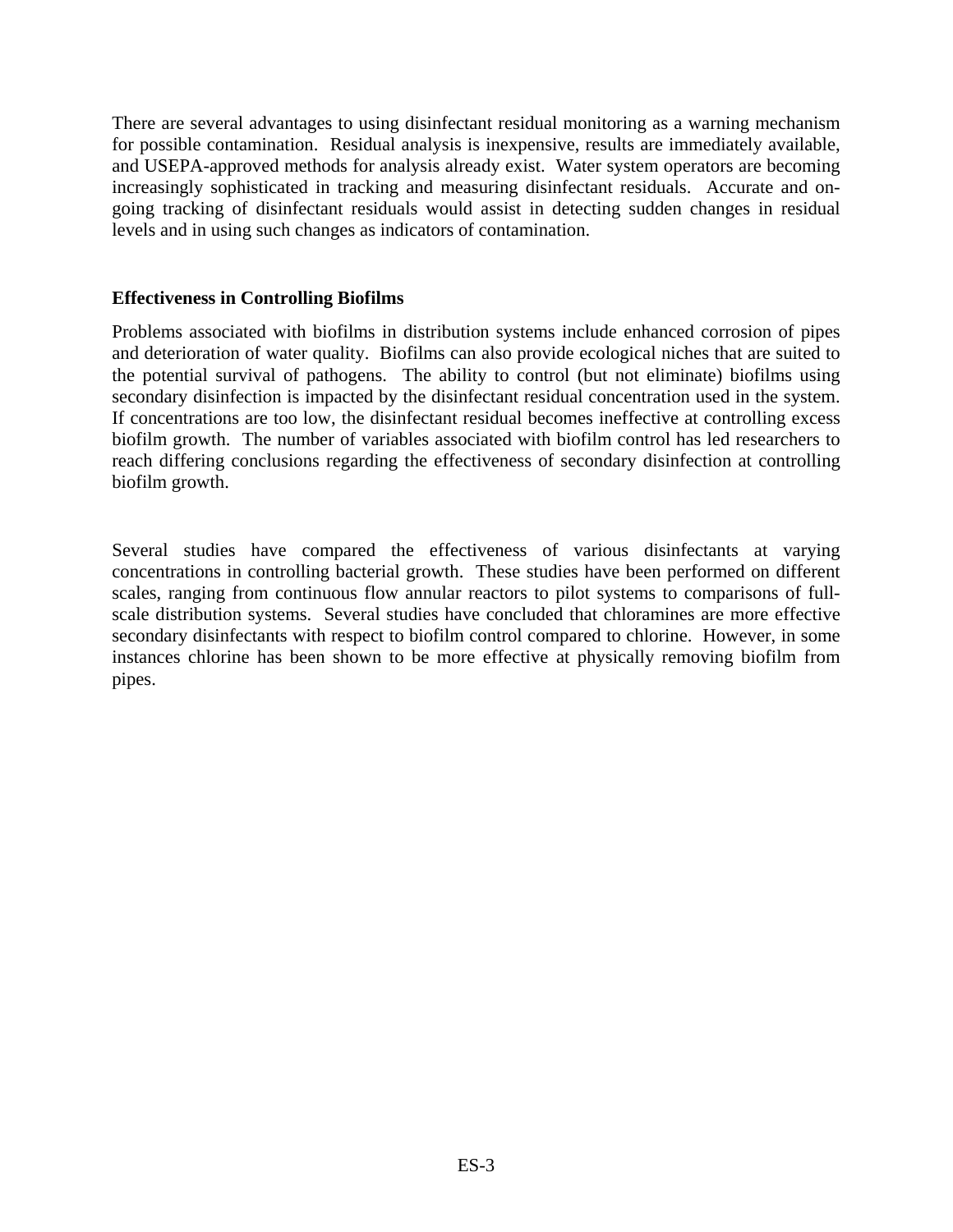# **1 Introduction**

Maintenance of a disinfectant residual throughout the distribution system may help to maintain the integrity of the distribution system in the following ways:

- Inactivating microorganisms in the distribution system;
- Indicating distribution system upset; and
- Controlling biofilm growth.

This paper reviews research on the efficacy of using a disinfectant residual to ensure distribution system integrity through pathogen inactivation, indication of distribution system upset (e.g., contamination), and biofilm control. Within the context of this paper, a distribution system is defined as a system of conveyances that distributes potable water. All pipes, storage tanks, pipe laterals, and appurtenances that comprise the delivery system are included in this definition. Appurtenances owned and operated by private customers, such as service lines and plumbing components that are typically not considered the responsibility of the public water system purveyor are also considered in this definition because they are physically attached to the distribution system and could potentially be a source of contamination, through, for example, backflow or leaching of contaminants from service lines. These and similar events may affect the water quality under the purveyor's jurisdiction. This paper provides an overview of secondary disinfectants, an overview of existing disinfectant residual guidelines and requirements, and a discussion of the efficacy of these disinfectants in carrying out the three main functions of secondary disinfection listed above. Additionally, this paper provides information on the future research needed to answer definitively whether provision of a disinfectant residual can meet these expectations.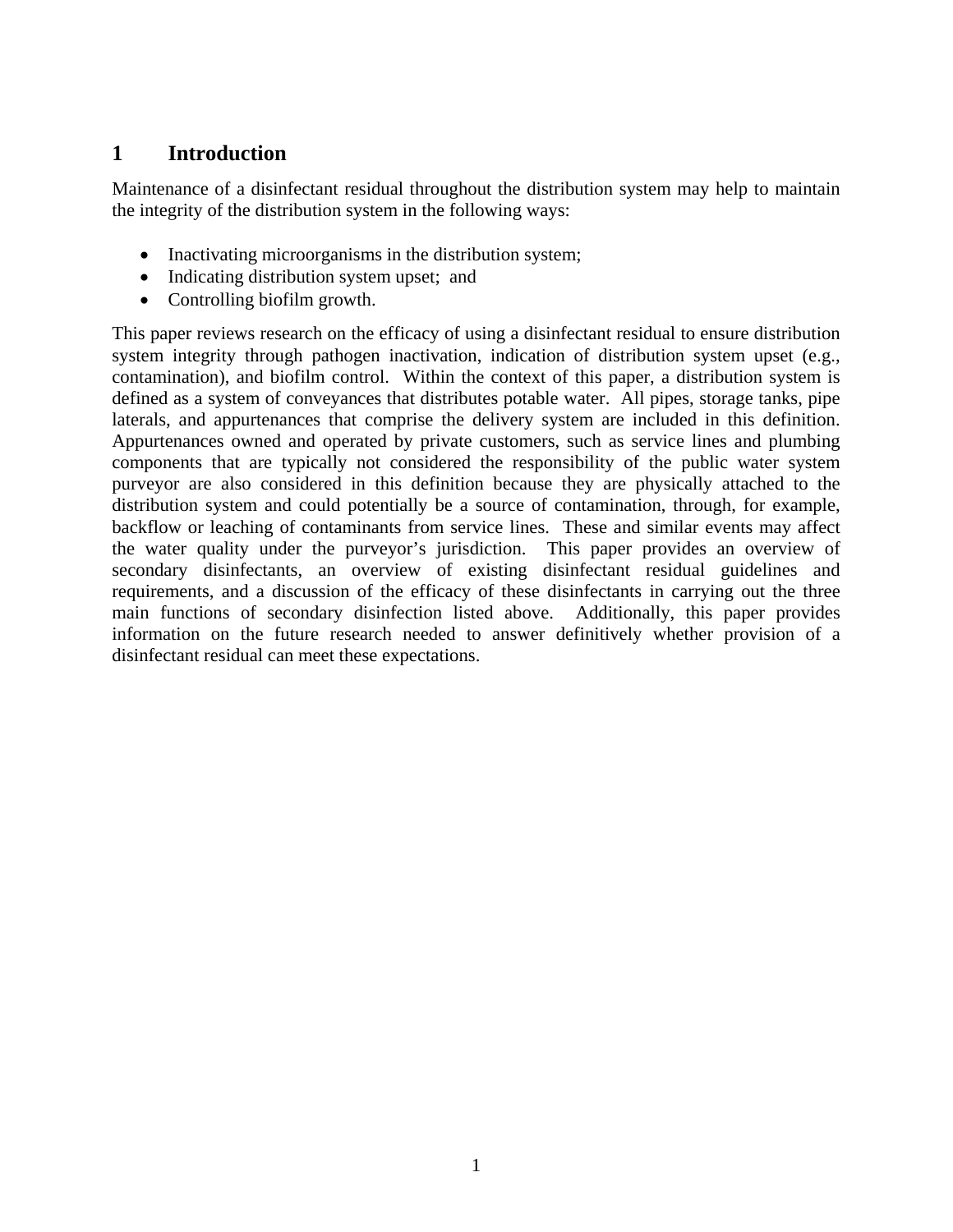## **2 Overview of Available Secondary Disinfectants**

Secondary disinfection is the presence of a disinfectant residual in the distribution system (Surface Water Treatment Rule). The USEPA (1999a) has discussed the efficacy and practicality associated with the use of free chlorine, chloramines, and chlorine dioxide for secondary disinfection. This paper focuses on the efficacy of these three secondary disinfectants, describing the application methods and characteristic chemistry of each, dosing mechanisms, reaction chemistry, and distribution system kinetics. There are some alternative secondary disinfectants being investigated by researchers (e.g., potassium permanganate and ozone combined with hydrogen peroxide, copper combined with hydrogen peroxide, silver combined with hydrogen peroxide, and anodic oxidation) but currently there are no indications of their effectiveness within the distribution system.

Selection of the most appropriate secondary disinfectant is made on a system-by-system basis with consideration paid to the system's particular concerns regarding inactivation requirements, DBP formation potential, water quality characteristics, distribution system condition, and treatment experience and capabilities. Exhibit 1 summarizes various aspects of an "ideal" disinfectant residual.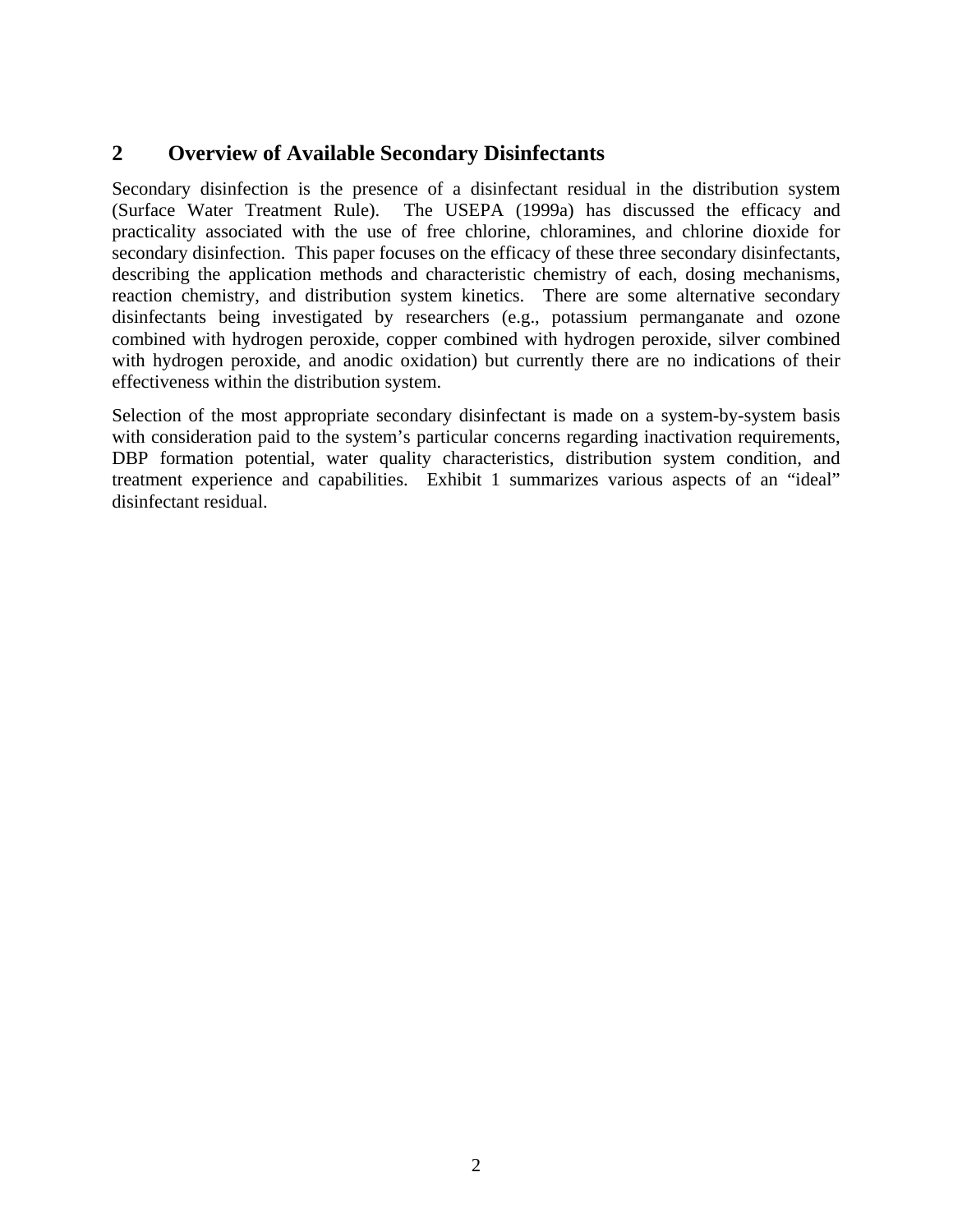| $\ldots$<br>The "Ideal" Disinfectant Residual Provides:                                       |
|-----------------------------------------------------------------------------------------------|
| Protection against distribution system contamination<br>$\bullet$                             |
| An indication of distribution system upset                                                    |
| Biofilm control                                                                               |
|                                                                                               |
| The "Ideal" Disinfectant Residual has the Following Chemical Characteristics:                 |
| Easily measured on-site under field conditions<br>$\bullet$                                   |
| Minimal to no interferences with common constituents in drinking water<br>$\bullet$           |
| Generates minimal to no disinfection by-products<br>$\bullet$                                 |
| Long-lasting<br>$\bullet$                                                                     |
| Selectively reactive (minimal to no corrosion/reaction with dissolved metals,<br>$\bullet$    |
| pipe materials, linings, etc.)                                                                |
| Provides clear indication of contamination event (is chemically altered rather<br>$\bullet$   |
| than consumed)                                                                                |
| The "Ideal" Disinfectant Residual has the Following Operational/Physical                      |
| <b>Characteristics:</b>                                                                       |
| Highly soluble in water<br>$\bullet$                                                          |
| Safely generated, transported, stored, and fed                                                |
| Cost-effective relative to the application (large- or small-scale)                            |
| The "Ideal" Disinfectant Residual has the Following Inactivation Capabilities:                |
| Effectively and efficiently inactivates wide range of organisms (bacteria,<br>$\bullet$       |
| viruses, protozoa, algae, fungi)                                                              |
| Effectively inactivates microorganisms present in the bulk water and those<br>$\bullet$       |
| associated with particles/biofilm                                                             |
| Achieves desired level of organism inactivation at doses that are safe for human<br>$\bullet$ |
| consumption                                                                                   |
| The "Ideal" Disinfectant Residual has the Following Aesthetic Characteristics:                |
| Achieves desired level of organism inactivation without creating tastes and                   |
| odors                                                                                         |
| Overfeed can be detected by taste, odor, and/or color                                         |

**Exhibit 1 –Properties of an "Ideal" Disinfectant Residual** 

#### **2.1 Free Chlorine**

Free chlorine is the most commonly used disinfectant in the United States. According to the 2000 *Community Water Systems Survey* (USEPA, 2002a), most surface water and ground water systems that have primary disinfection use chlorine. Of large systems participating in the Information Collection Rule (ICR) study, 83 percent of surface water plant-months and 86 percent of ground water system plant-months used free chlorine for primary disinfection (USEPA, 2003b). One plant-month indicates that a treatment plant used the specified treatment for one month. The ICR data were reported in percentage of plant-months to account for plants that varied disinfectants during the 12-month reporting period. Sixty nine percent of ICR plants used free chlorine as a secondary disinfectant in their distribution systems (McGuire et al, 2002). However, ICR plants were more likely to use primary and secondary disinfectants other than free chlorine if their source water contained high concentration of TOC and bromide. Free chlorine is also currently the most widely used secondary disinfectant in medium systems (USEPA, 2002a;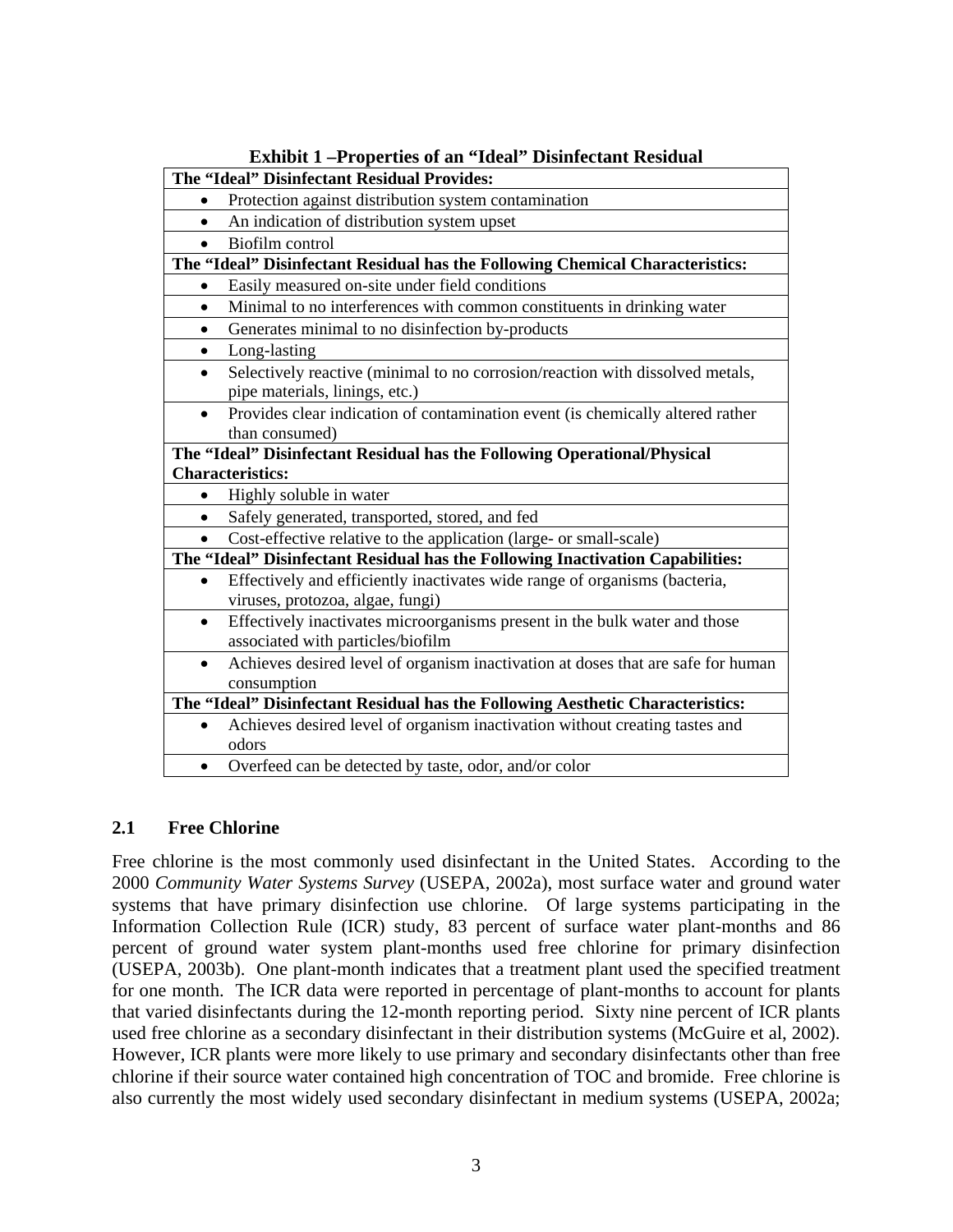AWWA Water Quality Division, 2000). This may change, however, due to the implementation of the Stage 1 and 2 Disinfectant/Disinfection By-Product Rules (DBPRs) as systems adjust disinfection treatment to meet THM and HAA requirements.

#### Reaction Chemistry

Free chlorine reacts with constituents in the water by various mechanisms. It oxidizes soluble iron, manganese, and sulfides typically found in drinking water sources. Once oxidized, these inorganics precipitate and can be removed by clarification and filtration processes. Free chlorine oxidizes ammonia (NH<sub>3</sub>) to form chloramines (at  $Cl_2$  to NH<sub>3</sub> ratios less than 8:1) and nitrate and nitrogen gas (at ratios greater than 8:1) (White, 1999). Free chlorine reacts with natural organic matter and bromide to form halogenated organic compounds, such as THMs, HAAs, and chlorophenols, some of which may pose human health risks (USEPA, 1999a; Weisel et al., 1999). Chlorine also oxidizes organic matter to form compounds that do not contain a halogen, such as aldehydes, carboxylic acids, ketones, and alcohols (Richardson, 1998). Of the known halogenated compounds, THMs and HAAs occur in the highest concentrations.

#### Kinetics in the Distribution System

The chlorine decay rate in water can be described by an initial rate, which is relatively rapid, and a long-term decay rate, which is slower. The initial rate is attributed to substances in water that react rapidly with chlorine and are usually referred to as the chlorine demand. Once this demand has been met, a more persistent residual is established with a slower rate of decay.

Chlorine decay kinetics within the distribution system is governed by both decay occurring in the bulk fluid as well as decay at the pipe walls. A number of factors can affect the kinetics including the water temperature, total organic carbon (TOC) concentration, initial chlorine concentration, biofilms, the rate of pipe corrosion and the presence of corrosion products (Vasconcelos et al., 1996). In general, chlorine decay kinetics increase at higher temperature, chlorine concentration, TOC concentration, biofilm and corrosion product mass, and as pipe corrosion rates increase.

The decay reactions for chlorine in the bulk water and at the pipe wall in some instances can be modeled using a first order rate expression, although the decay constants may vary for each water. The type and concentration of various chemical and biological constituents that exert a chlorine demand (described previously) will impact the decay coefficient. The decay coefficient for a specific bulk water can be determined using bottle decay tests, but the coefficient for pipe wall decay must be determined in the field or with pipe segments taken from the distribution system piping. In general, the relative importance of decay at the pipe wall increases as the pipe diameter decreases because the ratio of volume to pipe surface area decreases (Vasconcelos et al., 1996).

### **2.2 Chloramines**

Initially, chloramines were used to control taste and odor in drinking water; however, they were soon recognized as being more stable than free chlorine in the distribution system and, consequently, were found to be effective in controlling bacterial growth in the distribution system (Kirmeyer et al., 1993). As a result, chloramines were used regularly for secondary disinfection during the 1930s and 1940s. Because of an ammonia shortage during World War II, however, the popularity of chloramination declined.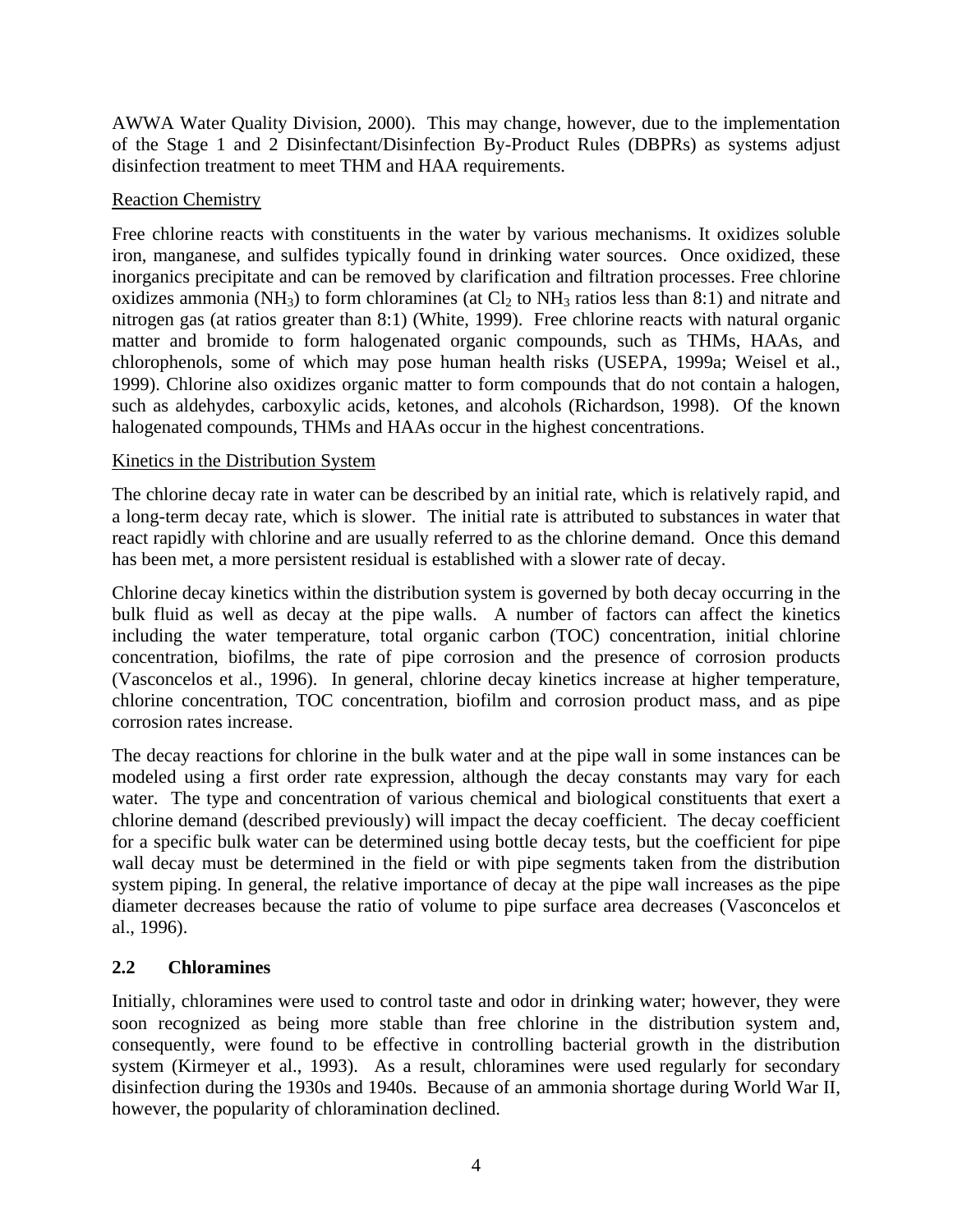The recent concern over halogenated organic byproduct (THM and HAA) formation in water treatment and distribution systems has increased interest in chloramines because they react differently with natural organic matter (NOM) compared to chlorine, generally producing lower concentrations of DBPs (Symons et al., 1998). However, chloramines are not as effective as chlorine for primary disinfection, requiring significantly higher concentrations or contact times to achieve comparable levels of inactivation. Therefore, they are used primarily as a secondary disinfectant. Prior to treatment changes to meet the Stage 1 DBPR, chloramines were used by large surface water systems as a secondary disinfectant during 40 percent of the plant-months included in the reporting period, based on data collected under the ICR (USEPA, 2003b). Use of chloramines for secondary disinfection by community and non-transient, non-community ground water plants is less common (about 5 percent of all systems) (USEPA, 2003b). Chloramine use is expected to increase as the Stage 2 DBPR is implemented, with more than half of both large and small surface water plants predicted to be using chloramines for secondary disinfection by the year 2013, in order to comply with the requirements associated with this rule.

#### Reaction chemistry

Chloramines are formed by the reaction of ammonia with aqueous chlorine. In aqueous solutions, hypochlorous acid from the chlorine reacts with ammonia to form inorganic chloramines in a series of competing reactions. In these reactions, monochloramine  $(NH_2Cl)$ , dichloramine (NHCl<sub>2</sub>), and nitrogen trichloride (NCl<sub>3</sub>) are formed. These competing reactions are impacted by bulk water pH and are controlled to a large extent by the chlorine to ammonianitrogen ratio ( $Cl_2:NH_3-N$ ). Monochloramine is the predominant species formed in the pH range 7.5-9 (Kirmeyer et al., 2004). As the chlorine concentration increases and pH decreases, dichloramines and nitrogen trichloride can form. Temperature and contact time also affect these reactions. Monochloramine is predominately formed when the applied  $Cl_2:NH_3-N$  ratio is less than or equal to 5:1 by weight (Kirmeyer et al., 2004). When certain ratios of chlorine and ammonia-nitrogen are present, chloramines may not form, and ammonia and chlorine may be converted to other molecules that do not act as disinfectants and are not detected when chlorine residual is measured. For instance, as the applied  $Cl_2:NH_3-N$  ratio increases from 5:1 to 7.6:1, the water approaches breakpoint chlorination, when the residual chloramine and ammonianitrogen concentrations are reduced to a minimum. Breakpoint chlorination results in the formation of nitrogen gas or nitrate and hydrochloric acid. At  $Cl_2:NH_3-N$  ratios above 7.6:1, free chlorine and nitrogen trichloride (trichloramines) are present. Trichloramines are quite volatile and will usually dissipate, however, their formation is typically kept to a minimum due to objectionable odor formation (Kirmeyer et al., 1993). To avoid breakpoint chlorination, utilities normally maintain a  $Cl_2:NH_3-N$  ratio of between 3:1 and 5:1 by weight.

#### Kinetics in the distribution system

Chloramine decay in the distribution system is the result of autodecomposition reactions and reactions with organic and inorganic compounds. Biological nitrification, resulting from chloramine decay or from the presence of excessive ammonia, can cause a large increase in the rate of decay due to consumption of the remaining chloramine residuals. Autodecomposition is highly dependent on pH and temperature, with pH levels above 8 giving the slowest decomposition, and decomposition increasing with increasing temperatures. Higher chloramine residuals also result in an increase in the decay rate. Monochloramine decay has been modeled by Valentine (1998) using a second order rate expression.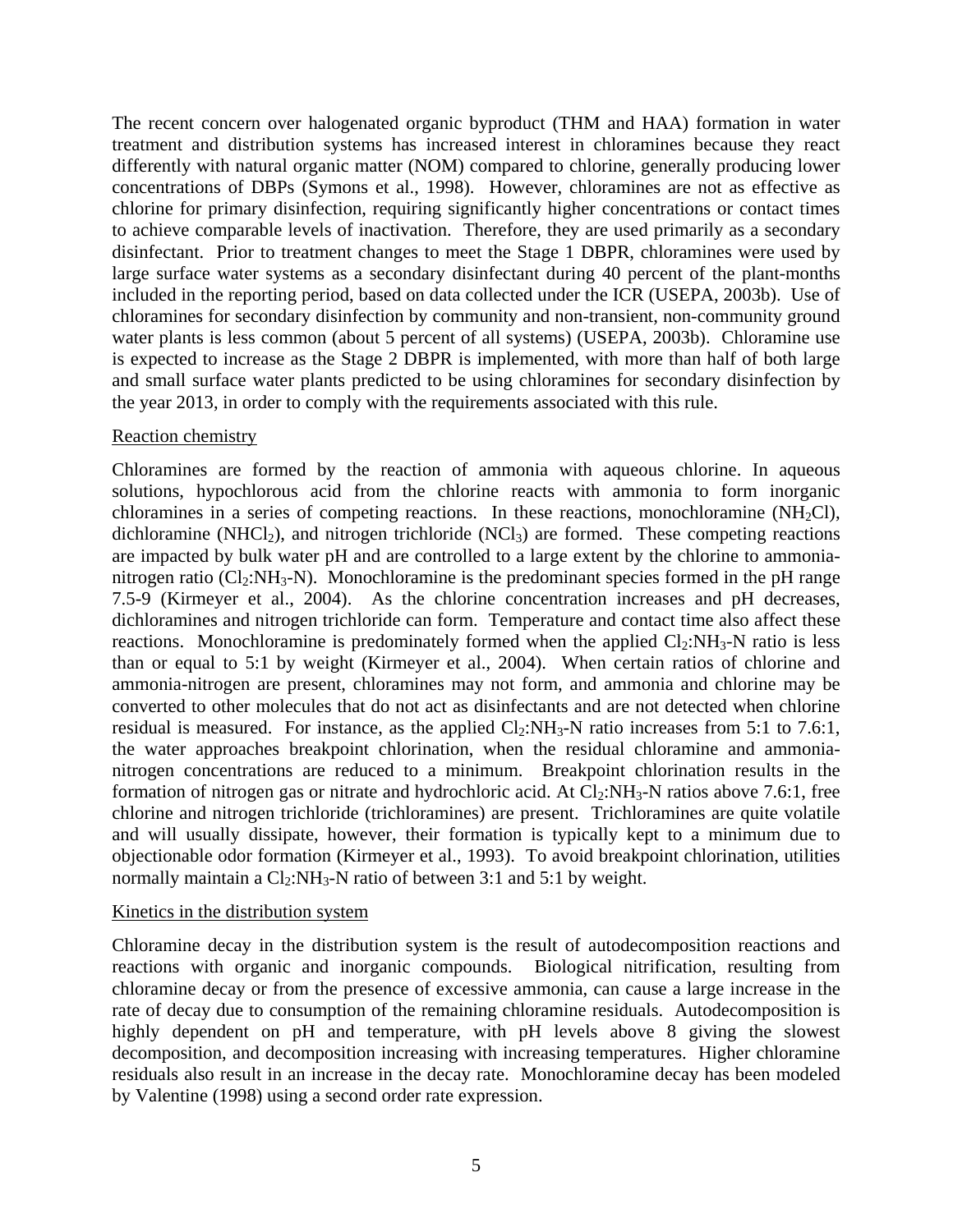#### **2.3 Chlorine dioxide**

In a 1998 survey of disinfection practices conducted by the AWWA's Disinfection Systems Committee (AWWA Water Quality Division Disinfection Systems Committee, 2000), approximately 8 percent of 200 large and medium-size respondents reported using chlorine dioxide  $(CIO<sub>2</sub>)$  as a secondary disinfectant (some surveyed utilities used multiple secondary disinfectants). According to Hoehn et al. (1992), an estimated 700 to 900 U.S. drinking water systems use chlorine dioxide, largely to oxidize iron and manganese, control taste and odor, and reduce THM formation. Nineteen of the more than 500 plants that participated in the ICR reported using chlorine dioxide for at least 9 of the last 12 months of the ICR collection period (USEPA, 2003b).

Although chlorine dioxide is a relatively strong disinfectant, it is not frequently used as a distribution system disinfectant for two reasons: 1) its residual does not last as long as that of other disinfectants, and 2) it breaks down into chlorite (predominantly), a regulated DBP with an MCL. Chlorine dioxide is used more commonly in Europe, even as a secondary disinfectant in France and Germany (Foundation for Water Research, 1993) and the Netherlands (Wondergem and van Dijk-Looijaard, 1991). The USEPA (1999a) recommends that chlorine dioxide use be limited to water suppliers with smaller distribution systems. To ensure a detectable residual at the fringes of the distribution system, a large distribution system may require a larger initial dose of chlorine dioxide than a smaller distribution system. The higher chlorine dioxide dose of the large system might lead to an exceedance of the chlorine MCL as the chlorine dioxide reacts producing chlorate and chlorite ions.

#### Reaction chemistry

Chlorine dioxide is a neutral compound with chlorine in the  $+IV$  oxidation state. Because  $ClO<sub>2</sub>$ does not hydrolyze in water, it exists as a dissolved gas as long as the pH of the water ranges from 2 to 10. In strongly alkaline solutions (pH greater than 9 or 10), however, formation rates of DBPs increase with increasing concentrations of ClO2. Chlorine dioxide is a volatile free radical that functions as an oxidant by way of a one-electron transfer mechanism in which it is reduced to chlorite  $(C1O_2)$  (Hoehn and Rosenblatt, 1996; Doerr, 1981). During drinking water treatment, chlorite is the predominant reaction byproduct, with 50–70 percent of the reacted chlorine dioxide converting to chlorite and 30 percent converting to chlorate  $(C1O<sub>3</sub>)$  or chloride  $(C1)$ .

#### Kinetics in the distribution system

Chlorine dioxide decay in the distribution system is the result of autodecomposition reactions and reactions with organic and inorganic compounds, including biofilms and pipe materials and scales, and also is subject to photolytic decomposition. Several studies using chlorine dioxide as a secondary disinfectant in full-scale distribution systems (Andrews et al., 2001, Volk et al., 2002) have shown that residuals can be maintained throughout these specific systems, without booster stations. Other studies (Gates, 1998) have demonstrated the opposite, that residuals disappear at the ends of the system without booster addition. Residuals decrease faster as the water temperature increases and the size and complexity of the distribution system increase.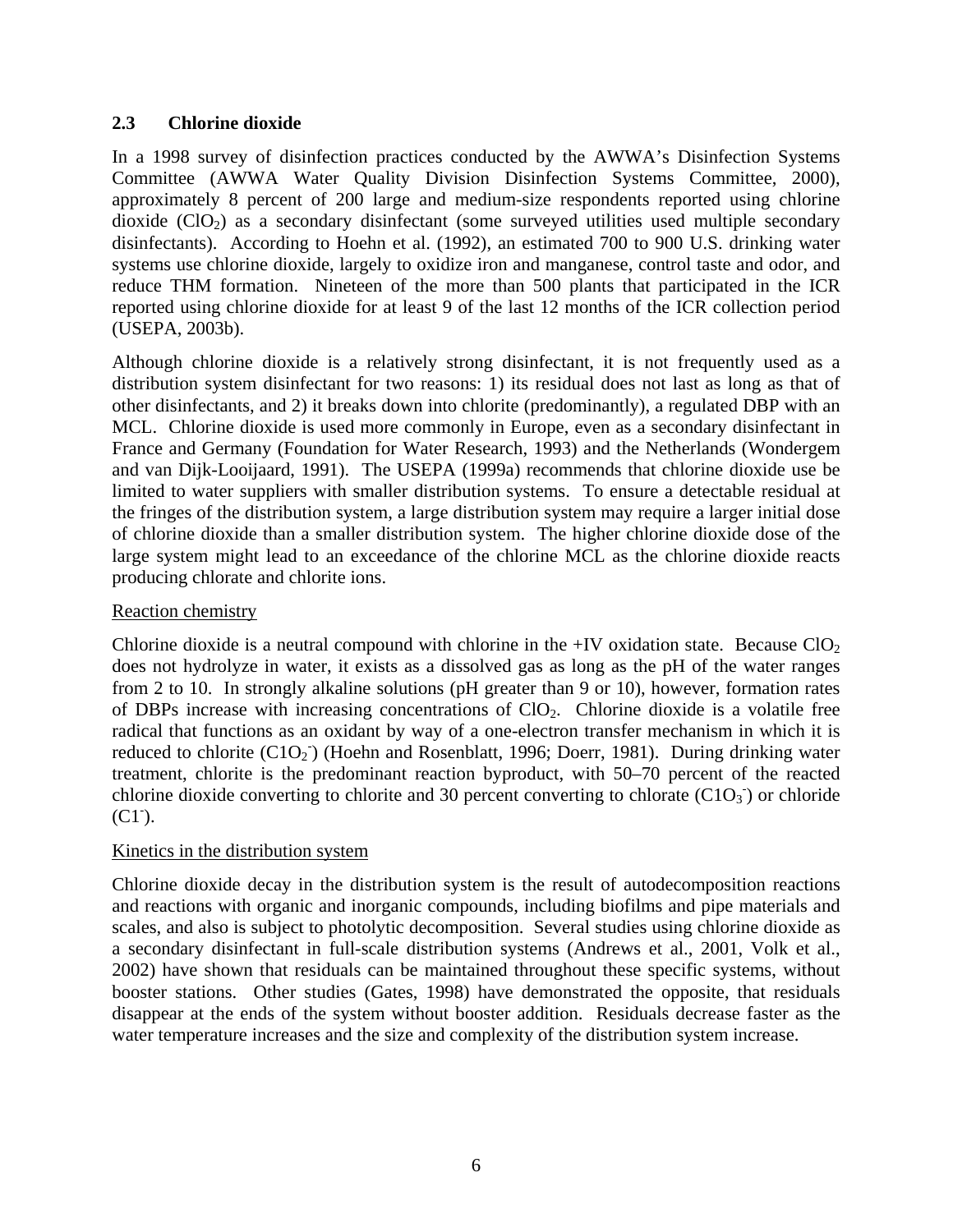# **3 Overview of Existing Disinfectant Residual Guidelines and Requirements**

This section describes the current regulations that address distribution system disinfectant residuals in the United States. Additionally, this section provides a discussion on secondary disinfectants in Europe.

### **3.1 U.S. Federal Regulations and Guidance**

Exhibit 2 provides a summary of Federal regulations that are related to secondary disinfection.

| <b>Regulation</b>                                                          | <b>Effective</b> | <b>Secondary Disinfection Elements</b>                                                                                                                                                                                                                                                                                                                                                                                                                                                                                                                                                                                                                                                                                                            |
|----------------------------------------------------------------------------|------------------|---------------------------------------------------------------------------------------------------------------------------------------------------------------------------------------------------------------------------------------------------------------------------------------------------------------------------------------------------------------------------------------------------------------------------------------------------------------------------------------------------------------------------------------------------------------------------------------------------------------------------------------------------------------------------------------------------------------------------------------------------|
| <b>Surface Water Treatment</b><br>Rule (SWTR)                              | 1990             | For all systems using surface water or groundwater under<br>$\bullet$<br>the influence of surface water for supply, a detectable<br>disinfectant residual must be maintained within the<br>distribution system in at least 95% of the samples<br>collected (or heterotrophic bacteria counts must be less<br>than or equal to 500 cfu/ml as an equivalent) and at least<br>0.2 mg/L concentration of residual disinfectant (free or<br>combined) entering the distribution system must be<br>maintained.<br>Monitoring must be conducted throughout the distribution<br>$\bullet$<br>system at same time and locations as those used for total<br>coliform monitoring and continuously at entry point.                                            |
| Total Coliform Rule (TCR)                                                  | 1990             | TCR does not require disinfectant residuals or monitoring<br>$\bullet$<br>for disinfectant residuals.<br>TCR lists disinfectant residual as a Best Available<br>$\bullet$<br>Technology for compliance with total coliform Maximum<br>Contaminant Level (MCL).                                                                                                                                                                                                                                                                                                                                                                                                                                                                                    |
| Stage 1<br>Disinfectant/Disinfection<br>By-Products Rule (Stage 1<br>DBPR) | 2002             | Establishes Maximum Disinfectant Residual Levels<br>$\bullet$<br>(MRDLs) of 4.0 mg/L as $Cl_2$ for chlorine, 4.0 mg/L as $Cl_2$<br>for chloramine, and 0.8 mg/L for chlorine dioxide. The<br>DBPR also lowers the MCL for total trihalomethanes<br>(TTHMS) from 0.10 mg/L (established in THM Rule) to<br>0.080 mg/L, and sets new MCLs for haloacetic acids<br>$(HAA5)$ (0.060 mg/L), chlorite (1.0 mg/L), and bromate<br>$(0.010 \text{ mg/L})$ . System may use SWTR disinfectant<br>residual monitoring results to determine MRDL<br>compliance.<br>Monitoring must be conducted throughout the distribution<br>$\bullet$<br>system at same time and locations as those used for total<br>coliform monitoring and continuously at entry point |

**Exhibit 2 - Summary of Regulations for Secondary Disinfectant Residual**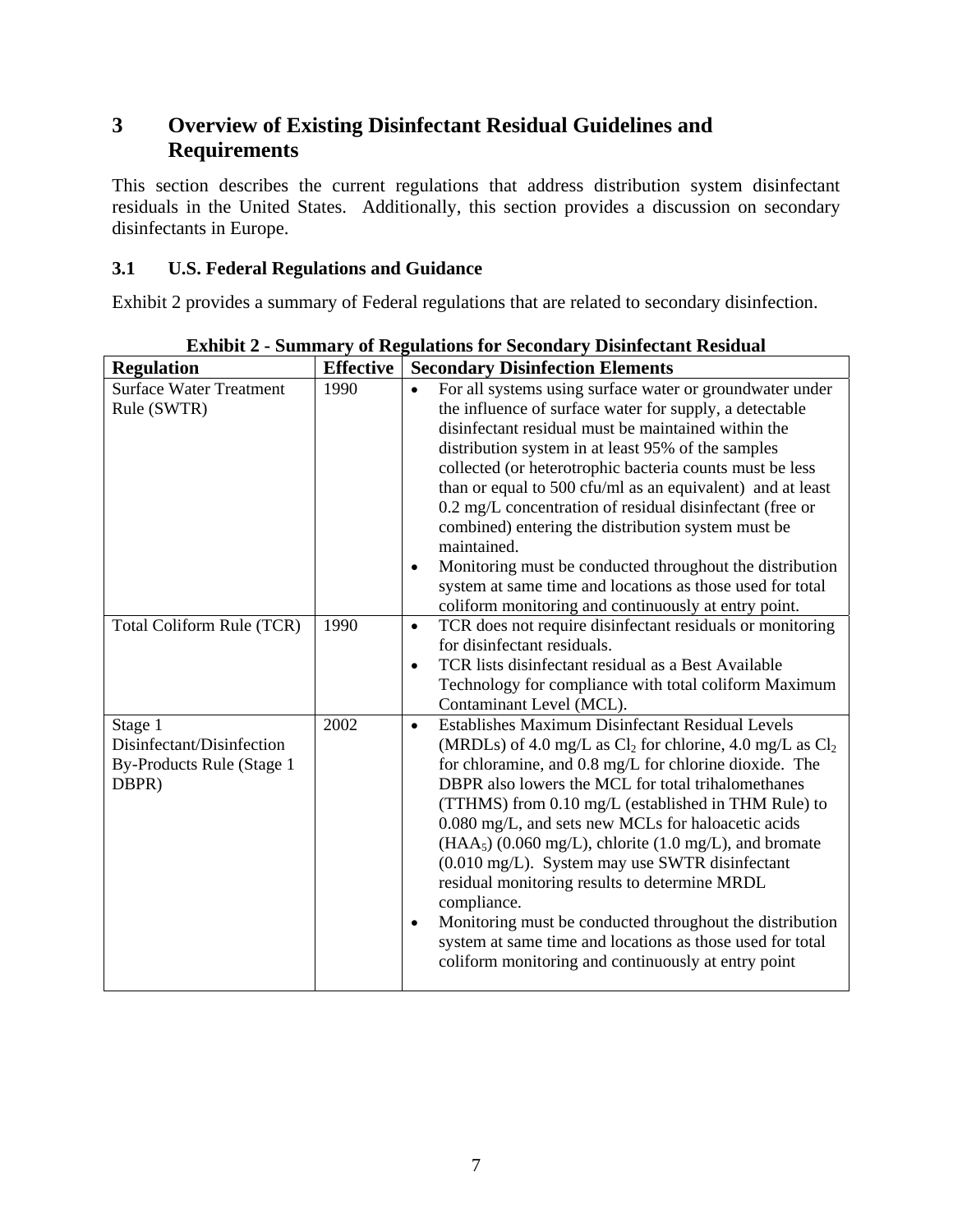#### *3.1.1 Secondary Disinfection in Regulations*

#### Surface Water Treatment Rule (SWTR)

The SWTR was promulgated in June 1989 in 40 CFR Parts 141 and 142. It requires the reduction of *Giardia lamblia* by 99.9 percent (3-log) and reduction of viruses by 99.99 percent (4-log). The rule applies to all surface water systems, those systems that use ground water under the direct influence (GWUDI) of surface water, and systems that supply surface water to any part of their distribution system or blend surface water with groundwater sources. Systems must filter their water, unless they meet the filtration avoidance criteria, and must disinfect the water sufficiently so that the combination of removal and inactivation achieves the required pathogen reduction levels before the water reaches the first user on the system. This first stage of the disinfection process, before the water enters the distribution system, is referred to as "primary disinfection." The SWTR also requires that systems serving surface water and GWUDI systems maintain a disinfectant residual throughout the distribution system. The free or combined disinfectant residual concentration entering the distribution system must be at least 0.2 mg/L and the system is in violation if it is less than 0.2 mg/L for more than four hours. In addition, the disinfectant residual concentration in the distribution system (known as "secondary disinfection" or "residual disinfection" concentration), measured as free chlorine, combined chlorine, or chlorine dioxide, cannot be undetectable in more than five percent of the samples each month, for any two consecutive months that the system serves water to the public. Water in the distribution system with a heterotrophic plate count (HPC) less than or equal to 500 colony-forming units per milliliter (cfu/ml) is deemed to have a detectable disinfectant residual for purposes of determining compliance with this requirement.

Systems regulated by the SWTR are required to monitor the disinfectant concentration in the water entering the distribution system continuously, and the lowest value must be recorded each day. If there is a failure in the continuous monitoring equipment, grab sampling every four hours can be conducted instead of continuous monitoring, but for no more than five working days following the failure of the equipment. Systems serving fewer than 3,300 people may use grab samples for their disinfectant measurements instead of continuous monitoring. The required number of grab samples taken per day is based on the population served by the system.

Systems complying with the SWTR must measure the disinfectant residual concentration at least at the same points in the distribution system and at the same time as total coliforms are sampled for compliance with the TCR, unless States determine that other sites are more representative of distribution system water quality.

#### Total Coliform Rule

The TCR was promulgated concurrently with the SWTR in June 1989. Unlike the SWTR, the TCR applies to all public water systems. A public water system is defined as a drinking water supplier that serves at least 25 people or 15 service connections for at least 60 days per year.

The TCR requires systems to monitor for the presence of total coliforms in the distribution system. See the Total Coliform White Paper *Distribution System Indicators of Drinking Water Quality* (USEPA 2006a) for further discussion on the use of total coliforms as indicators. The TCR requires systems to monitor for total coliforms at a frequency proportional to the number of people served. Coliform samples must be collected at sites that are representative of water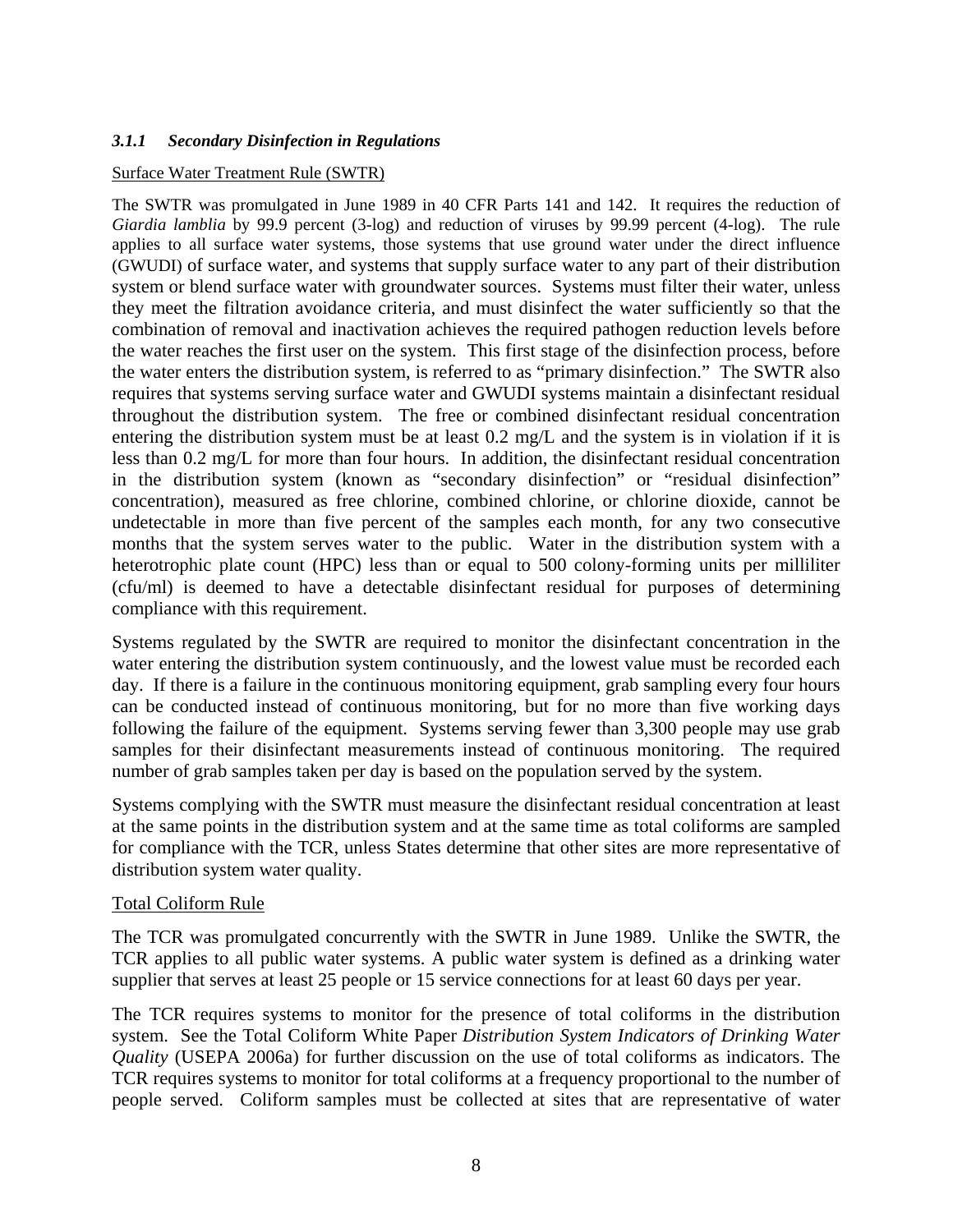throughout the distribution system, according to a written sample siting plan. If any sample tests positive for total coliforms, the system must perform additional tests for either fecal coliforms or *E. coli* and test additional samples for total coliform in response to the positive result.

The TCR does not require the presence of a disinfectant residual but does list maintaining a disinfectant residual throughout the distribution system as a Best Available Technology (BAT) for compliance with the total coliform MCL.

#### Stage 1 Disinfectants and Disinfection Byproducts Rule

The purpose of the Stage 1 DBP Rule is to improve public health protection by reducing exposure to disinfection byproducts. Some disinfectants and disinfection byproducts (DBPs) have been shown to cause cancer and reproductive effects in lab animals and suggested bladder cancer and reproductive effects in humans. The Stage 1 DBPR, effective in 2002, sets MRDLs and Maximum Residual Disinfection Level Goals (MRDLGs) for chlorine, chloramines, and chlorine dioxide. The MRDLs established by the rule are 4.0 mg/L as  $Cl_2$  for chlorine, 4.0 mg/L as  $Cl_2$  for chloramine, and 0.80 mg/L for chlorine dioxide. The Stage 1 DBPR also lowers the MCL for TTHMs from 0.10 mg/L, established in the 1979 TTHM Rule, to 0.080 mg/L, and sets new MCLs for HAA5 (0.060 mg/L), chlorite (1.0 mg/L), and bromate (0.010 mg/L). Enhanced coagulation or enhanced softening is required to improve removal of DBP precursors for systems using conventional filtration treatment.

#### Stage 2 Disinfectants and Disinfection Byproducts Rule

For the Stage 2 DBPR, the MCLs will remain at the Stage 1 DBPR levels (0.080 mg/L for TTHM and 0.060 mg/L for HAA5), but compliance will be determined based on locational running annual averages (LRAAs) instead of the RAAs used in the Stage 1 DBPR. Most systems will also be required to conduct Initial Distribution System Evaluations (IDSEs) to identify monitoring locations that represent locations with the highest concentrations of TTHM and HAA5.

#### Ground Water Rule

The purpose of GWR is to provide for increased protection against microbial pathogens in public water systems that use ground water sources. EPA is particularly concerned about ground water systems that are susceptible to fecal contamination since disease-causing pathogens may be found in fecal contamination. The GWR will apply to public water systems that serve ground water. The rule also applies to any system that mixes surface and ground water if the ground water is added directly to the distribution system and provided to consumers without treatment.

The GWR does not require a disinfectant residual. However, under this rule, ground water systems providing 4-log treatment of viruses using chemical disinfection must monitor for and must meet and maintain a State-determined residual disinfectant concentration (e.g., 4-log inactivation of viruses based on CT tables) or State-approved alternatives every day the GWS serves from the ground water source to the public. Significant deficiencies may include, but are not limited to, inadequate disinfectant residual monitoring, when required.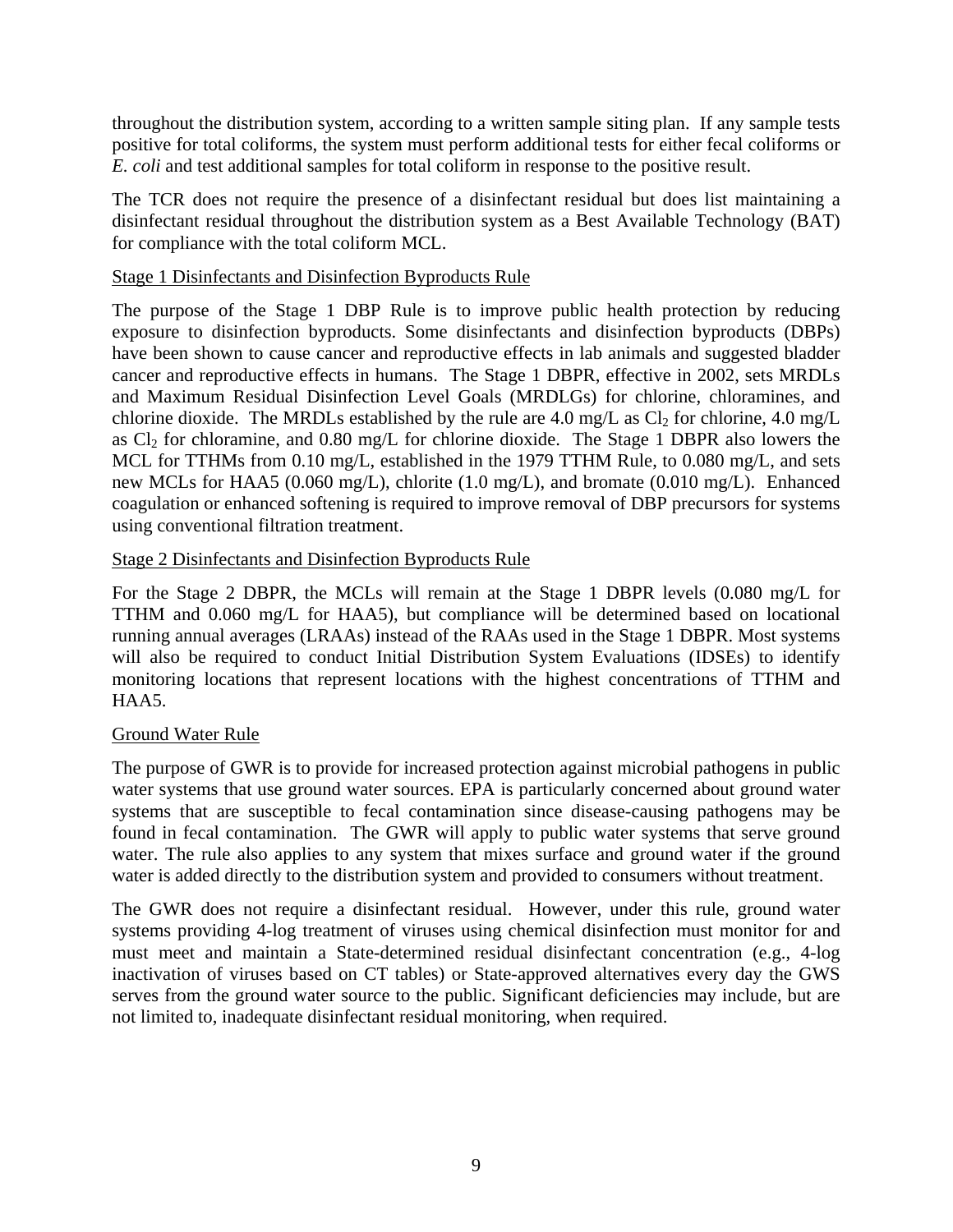### *3.1.2 State Regulations*

States may adopt Federal drinking water regulations or adopt more restrictive drinking water requirements, including those for disinfectant residual. At least 34 states have the same regulations as the federal standard (40 CFR 141.72) requiring monitoring, and the same minimum disinfectant concentration at the entrance to the distribution system and within the distribution system. Some states such as Texas, Kentucky, Kansas, and Florida require ground water systems to comply with the disinfectant residual standards as well as surface water and GWUDI systems. Other states have adopted more stringent standards. Several states have increased the minimum disinfectant level to 0.3 or 0.5 mg/L (Delaware and Kentucky, respectively).

### **3.2 Secondary Disinfection in Europe**

The current approaches to secondary disinfection in Europe are influenced by the wide diversity of water resources and supply infrastructures, as well as disinfection philosophy, so European countries vary considerably in their disinfection practices and use of secondary disinfection.

The European Union (EU), which is currently comprised of 25 member states, sets drinking water regulations for its member-states. The European Union Council Directive 98/83/EC was adopted November 3, 1998 to regulate quality of water intended for human consumption. The Directive applies to all water supplies except nationally recognized mineral waters or water used as a medicinal product. Exemptions are allowed where member states are satisfied that the quality of the water has no negative influence on the health of consumers concerned.

The EU Directive does not specifically require water supplies to be disinfected. Residual disinfection is also not required, although the Directive suggests disinfection when necessary. Water must be free of pathogens as measured by *E. coli* and enterococci bacteria (i.e., 0/100 ml mandatory microbiological standard for *E. coli*, and enterococci). The point of compliance with these guidelines is at a customer's tap.

European Union member states may adopt standards and monitoring requirements more stringent than those imposed by the EU Directive. Three countries, Spain, Portugal and the United Kingdom, require primary disinfection for all water supplies. Four countries, Austria, Denmark, France, and the Netherlands, require primary disinfection of surface water, but not groundwater, unless necessary. No other countries in the EU require primary disinfection as a national standard. Out of the 15 original EU member states, only Spain and Portugal require secondary disinfection (or residual disinfection) in distribution systems. Germany and Austria require residual disinfectants as necessary to achieve microbiological standards (no pathogens). Belgium, Finland, France, Ireland, Luxembourg, and Switzerland (not an EU member state) offer guidance on disinfectant residuals.

Some European regulators monitor heterotrophic bacteria while others do not use microorganisms as indicators of water quality (Hydes, 1999).

### **4 Review of Secondary Disinfection Effectiveness**

As discussed earlier, secondary disinfectants have three main functions: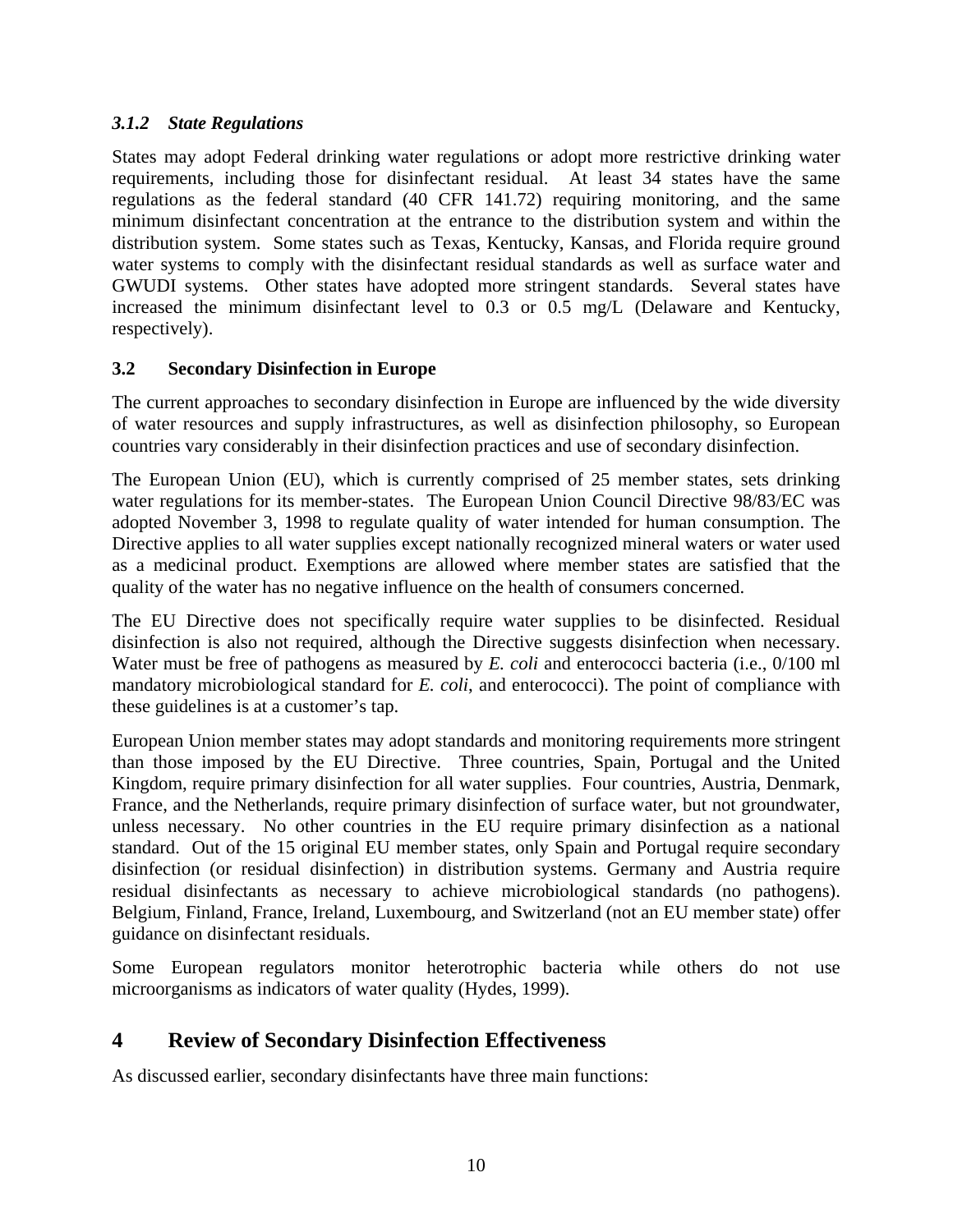- 1. To inactivate microorganisms in the distribution system,
- 2. To serve as indicators of distribution system upset, and
- 3. To control biofilms.

This section describes each of these functions and what is known about the effectiveness of secondary disinfection using chlorine, chloramine, and chlorine dioxide.

#### **4.1 Inactivation of Microorganisms in Distribution Systems**

Studies have shown that disinfectant residuals can be used to inactivate microorganisms in the distribution system. In a study by Snead et al. (1980), researchers showed that a 0.70 mg/L free chlorine residual could effectively inactivate coliform bacteria (3-log inactivation within 30 minutes) when 1% seeded, autoclaved, raw sewage was introduced to tap water. Additionally, more than 1.5-log inactivation of poliovirus 1 was observed after 120 minutes. The initial free chlorine residual lost its effectiveness when challenged with 5% sewage. LeChevallier (1999) states that in cases of massive contamination, the residual may be overwhelmed.

Proponents of maintaining a disinfectant residual point to situations where residuals were not maintained and preventable waterborne disease outbreaks occurred. Haas (1999) argues that both a 1993 *Salmonella* outbreak caused by animal waste introduced to a distribution system reservoir and a 1989 *E. coli* O157:H7 outbreak could have been forestalled if distribution system chlorination had been in effect. Both of these outbreaks were due to bacterial pathogens that are sensitive to chlorine and could have been at least partially inactivated. Whether the extent of inactivation would have been great enough to prevent the outbreak is unknown. Propato and Uber (2004) determined that disinfection practices may provide some public health protection. However, other factors, such as distribution system dynamics and the presence of storage tanks, can affect the vulnerability of consumers to pathogens.

This section focuses on routes by which bacteria enter the distribution system and pathogen inactivation in distribution systems. Estimates of the possible extent of inactivation provided by secondary disinfection and the factors that might influence inactivation are also presented. As with primary disinfection, secondary disinfection effectiveness at pathogen inactivation depends on several factors. For example, turbidity, pH, and chlorine demand of the water containing the pathogens will affect inactivation rates. Pathogen dose and condition will dictate how likely the contamination is to cause waterborne disease. Disinfectant concentration and contact time will impact how strong a treatment barrier the secondary disinfection provides. Exhibit 3 provides a summary of variables that might be considered when evaluating secondary disinfection efficacy.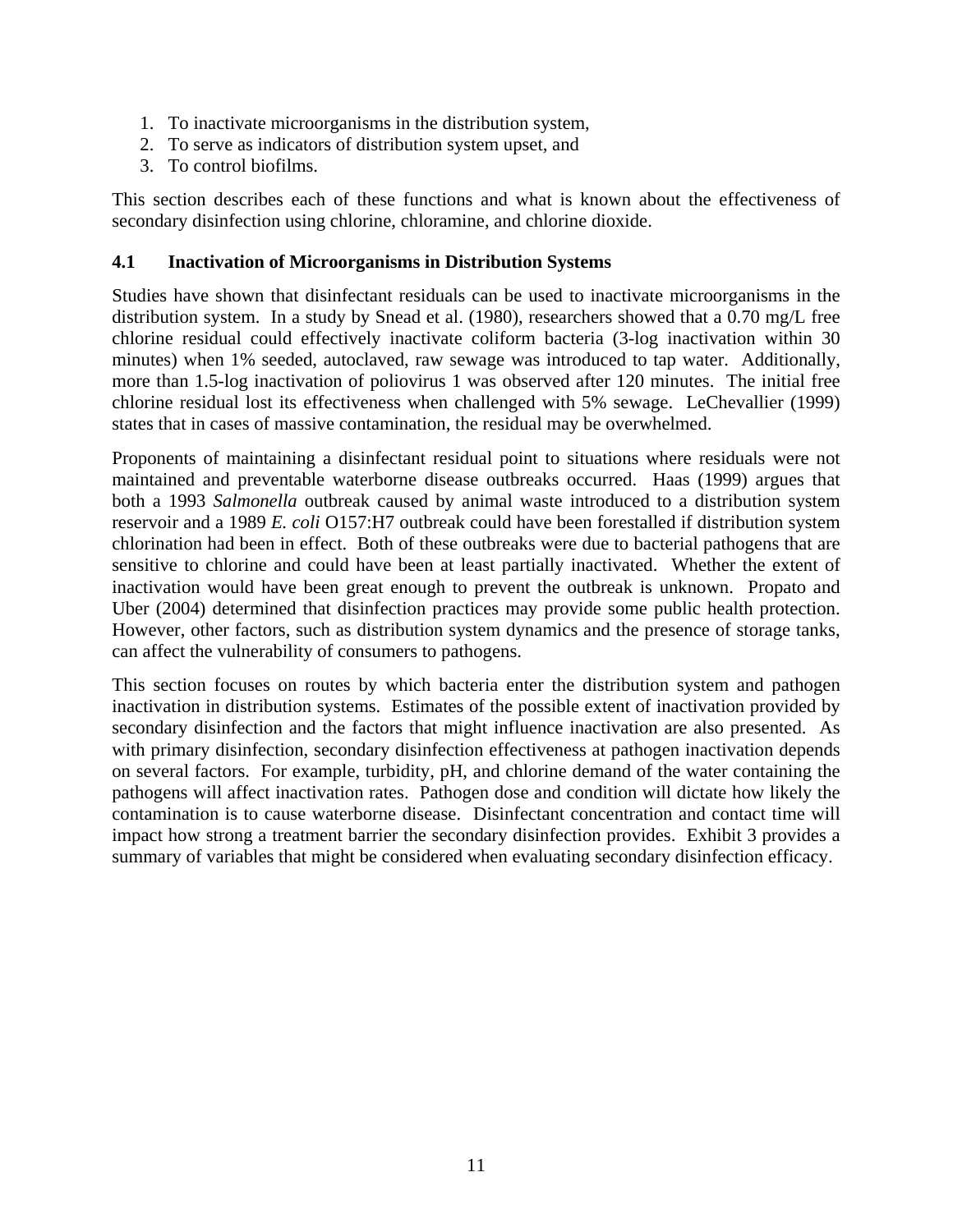|                                 | <b>Type</b>       | Chlorine<br>$\bullet$       |
|---------------------------------|-------------------|-----------------------------|
|                                 |                   | Chloramine                  |
| <b>Disinfectant Properties:</b> |                   | <b>Chlorine Dioxide</b>     |
|                                 | <b>Dose</b>       | Residual                    |
|                                 |                   | <b>Booster Disinfection</b> |
|                                 |                   | Mixing Behavior             |
|                                 |                   | -Plug flow                  |
|                                 |                   | -Well mixed                 |
|                                 |                   | -Unknown                    |
|                                 | <b>Reactivity</b> | Low/long-lasting            |
|                                 |                   | High/short-lived            |

# **Exhibit 3 - Variables for Consideration within a Secondary Disinfection Framework**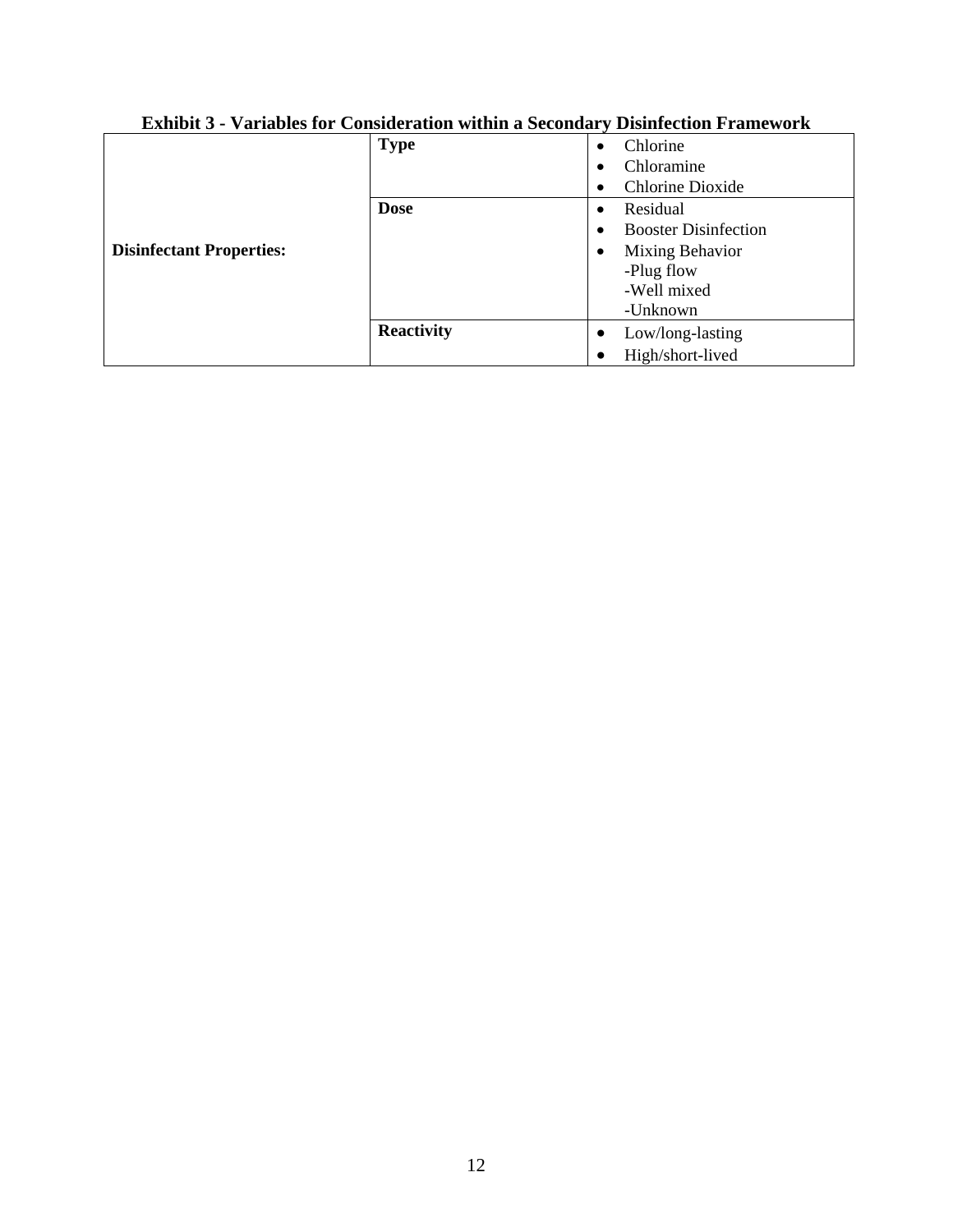|                                        | <b>Mixing Behavior</b>         | Plug flow<br>$\bullet$                     |
|----------------------------------------|--------------------------------|--------------------------------------------|
|                                        |                                | Well mixed<br>$\bullet$                    |
|                                        |                                | Convection<br>$\bullet$                    |
|                                        | <b>Disinfectant Demand</b>     | Sewage<br>$\bullet$                        |
|                                        |                                | Groundwater intrusion<br>$\bullet$         |
|                                        | <b>Volume</b>                  | Concentration<br>$\bullet$                 |
|                                        |                                | Duration<br>$\bullet$                      |
|                                        | <b>Entry Points</b>            | Number<br>$\bullet$                        |
| <b>Contamination Event Properties:</b> |                                | <b>Spatial Distribution</b><br>٠           |
|                                        |                                | Type                                       |
|                                        |                                | -Backflow                                  |
|                                        |                                | -Intrusion                                 |
|                                        |                                | -Other                                     |
|                                        | <b>Contaminant Water</b>       | pH<br>$\bullet$                            |
|                                        | <b>Quality Characteristics</b> | Temperature<br>٠                           |
|                                        |                                | Disinfectant demand<br>$\bullet$           |
|                                        |                                | Available nutrients<br>٠                   |
| <b>Microorganism Properties:</b>       | <b>Type</b>                    | <b>Virus</b><br>$\bullet$                  |
|                                        |                                | <b>Bacteria</b><br>$\bullet$               |
|                                        |                                | Protozoa<br>$\bullet$                      |
|                                        |                                | <b>Other</b><br>٠                          |
|                                        | <b>Number of Organisms</b>     | Growth<br>$\bullet$                        |
|                                        |                                | Die-off<br>$\bullet$                       |
|                                        | <b>Matrix</b>                  | <b>Particle associated</b><br>$\bullet$    |
|                                        |                                | <b>Free floating</b><br>$\bullet$          |
|                                        |                                | <b>Sheared biofilm</b><br>$\bullet$        |
|                                        |                                | <b>Intact biofilm</b>                      |
|                                        |                                | <b>Aggregation</b>                         |
|                                        |                                | <b>Encapsulation</b><br>$\bullet$          |
|                                        |                                | <b>Incubation time</b><br>$\bullet$        |
|                                        | Form                           | <b>Spore</b><br>$\bullet$                  |
|                                        |                                | Cyst                                       |
|                                        |                                | Cell (vegetative)                          |
|                                        | <b>Point of Origination</b>    | <b>Treatment breakthrough</b><br>$\bullet$ |
|                                        |                                | <b>Intrusion</b>                           |
|                                        |                                | <b>Cross-connection</b>                    |
|                                        |                                | <b>Storage Tanks</b><br>$\bullet$          |
|                                        |                                | <b>Sediment</b><br>$\bullet$               |
|                                        | <b>Microbial Interactions</b>  | Competitive<br>$\bullet$                   |
|                                        |                                | Cooperative<br>$\bullet$                   |

**Exhibit 3 Continued Variables for Consideration within a Secondary Disinfection Framework**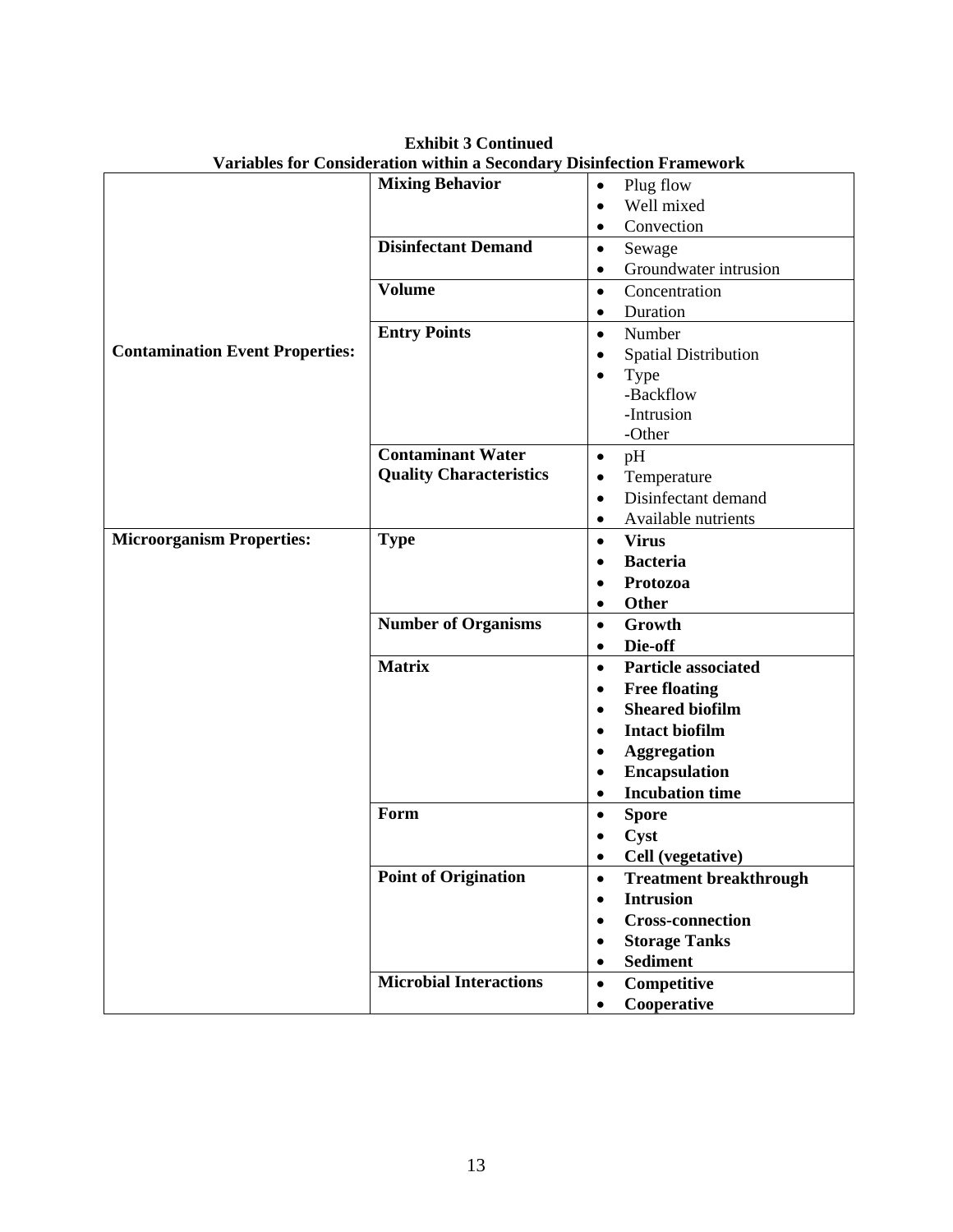| <b>Distribution System Properties:</b> | <b>Disinfectant Demand</b>                                        | <b>Pipes</b><br>$\bullet$<br><b>Gaskets</b><br>Coatings<br><b>Sediments</b><br><b>Corrosion products</b><br>٠ |
|----------------------------------------|-------------------------------------------------------------------|---------------------------------------------------------------------------------------------------------------|
|                                        | <b>Pressure Gradients and</b><br><b>Hydraulic Characteristics</b> | <b>Negative pressures (frequency</b><br>$\bullet$<br>and duration)                                            |
|                                        | <b>Cross-Connections</b>                                          |                                                                                                               |
|                                        | <b>Pipe/Reservoir</b>                                             |                                                                                                               |
|                                        | Volume                                                            |                                                                                                               |
|                                        | <b>Population (Consumer)</b><br><b>Density</b>                    |                                                                                                               |
|                                        | <b>Available Contact Time</b>                                     | Looping                                                                                                       |
|                                        |                                                                   | <b>Storage facilities</b>                                                                                     |
|                                        |                                                                   | Dead-ends                                                                                                     |
|                                        | <b>Water Quality</b>                                              | pН                                                                                                            |
|                                        | <b>Characteristics</b>                                            | <b>Temperature</b>                                                                                            |
|                                        |                                                                   | <b>Disinfectant demand</b>                                                                                    |
|                                        |                                                                   | <b>Available nutrients</b>                                                                                    |

**Exhibit 3 Continued Variables for Consideration within a Secondary Disinfection Framework** 

### *4.1.1 Impact of Route of Entry on Pathogen Inactivation*

As mentioned previously, maintenance of a disinfectant residual throughout the distribution system may help to maintain the integrity of the distribution system in the following three ways:

- Inactivating microorganisms in the distribution system;
- Indicating distribution system upset; and
- Controlling biofilm growth.

Contamination and its interactions with disinfectant residuals can differ significantly depending on the route by which the contamination enters the distribution system, and this may affect the effectiveness of the residual. For example, the route can determine the volume of contaminants reaching the distribution system. A main break may introduce a high volume of contaminated water in a short period of time. A disinfect residual may be unable to inactivate such a load. On the other hand, sediments from the interior of a tank are likely to enter the distribution system in smaller amounts over a long period of time and thus may be not cause a noticeable drop in residual concentration. In these cases, the ability of the residual to inactivate or indicate is limited.

Additionally, the route can also be a factor in the type of contamination reaching the distribution system. Cross-connections could be a source of a high variety of contaminants, while treatment breakthrough would allow contaminants present in the source water to reach the distribution system.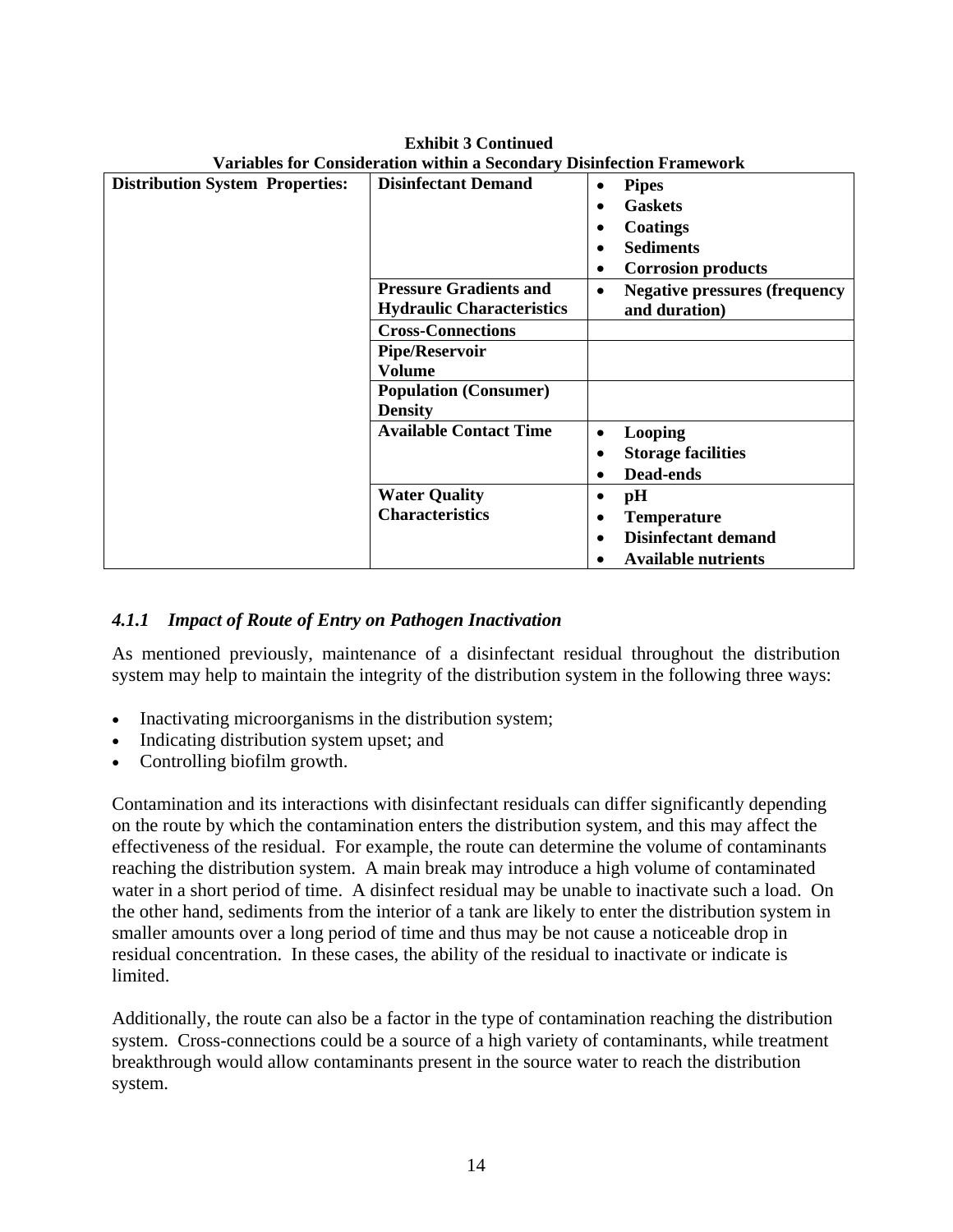One way to determine the route of entry of pathogens is to examine the causes of outbreaks. Craun and Calderon (2001) reviewed reported waterborne outbreaks attributed to distribution system deficiencies from 1971 to 1998. Exhibit 4 provides a summary of the deficiencies that caused the outbreaks in community and noncommunity water systems. As the exhibit shows, cross-connections have caused more than half of waterborne outbreaks. Additionally, crossconnections, main conditions, and storage contamination have historically resulted in more than 85% of outbreaks.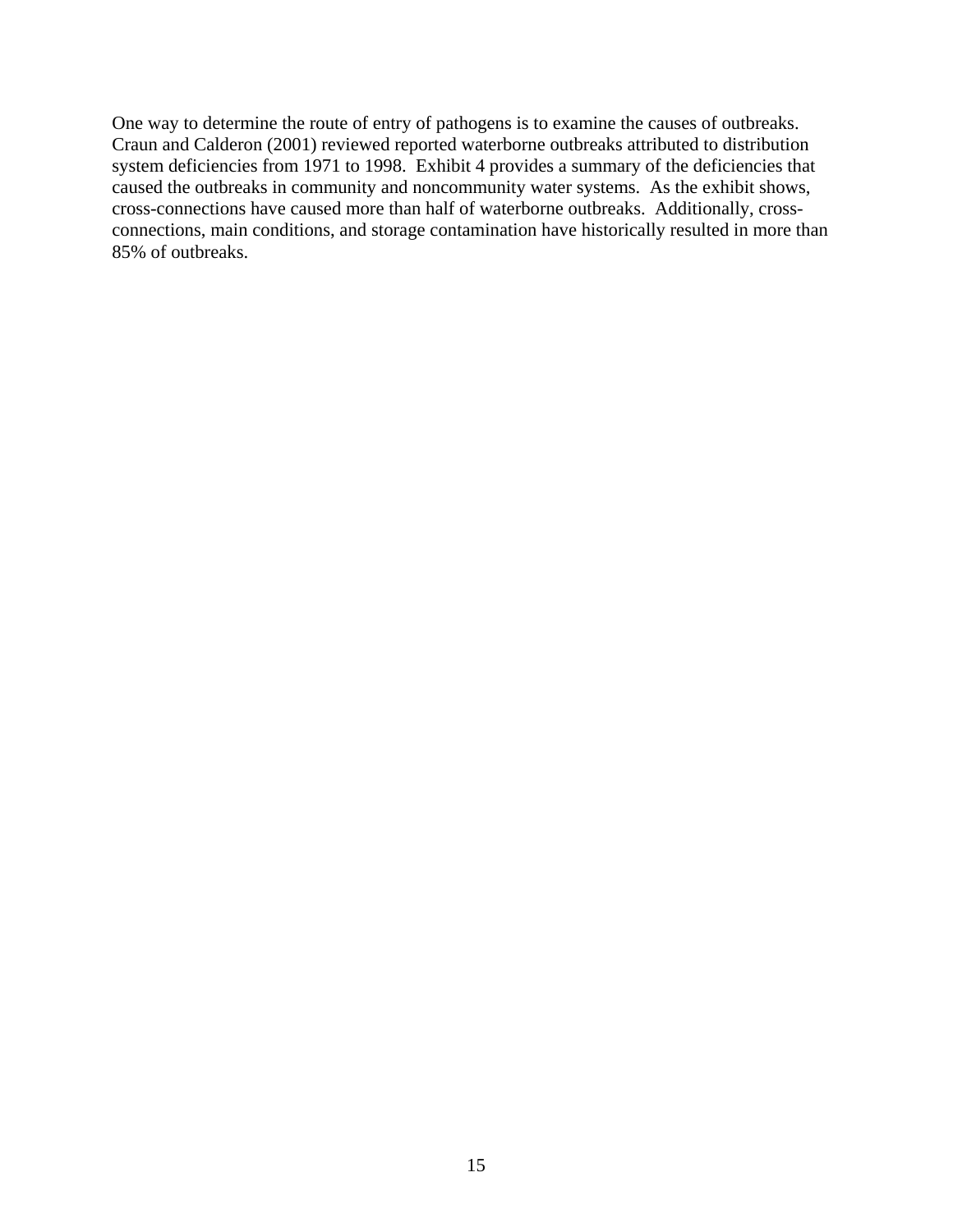|                                                         | <b>Community Water Systems</b> |                     | <b>Noncommunity Water Systems</b> |               |  |
|---------------------------------------------------------|--------------------------------|---------------------|-----------------------------------|---------------|--|
| <b>Deficiency</b>                                       | <b>Outbreaks</b>               | $\frac{0}{0}$       | <b>Outbreaks</b>                  | $\frac{6}{9}$ |  |
| <b>Cross-Connection</b>                                 | 45                             | 50.6                | 15                                | 62.5          |  |
| Corrosion/leaching of metals                            | 12                             | 13.5                | 1                                 | 4.1           |  |
| Broken or leaking water mains                           | 10                             | 11.2                | $\Omega$                          | 0.0           |  |
| Contamination during storage                            | 9                              | 10.1                | 6                                 | 25.0          |  |
| Contamination of mains during<br>construction or repair | 5                              | 5.6                 | 1                                 | 4.2           |  |
| Contamination of household<br>plumbing                  | 7                              | 7.9<br>$\mathbf{1}$ |                                   | 4.2           |  |
| Inadequate separation of water<br>main and sewer        | 1                              | 1.1                 | $\theta$                          | 0.0           |  |
| Total                                                   | 89                             | 100                 | 24                                | 100           |  |

**Exhibit 4- Distribution System Deficiencies Causing Outbreaks from 1971 to 1998<sup>1</sup>**

<sup>1</sup> Adapted from Craun and Calderon, 2001.

The Distribution System White Paper *Health Risks from Microbial Growth and Biofilms in Drinking Water Distribution Systems* (USEPA 2002c) identifies six routes by which pathogens can be introduced into distribution systems. Further information describing the probability of waterborne pathogens entering through each pathway is described further in the White Paper. The six routes are:

- Treatment breakthrough,
- Leaking pipes, valves, joints, and seals,
- Cross-connections and backflow,
- Finished water storage vessels,
- Improper treatment of equipment, materials, or personnel before entry, and
- Intentional introduction of contamination into distribution system.

#### Treatment Breakthrough

It has been shown that the majority of organisms that colonize the pipe materials in a distribution system can be found in the system's source water (Camper, 1996). Some organisms will break through treatment barriers (Schaule and Fleming, 1997), particularly following rainfall events (USEPA, 1992). *Klebsiella pneumoniae* (a coliform, a few strains of which are opportunistic pathogens) are protected from disinfectants by several means, including their attachment to carbon fines used to control taste and odor (Morin et al., 1996). Ineffective source water treatment may also allow fungi and bulk water diatoms to enter the distribution system (Doggett, 2000). High turbidity water can shield pathogens and reduce disinfectant effectiveness (Berman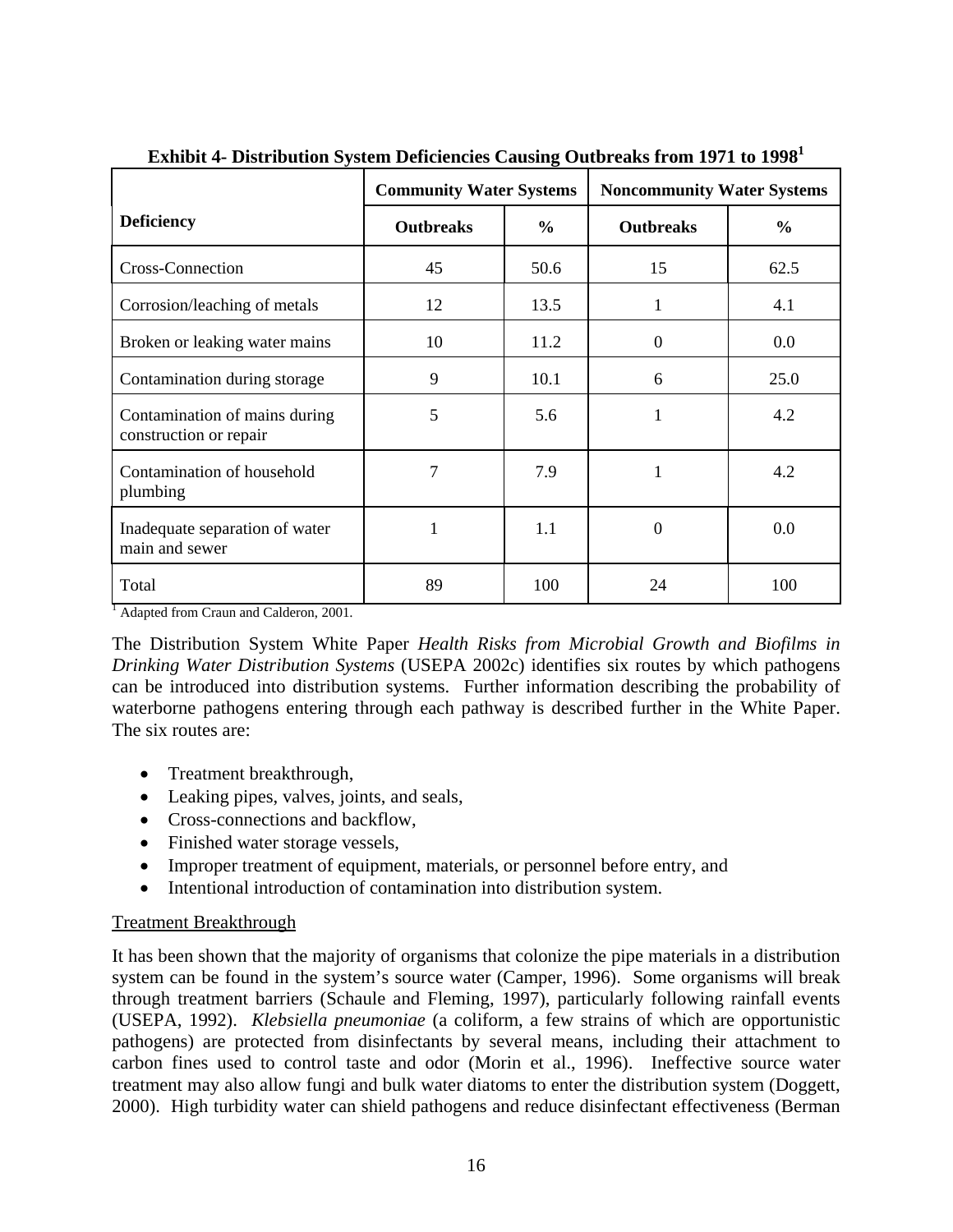et al., 1988; Ormeci and Linden, 2002). The turbidity change associated with treatment breakthrough, however, can be so small that it may go undetected.

#### Leaking Pipes, Valves, Joints, and Seals

As distribution systems age, they become increasingly vulnerable to leaks, water main breaks, and system failures that can result in microbiological contamination. For water systems serving more than 50,000 people in the United States, the average age of the oldest section of the system is more than 50 years. For the largest systems in the country, the average age of the system's oldest section approaches 100 years (Haas, 1999). Even new water main installations can be susceptible to leakage, and therefore many utilities follow the recommendations for hydrostatic testing of new mains according to AWWA Standard C-600 - Installation of Ductile-Iron Water Mains and Their Appurtenances (AWWA, 1999). Failure to conduct adequate hydrostatic testing could result in the installation of many miles of leaking pipe that could be susceptible to intrusion during a transient pressure event (Friedman et al., 2004).

Utilities commonly have a significant amount of leakage throughout the distribution system. In a survey conducted by Kirmeyer et al. (2001), 18 of 26 utilities surveyed had sufficient metering data to determine loss through leaks and breaks in terms of a percentage of total water produced. Seventeen utilities reported that less than 10% of total water produced is lost to leaks and breaks. One utility reported that water loss due to leaks and breaks is 18% of total water produced. Leakage points that are submerged may provide opportunities for intrusion of contaminated water during transient pressure events (Kirmeyer, et. al., 2001). Pressure changes in the distribution system can result in hydraulic surges that create low or negative pressure waves, which often go undetected by water system operators. As a low or negative pressure wave passes through a pipe, it can cause untreated, exogenous water to be drawn into the pipe through points of leakage or cross-connections. Sources of these pressure changes can be the effects of routine distribution system operation, such as pump startup and shutdown, opening and closing fire hydrants, and sudden changes in water demand (Kirmeyer et al., 2001). Further detail regarding the introduction of contaminants through intrusion is provided in the Distribution System White Paper *The Potential for Health Risks from Intrusion of Contaminants into the Distribution System from Pressure Transients* (LeChevallier et al., 2002).

While LeChevallier (1999) contends that disinfectant residuals may be overwhelmed by large backflow episodes, maintaining a disinfectant residual throughout the distribution system may be effective at providing a barrier to illness in instances of smaller contamination episodes. Payment et al. (1991) studied waterborne endemic gastrointestinal illness in a Canadian system that experienced many pipe breaks and low disinfectant residuals throughout the distribution system network, especially at the ends of the system. LeChevallier et al. (2002) report that analysis of Payment's data shows that people who lived in zones far away from the treatment plant had the highest risk of gastroenteritis. Transient pressure modeling (Kirmeyer et al., 2001) found that the distribution system studied by Payment was extremely prone to negative pressures, with more than 90 percent of the nodes within the system drawing negative pressures under certain modeling scenarios (e.g., power outages). LeChevallier et al. (2002) suggested that low disinfectant residuals and a vulnerability of the distribution system to pressure transients (reported in Kirmeyer et al., 2001) could account for the viral-like etiology of the illnesses observed in the Payment study.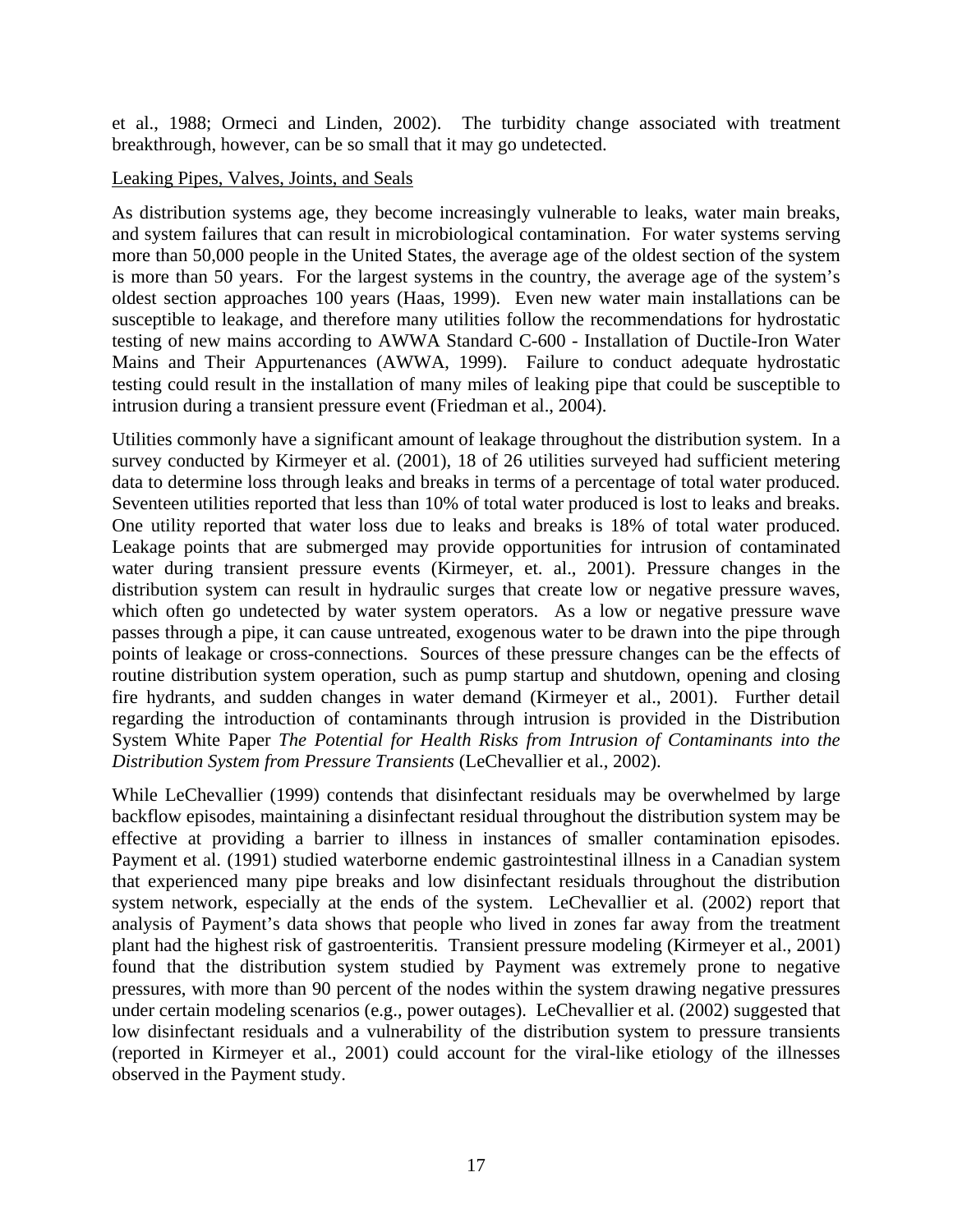In 1992, in Cabool, Missouri, the city of 5,000 exceeded its sewer capacity and raw sewage backflowed into water main break sites causing an outbreak that killed 4 people, hospitalized 32, and caused diarrhea and other problems in 243 people. The responsible agent was a pathogenic strain of *Escherichia coli* (Geldreich et al. 1992). At the time, the city did not disinfect the drinking water supply composed of groundwater sources, and repaired mains were not chlorinated before being made operational.

#### Cross-Connections and Backflow

Cross-connection and backflow events have the potential to occur anywhere within the distribution system. These events have introduced contaminants at storage reservoirs, pump stations, hydrants, at repair sites, and on customer property (USEPA 2002b). According to Exhibit 4, contamination from cross-connections caused most of the distribution system outbreaks in both community and noncommunity water systems.

The level of threat posed by biological contaminants varies dramatically depending on the vector of the disease, the concentration and degree of infectivity of the pathogen, the level of disinfectant residual maintained by the water system, and the health of the individual exposed (Rusin et al., 1997). Further details on the risks associated with cross-connections are included in the Distribution System White Paper titled *Potential Contamination Due to Cross-Connections and Backflow and Associated Health Risks* (USEPA 2002d).

Many of the documented waterborne disease outbreaks caused by cross-connection problems resulted from contamination of the water supply with sewage. Sartory and Holmes (1997) found *E. coli* isolates from sewage effluents to be less resistant to free chlorine than were *E. coli* isolated from distribution system bulk water, although the large number of bacteria introduced during a sewage contamination episode may make this point less important.

#### Finished Water Storage Vessels

The long hydraulic retention times of many storage tanks can be either beneficial or detrimental to distribution system water quality. Storage tanks can provide contact time for pathogen inactivation if contamination has occurred. Alternatively, significantly increased water age through certain storage facilities can deplete disinfectant residuals and provide reaction time for DBP formation.

Finished water storage tanks are locations that simultaneously can result in the introduction of contamination and have significant impacts on disinfectant residual. Sediments at the bottom of tanks can introduce potential water quality problems such as increased disinfectant demand, microbial growth, disinfection by-product formation, and increased turbidity within the bulk water. Further details on the potential for contaminants to reach the distribution system through storage tanks can be found in the Distribution System White Paper *Finished Water Storage Facilities* (AWWA and EES, 2002a).

#### Improper Treatment of Equipment or Materials Before and During Main Repair

Exposure of piping materials to contaminants can begin at the point of manufacture. Subsequent handling and storage of piping also present opportunities for exposure. The Distribution System White Paper *New or Repaired Mains* (AWWA and EES, 2002b) describes the potential for contamination associated with main break and repair.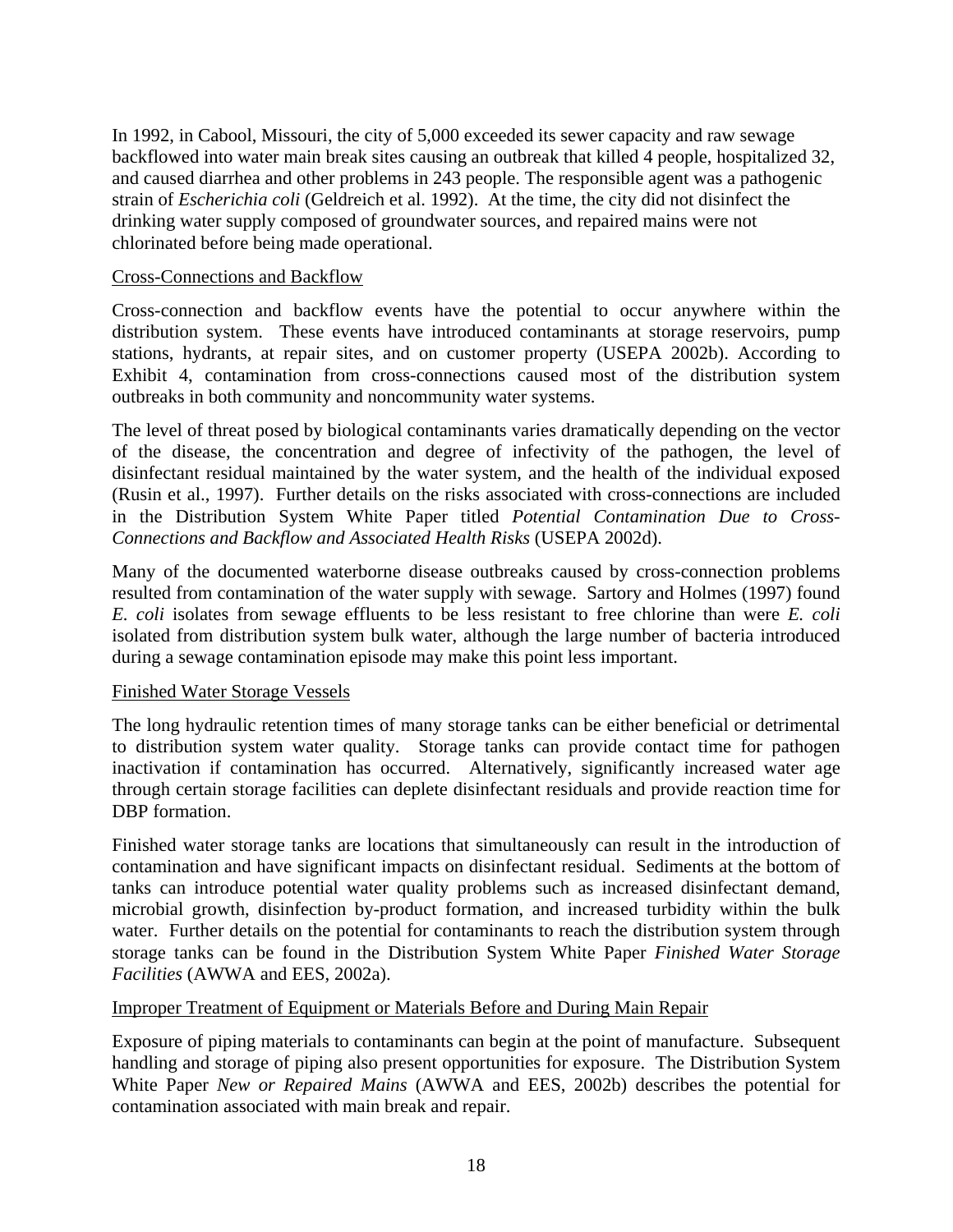In North America, disinfection of new mains is typically performed in accordance with AWWA Standard C651-99. This standard recommends a disinfection dose of 25 mg/L for a 24-hour contact time, which should result in a CT of 36,000 min•mg/L. The AwwaRF report *Development of Disinfection Guidelines for the Installation and Replacement of Water Mains* (Haas et al., 1998) documents the results of actual field evaluations to test the adequacy of AWWA Standard C651 for Disinfecting Water Mains. The researchers concluded that the AWWA standard provides adequate disinfection: The AWWA-recommended disinfection dose of 25 mg/L for a 24-hour contact time provides more than a 4-log (99.99%) inactivation of heterotrophic bacteria. It was also found that approximately 10 mg/L free chlorine inactivates heterotrophic bacteria to less than 100 cfu/ml. Based on a survey of 250 utilities, Haas et al. (1998) found that 75% of respondents reference the AWWA Standard C651 in their construction documents.

#### Intentional Introduction of Contaminants into Distribution System

As the Distribution System White Paper *Health Risks from Microbial Growth and Biofilms in the Drinking Water Distribution System* (USEPA, 2002c) points out, insufficient distribution system security could lead to microbial contamination through accidental or intentional means. For example, biological and chemical contaminants could be intentionally introduced by causing a flow reversal at vulnerable nodes in the distribution system such as fire hydrants, blowoffs, and potentially at any user connection.

In November 2001, a Water Quality Technology Conference (WQTC) Water Security Monitoring Panel (AWWA, 2001) encouraged water supplies to adopt three practices to ready themselves for contamination threats:

- Pay attention to significant changes in water quality at entry points, finished water storage reservoirs, and key monitoring locations throughout the distribution system.
- Establish a reliable water quality baseline against which one can compare current monitoring results. The amount of data needed to establish a reference baseline depends on the normal variability of the water.
- Use indicator tests that can provide real-time results that signal the need for further investigation or action. Frequent monitoring of pH, turbidity, conductivity, and disinfectant residual can serve as watchdogs for changes in distribution system water quality.

#### *4.1.2 Effectiveness of Secondary Disinfectant Residuals at Pathogen Inactivation*

One of the goals of this paper is to review the effectiveness of secondary disinfectant residuals for microbial inactivation within the distribution system. Three approaches were used to compare pathogen inactivation in the distribution system.

First published CT values for primary disinfection of *Giardia*, *Cryptosporidium*, and viruses were used as a basis for comparison of disinfection practices within distribution systems. Differences between controlled conditions at a water treatment plant versus the dynamic conditions within a distribution system may result in some variation in disinfection. For example, during primary disinfection, a disinfectant is applied at a known dosage to achieve at least a specific residual over a given contact time. Within the distribution system, the disinfectant residual can vary from pipeline to pipeline and from the pipe centerline to the pipe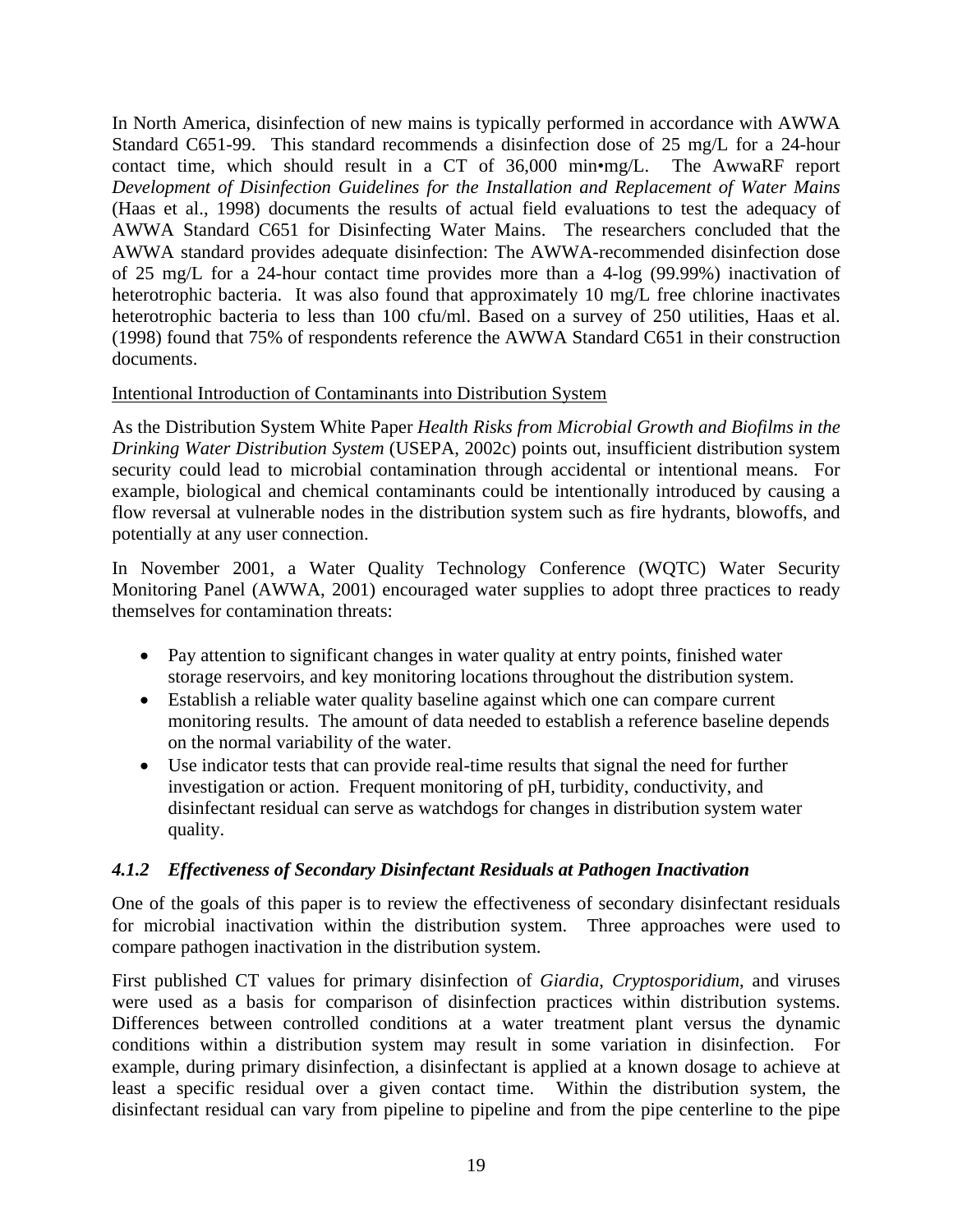wall. Water users are drawing water at different locations and rates in the distribution system, and therefore the contact time between two fixed locations will vary throughout the day. Contact time for an early user on a distribution main will differ significantly from users further downstream, especially if they are located downstream of storage vessels. There may be multiple contaminant entry points within the distribution system such as cross-connections, intrusion during pressure transients, and through storage vessels. Additionally, primary disinfection is not aimed at biofilm control, and in some instances, primary disinfection may even contribute to increased biofilm growth within the distribution system if nutrients for bacteria growth, such as humic substances, are converted to more readily biodegradable AOC.

Second, a literature review was conducted to identify studies that assessed disinfection efficacy for bacteria and viruses that could be associated with distribution systems. Results were sorted by microorganism and study matrix (e.g., whether the microorganisms were in association with bulk water, biofilms, or particles/aggregated). Where data were available, an attempt was made to quantify the impact of distribution system conditions (i.e., the presence of biofilm/clumping) on disinfection efficacy, compared to the relatively simplistic bulk water CT approach used to assess primary disinfection efficacy.

Third, findings from the literature review for bulk water inactivation studies were categorized as a function of the disinfectant used so that disinfection efficacy for various bacteria and viruses could be compared.

#### Comparison of Secondary Disinfection to Primary Disinfection CT Values for Inactivation of Giardia, Viruses, and Cryptosporidium

For chlorine, chloramines, and chlorine dioxide, primary disinfection CT tables have been developed and promulgated for *Giardia* and virus inactivation under the SWTR. These tables were developed using data from inactivation studies, conducted under laboratory conditions that more closely resembled the conditions that are seen during primary disinfection (USEPA, 1991).

Exhibit 5 provides CT values for virus inactivation using Hepatitis A virus (HAV), and Exhibit 6 provides CT values for *Giardia lamblia* cyst inactivation for chlorine, chloramine, and chlorine dioxide. The values in both Exhibits refer to water at 10ºC with pH 6.0-9.0 (pH 7 for chlorine inactivation of *Giardia*).

The log inactivations in the tables incorporate conservative assumptions and safety factors, resulting in the likelihood that they underestimate the actual inactivation achieved for a given contact time and concentration combination under primary disinfection conditions when free chlorine or chlorine dioxide are used as the primary disinfectant. The chloramine CT values in Exhibit 5 were developed for systems using combined chlorine, where chlorine is added prior to ammonia in the treatment sequence (USEPA, 1991). These CT values should not be used for estimating the adequacy of disinfection in systems applying preformed chloramines, as would be the case in a secondary disinfection scenario using chloramines, since CT values based on HAV inactivation with preformed chloramines may not be adequate for destroying rotaviruses. For example, CTs of approximately  $4,000 - 6,300$  min• mg/L were needed for 2-log inactivation of simian rotavirus at a pH of 8 and a temperature of 5°C when preformed chloramines were used (Berman and Hoff, 1984). The CT values for *Giardia* inactivation using chloramines shown in Exhibit 6 are based on disinfection studies using preformed chloramines (USEPA, 1991).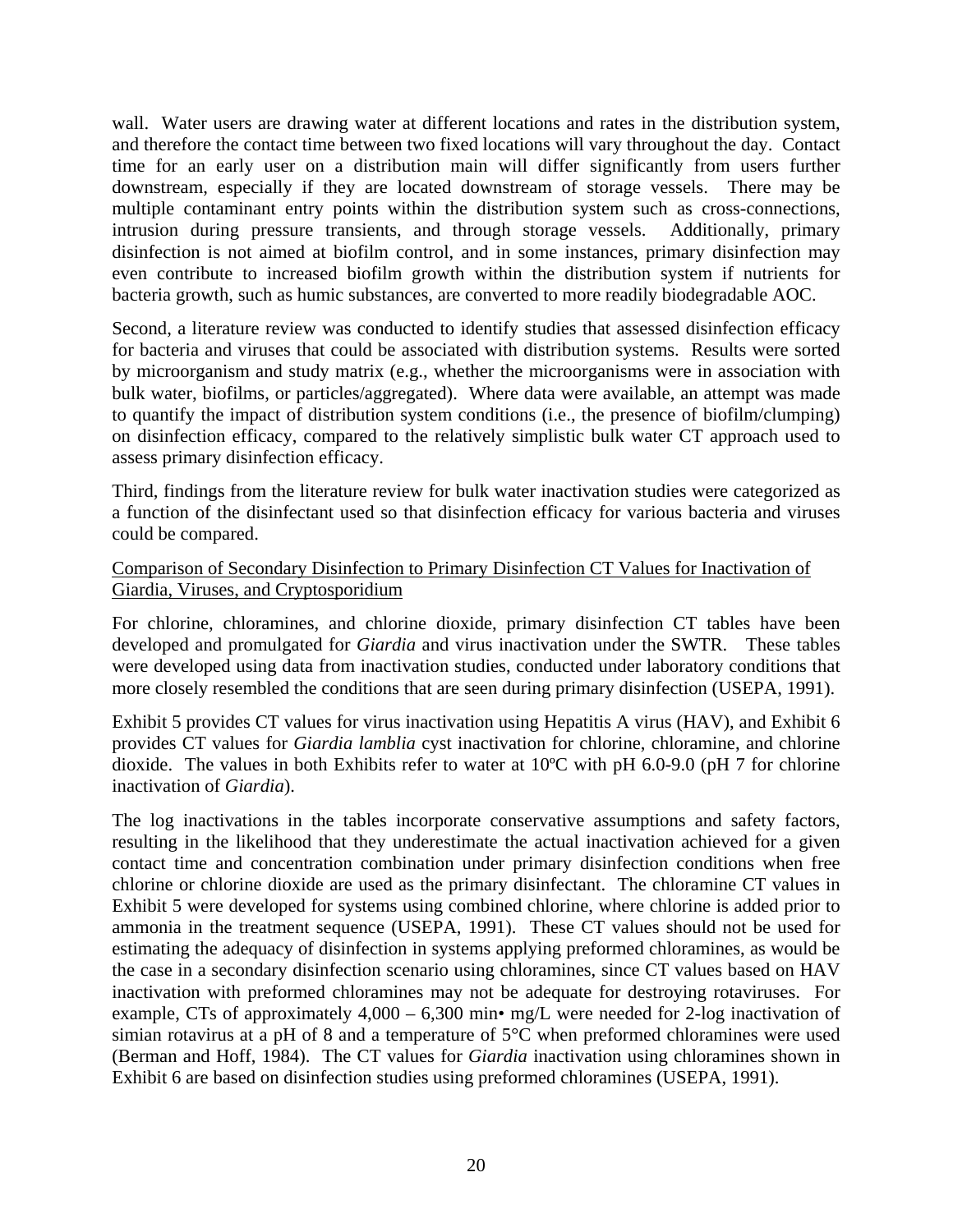| Disinfectant     | $CT$ Values (in min•mg/L) |            |                             |            |                          |             |  |  |  |
|------------------|---------------------------|------------|-----------------------------|------------|--------------------------|-------------|--|--|--|
|                  | $2$ -log<br>inactivation  | $(99.0\%)$ | $3$ - $log$<br>inactivation | $(99.9\%)$ | $4$ -log<br>inactivation | $(99.99\%)$ |  |  |  |
| Chlorine         |                           |            | $\overline{4}$              |            | $\mathfrak b$            |             |  |  |  |
| Chloramine $2$   | $643^2$                   |            | $1,067^2$                   |            | $1,491^2$                |             |  |  |  |
| Chlorine Dioxide | 4.2                       |            | 12.8                        |            | 25.1                     |             |  |  |  |

**Exhibit 5 - CT Values for Inactivation of Viruses in Water at**  $10^{\rm o}$  **C with pH 6.0-9.0** $^{\rm l}$ 

<sup>1</sup> Adapted from Guidance Manual for Compliance with the Filtration and Disinfection Requirements for Public Water Systems Using Surface Water Sources (USEPA, 1991).

 $2$  Inactivation achieved using combined chlorine, where chlorine is added prior to ammonia in the treatment sequence (USEPA, 1991). Do not apply to preformed chloramines. CT values for preformed chloramines would be significantly higher.

Exhibit 6 - CT Values for Inactivation of *Giardia lamblia* Cysts in Water at 10<sup>°</sup> C **with pH 6.0-9.0<sup>1</sup>**

| Disinfectant          | $CT$ Values (in min•mg/L)   |                             |                             |                          |                          |                            |  |  |  |
|-----------------------|-----------------------------|-----------------------------|-----------------------------|--------------------------|--------------------------|----------------------------|--|--|--|
|                       | $0.5$ - $log$<br>$(68.0\%)$ | $1.0$ - $log$<br>$(90.0\%)$ | $1.5$ - $log$<br>$(96.8\%)$ | $2.0$ -log<br>$(99.0\%)$ | $2.5$ -log<br>$(99.7\%)$ | $3$ - $\log$<br>$(99.9\%)$ |  |  |  |
| Chlorine <sup>2</sup> | 17                          | 52<br>35                    |                             | 69                       | 87                       | 104                        |  |  |  |
| Chloramine $3$        | $310^3$                     | $615^3$                     | $930^{3}$                   | $1,230^3$                | $1,540^3$                | $1,850^3$                  |  |  |  |
| Chlorine Dioxide      |                             | 7.7                         | 12                          | 15                       | 19                       | 23                         |  |  |  |

<sup>1</sup> Adapted from *Guidance Manual for Compliance with the Filtration and Disinfection Requirements for Public Water Systems Using Surface Water Sources* (USEPA, 1991) 2

<sup>2</sup> at pH 7.0 and chlorine residual <0.4 mg/L

 $3 \overline{\text{CT}}$  values for chloramines are based on preformed chloramines (USEPA, 1991).

The data presented in Exhibits 5 and 6 (and from Berman and Hoff, 1984 for preformed chloramine inactivation of simian rotavirus using preformed chloramines) can be applied to distribution system disinfection scenarios to theoretically assess the potential for inactivation of viruses and *Giardia lamblia*, should they enter the distribution system, with the exception of the chloramine data in exhibit 5 which does not apply to preformed chloramines. As discussed in Section 3, the SWTR establishes a minimum concentration of disinfectant entering systems (0.2 mg/L) and requires a detectable residual throughout the system. In general, the minimum detectable residual may be considered the detection limit of the field test analysis employed. This is assumed to be 0.01 mg/L for all three disinfectants (AWWA/APHA/WEF, 1998). Of the three possible secondary disinfectants, chloramines are the weakest, requiring significantly higher concentrations or contact times to achieve levels of inactivation of *Giardia* and viruses comparable to free chlorine and chlorine dioxide. The contact time to achieve even a 10 percent inactivation of *Giardia* at the minimum allowable (i.e., "detectable") chloramine residual concentration of 0.01 mg/l is 3,000 minutes (or just over 2 days), while a 99 percent  $(2-log)$ inactivation requires 123,000 minutes (or 85 days).

The CT values presented in Exhibits 5 and 6 (and from Berman and Hoff, 1984 for preformed chloramine inactivation of viruses) can be applied to other disinfection residual scenarios, such as the minimum allowable level at the point of entry to the distribution system (0.2 mg/L) under the SWTR, or the mean disinfectant residual concentrations reported in the 1998 AWWA survey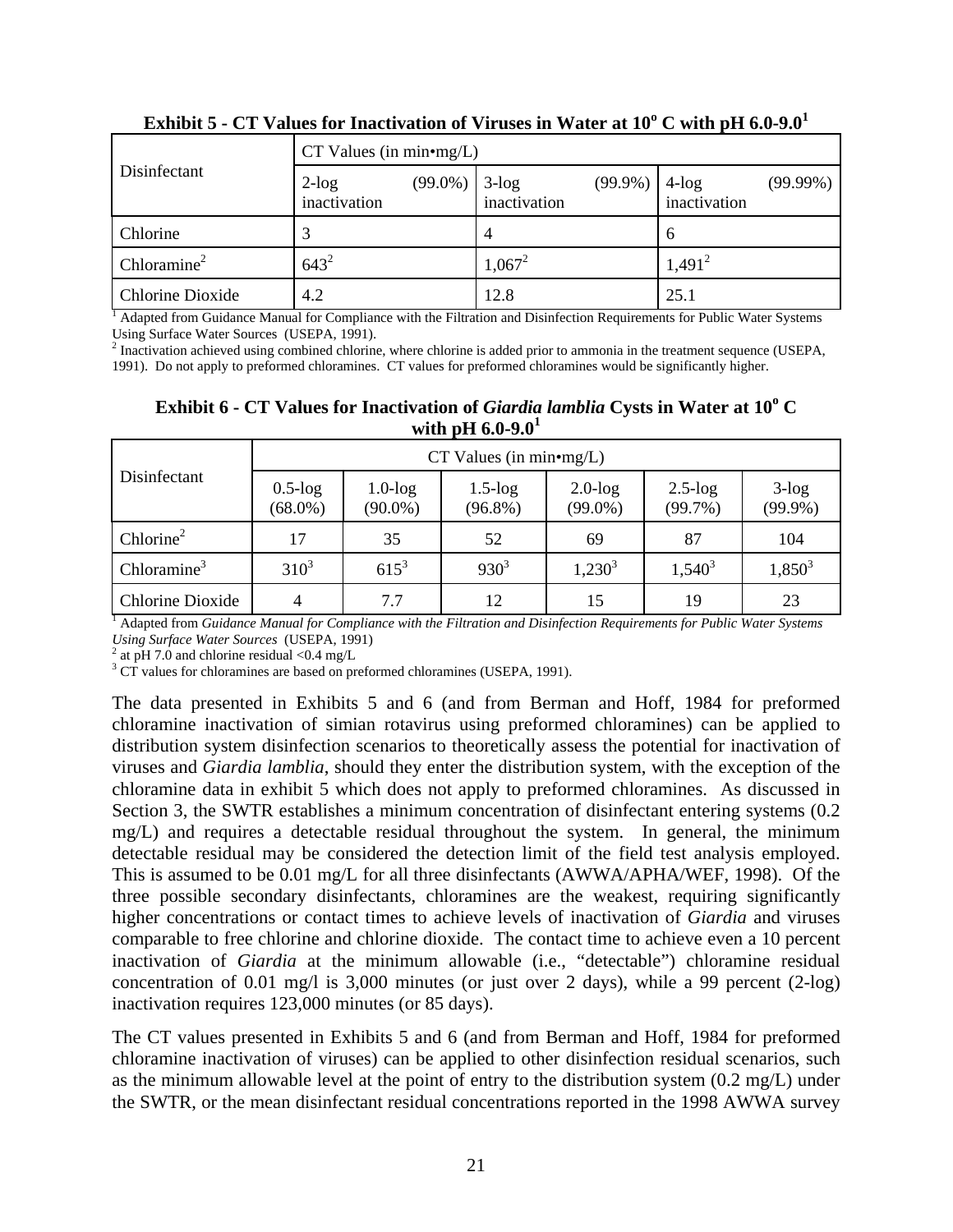(AWWA Water Quality Division Disinfection Systems Committee, 2000). Exhibit 7 provides a summary of contact times that would be needed within a distribution system to provide 2-log inactivation of viruses and *Giardia* under various disinfectant residual scenarios.

|                               | Minimum<br>Detectable<br>Residual<br>Level | <b>Contact Time</b><br>Minimum Detect. | Needed for 2-log<br><b>Inactivation Using</b><br>Level (min) | <b>Minimum</b><br>Residual<br>Level<br>Allowed at<br><b>POE</b> |        | <b>Contact Time</b><br>Needed for 2-log<br><b>Inactivation Using</b><br>Minimum Residual<br>Level Allowed at<br>POE (min) | Mean<br>Residual<br>Level <sup>1</sup> |       | <b>Contact Time</b><br>Needed for 2-log<br><b>Inactivation Using</b><br>Mean Residual Level<br>(hr) |
|-------------------------------|--------------------------------------------|----------------------------------------|--------------------------------------------------------------|-----------------------------------------------------------------|--------|---------------------------------------------------------------------------------------------------------------------------|----------------------------------------|-------|-----------------------------------------------------------------------------------------------------|
| Disinfectant                  | (mg/L)                                     | Virus                                  | Giardia                                                      | (mg/L)                                                          | Virus  | Giardia                                                                                                                   | (mg/L)                                 | Virus | Giardia                                                                                             |
| Chlorine <sup>2</sup>         | 0.01                                       | 300                                    | 6.900                                                        | 0.2                                                             | 15     | 345                                                                                                                       | 1.1                                    | 3     | 63                                                                                                  |
| Chloramine <sup>3</sup>       | 0.01                                       | 630,000                                | 123,000                                                      | 0.2                                                             | 31,500 | 6,150                                                                                                                     | 2.4                                    | 2,625 | 513                                                                                                 |
| Chlorine Dioxide <sup>4</sup> | 0.01                                       | 420                                    | 1.500                                                        | 0.2                                                             | 21     | 75                                                                                                                        | 0.26                                   | 16    | 58                                                                                                  |

**Exhibit 7 - Contact Time Needed to Achieve 2-Log Inactivation of Viruses and Giardia Using Various Distribution System Residual Scenarios** 

<sup>1</sup> Source: AWWA Water Quality Division Disinfection Systems Committee, 2000<br> $^{2}$  10°C, HAV used for virus at pH 6.0; pH 7 used for *Giardia* 

<sup>2</sup> 10°C, HAV used for virus at pH 6-9; pH 7 used for *Giardia* 

Preformed chloramines used for both virus and *Giardia*. 5°C for simian rotavirus SA11 at pH 8; 10°C, pH 6-9 for *Giardia*. 4

 $4\overline{10^{\circ}$ C, HAV used for virus at pH 6-9; pH 6-9 used for Giardia

Chlorine dioxide requires more time than free chlorine to inactivate viruses, but can inactivate *Giardia* more quickly than free chlorine. Whereas 1 mg/L of free chlorine can provide a rapid virus inactivation (4-log inactivation in 6 minutes), 0.26 mg/L of chlorine dioxide needs 16 minutes to provide just 2-log virus inactivation, and 97 minutes to provide 4-log virus inactivation. Chlorine dioxide can, however, provide some protection against *Cryptosporidium* oocyst contamination. Peeters et al. (1989) found that 0.22 mg/L of chlorine dioxide provided 94.3% *Cryptosporidiu*m oocyst inactivation in 30 minutes.

An inherent limitation with using the CT approach described above for assessing log-inactivation provided in distribution systems is the uncertainty associated with calculating contact times within a distribution system given the potential for multiple and unknown contamination entry points within any distribution system. Primary disinfection CTs are most applicable to distribution systems if one assumes a single contamination event at any one time, such as from the source of supply, or at a specific storage facility, etc. In this hypothetical case, all regions of the distribution system can be identified for which a specific contact time is met (under various demand conditions) and a minimum disinfectant residual is maintained. As described in the Secondary Disinfection Framework presented previously in Exhibit 3, the number, spatial distribution, and type of contaminant entry locations (and many other variables) will impact the actual secondary disinfection efficacy.

Impact of Study Matrix on Inactivation of Bacteria and Viruses Potentially Associated with Distribution Systems

Several studies have assessed disinfection efficacy for microorganisms in conditions that could be found in distribution systems. For example, Payment et al. (1985) found that the presence of viable viruses in finished water was due to their occlusion in protective matter. Sobsey et al. (1991) noted that there is considerable evidence that most viruses in water are embedded in or otherwise associated with suspended solids and that such associate often interferes with virus inactivation. For example, Sobsey et al. (1991) found that cell-associated Hepatitis A virus was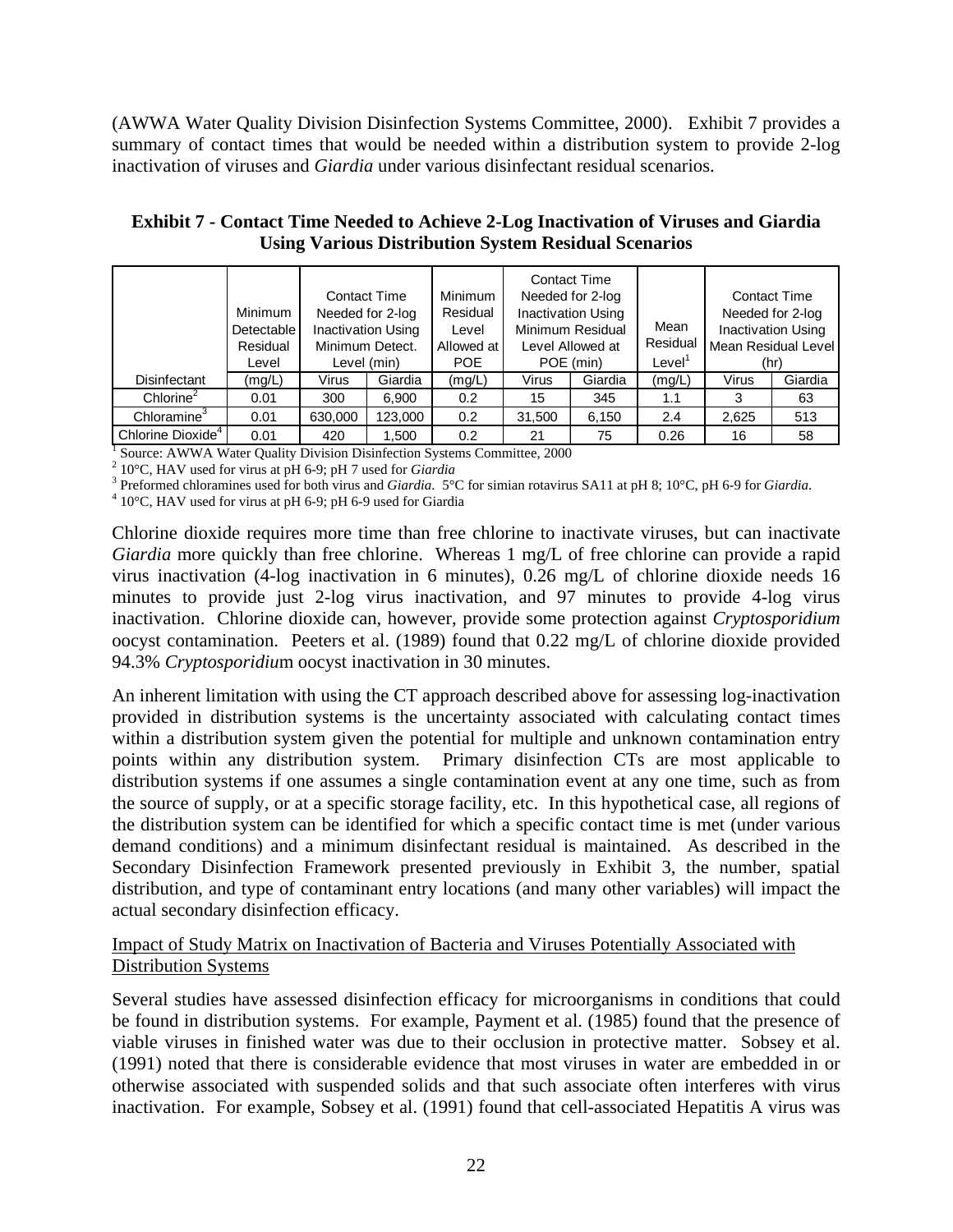more resistant to both free chlorine and monochloramine disinfection than was a dispersed form of the virus. Cell association had a significantly smaller influence on inactivation by monochloramine than by free chlorine; free chlorine was found to be more effective than monochloramine by a factor of 600-fold for dispersed virus, but only 60-fold for cell-associated virus.

Medema et al. (1998) found that approximately one-third of *Cryptosporidium parvum* oocysts and *Giardia lamblia* cysts introduced into secondary sewage effluent attached quickly to particles from the secondary effluent. The affiliation of the cysts and oocysts to particles may enhance the likelihood of pathogen settling, but also may increase the resistance of the cysts and oocysts to disinfection. Leclerc (2002) points out that treatment breakthrough of flocculated particles could result in the introduction of particle-associated pathogens with a greater resistance to disinfection. Sartory and Holmes (1997) hypothesized that the sensitivity of coliforms to chlorination may be related to their source and metabolic status. Several strains of coliform bacteria were isolated from sewage effluent, source waters, and bulk water and biofilms from distribution systems. For *E. coli*, the isolates from the distribution system bulk water showed greater resistance to free chlorine than those from sewage effluents, and equivalent resistance to those from river water. Coliforms other than *E. coli* (mainly strains of *Klebsiella*, *Enterobacter*, and *Citrobacter*) from distribution system biofilms showed the greatest sensitivity to free and total chlorine, while those from river water had the greatest resistance.

LeChevallier et al. (1988) showed that the attachment of bacteria to surfaces provided the greatest increase in disinfection resistance. Attachment of unencapsulated *Klebsiella pneumoniae* grown in medium with high levels of nutrients to glass microscope slides afforded the microorganisms as much as a 150-fold increase in disinfection resistance. Other mechanisms which increased disinfection resistance included the age of the biofilm, bacterial encapsulation, and previous growth conditions (e.g., growth medium and growth temperature). These factors increased resistance to chlorine from 2- to 10-fold. The choice of disinfectant residual was shown to influence the type of resistance mechanism observed. Disinfection by free chlorine was affected by surfaces, age of the biofilm, encapsulation, and nutrient effects. Disinfection by monochloramine, however, was only affected by surfaces. Importantly, results showed that these resistance mechanisms were multiplicative (i.e., the resistance provided by one mechanism could be multiplied by the resistance provided by a second mechanism).

A literature review of CT requirements for inactivation of various bacteria and viruses in the presence of free chlorine, chloramine, or chlorine dioxide was conducted. Results were sorted by microorganism and matrix, i.e., whether the microorganisms were in association with bulk water, biofilms, or particles/aggregated. Exhibit 8 provides a summary of the microorganisms for which published inactivation results were available in a variety of matrices. Appendix A provides a complete listing of all results identified in the literature review.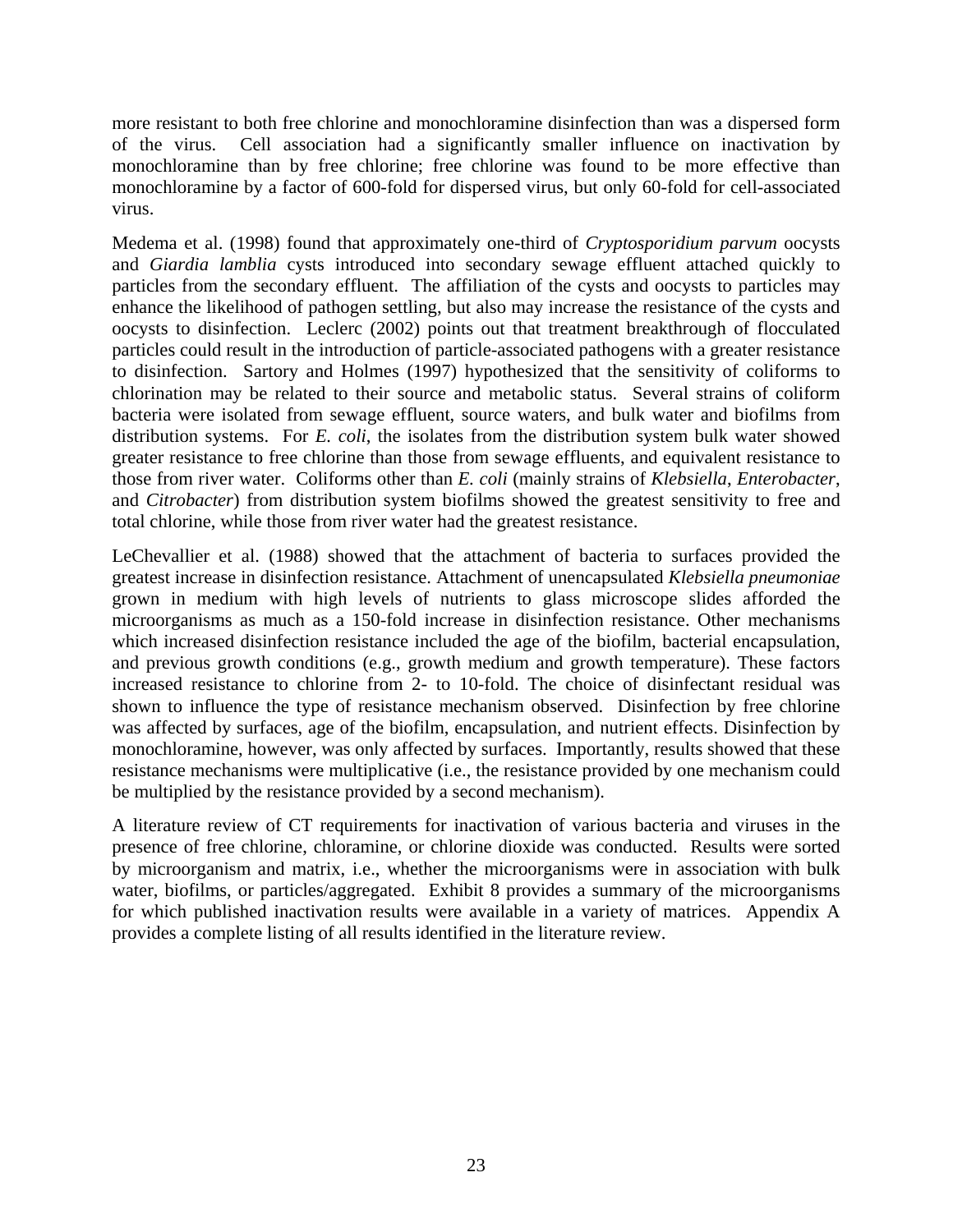| Micro-<br>organism    | <b>Disinfectant</b> | <b>Disinfectant</b><br><b>Dose</b><br>(mg/L) | <b>Disinfectant</b><br><b>Residual</b><br>(mg/L) | <b>CT</b><br>$(min*mg/L)$<br>or time<br>(min) | <b>Temperature</b><br>$^\circ \text{C}$ | Log<br><b>Inactivation</b> | <b>Difference</b><br>in percent<br>inactivation<br>from non-<br>clumping | <b>Test</b><br><b>System</b> | <b>Matrix</b>     |
|-----------------------|---------------------|----------------------------------------------|--------------------------------------------------|-----------------------------------------------|-----------------------------------------|----------------------------|--------------------------------------------------------------------------|------------------------------|-------------------|
| Coliforms             |                     |                                              |                                                  |                                               |                                         |                            | Different                                                                |                              |                   |
| W/<br>assoc.          |                     |                                              |                                                  |                                               |                                         |                            | contact                                                                  |                              | Particle          |
| $\mbox{particles}^1$  | Chlorine            | $\mathfrak s$                                | 1.5                                              | 50                                            | 5                                       | 3                          | times                                                                    | Laboratory                   | association       |
| Coliform <sup>1</sup> | Chlorine            | 5                                            | $\overline{4}$                                   | 15                                            | 5                                       | 3.7                        |                                                                          | Laboratory                   | <b>Bulk</b> water |
|                       |                     |                                              |                                                  |                                               |                                         |                            |                                                                          |                              |                   |
|                       |                     |                                              |                                                  |                                               |                                         |                            |                                                                          | Model DS,                    |                   |
|                       | Chlorine            |                                              |                                                  |                                               |                                         |                            |                                                                          | annular                      | Particle          |
| HPCs <sup>2</sup>     | Dioxide             | No data                                      | 0.23                                             | 14                                            | $20 + -0.5$                             | 0.3                        | $-48$                                                                    | reactors                     | association       |
|                       |                     |                                              |                                                  |                                               |                                         |                            |                                                                          | Model DS,                    |                   |
|                       | Chlorine            |                                              |                                                  |                                               |                                         |                            |                                                                          | annular                      |                   |
| HPCs <sup>2</sup>     | Dioxide             | No data                                      | 0.23                                             | 14                                            | $20 + 0.5$                              | 1.61                       |                                                                          | reactors                     | <b>Bulk</b> water |
|                       |                     |                                              |                                                  |                                               |                                         |                            |                                                                          | Model DS,                    |                   |
|                       | Chlorine            |                                              |                                                  |                                               |                                         |                            |                                                                          | annular                      | Particle          |
| HPCs <sup>2</sup>     | Dioxide             | No data                                      | 0.45                                             | 27                                            | $20 + 0.5$                              | 2.17                       | $-0.67$                                                                  | reactors                     | association       |
|                       |                     |                                              |                                                  |                                               |                                         |                            |                                                                          | Model DS,                    |                   |
|                       | Chlorine            |                                              |                                                  |                                               |                                         |                            |                                                                          | annular                      |                   |
| HPCs <sup>2</sup>     | Dioxide             | No data                                      | 0.45                                             | 27                                            | $20 + 0.5$                              | 4.00                       |                                                                          | reactors                     | <b>Bulk</b> water |
|                       |                     |                                              |                                                  |                                               |                                         |                            |                                                                          | Model DS,                    |                   |
| HPCs <sup>2</sup>     |                     |                                              |                                                  |                                               |                                         |                            |                                                                          | annular                      | Particle          |
|                       | Free chlorine       | No data                                      | 0.47                                             | 28                                            | $20 + 0.5$                              | 1.6                        | $-1.9$                                                                   | reactors<br>Model DS,        | association       |
|                       |                     |                                              |                                                  |                                               |                                         |                            |                                                                          | annular                      |                   |
| HPCs <sup>2</sup>     | Free chlorine       | No data                                      | 0.47                                             | 28                                            | $20 + 0.5$                              | 2.20                       |                                                                          | reactors                     | Bulk water        |
|                       |                     |                                              |                                                  |                                               |                                         |                            |                                                                          | Model DS,                    |                   |
|                       |                     |                                              |                                                  |                                               |                                         |                            |                                                                          | annular                      | Particle          |
| HPCs <sup>2</sup>     | Free chlorine       | No data                                      | 0.95                                             | 57                                            | $20 + 0.5$                              | 2.44                       | $-0.3$                                                                   | reactors                     | association       |
|                       |                     |                                              |                                                  |                                               |                                         |                            |                                                                          | Model DS,                    |                   |
|                       |                     |                                              |                                                  |                                               |                                         |                            |                                                                          | annular                      |                   |
| HPCs <sup>2</sup>     | Free chlorine       | No data                                      | 0.95                                             | 57                                            | $20 + 0.5$                              | 3.25                       |                                                                          | reactors                     | Bulk water        |

| Exhibit 8 -Comparison of Disinfection Between Bulk Water and Distribution System Water Conditions |  |  |  |
|---------------------------------------------------------------------------------------------------|--|--|--|
|---------------------------------------------------------------------------------------------------|--|--|--|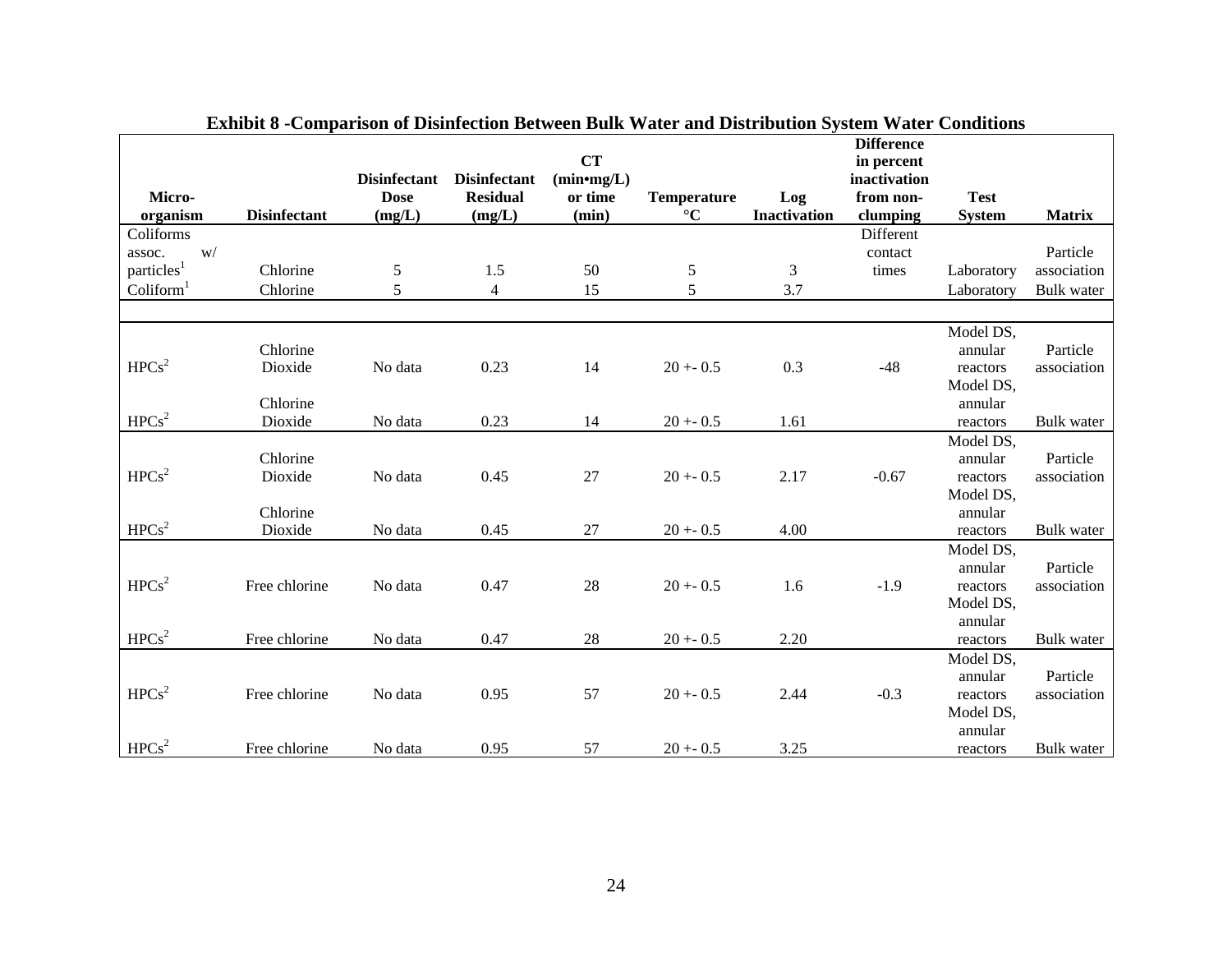|                                    |                     |                                    |                                        | <b>CT</b>               |                                       |                     | <b>Difference</b><br>in percent |                 |                   |
|------------------------------------|---------------------|------------------------------------|----------------------------------------|-------------------------|---------------------------------------|---------------------|---------------------------------|-----------------|-------------------|
| Micro-                             |                     | <b>Disinfectant</b><br><b>Dose</b> | <b>Disinfectant</b><br><b>Residual</b> | $(min*mg/L)$<br>or time |                                       |                     | inactivation<br>from non-       | <b>Test</b>     |                   |
| organism                           | <b>Disinfectant</b> | (mg/L)                             | (mg/L)                                 | (min)                   | <b>Temperature</b><br>$\rm ^{\circ}C$ | Log<br>Inactivation | clumping                        | <b>System</b>   | <b>Matrix</b>     |
|                                    |                     |                                    |                                        |                         |                                       |                     |                                 | Model DS,       |                   |
|                                    |                     |                                    |                                        |                         |                                       |                     |                                 | annular         | Particle          |
| HPCs <sup>2</sup>                  | Monochloramine      | No data                            | 1.85                                   | 111                     | $20 + 0.5$                            | 2.15                | $-0.4$                          | reactors        | association       |
|                                    |                     |                                    |                                        |                         |                                       |                     |                                 | Model DS,       |                   |
|                                    |                     |                                    |                                        |                         |                                       |                     |                                 | annular         |                   |
| HPCs <sup>2</sup>                  | Monochloramine      | No data                            | 1.85                                   | 111                     | $20 + 0.5$                            | 2.53                |                                 | reactors        | <b>Bulk</b> water |
|                                    |                     |                                    |                                        |                         |                                       |                     |                                 |                 |                   |
|                                    |                     |                                    |                                        |                         |                                       |                     |                                 | Model           |                   |
| Legionella                         |                     |                                    |                                        |                         |                                       |                     |                                 | plumbing        | Particle          |
| pneumophila3                       | Free chlorine       | 2                                  | No data                                | $t = 30$ min            | $25 - 30$                             | 4                   | $\boldsymbol{0}$                | system          | association       |
|                                    |                     |                                    |                                        |                         |                                       |                     |                                 | Model           |                   |
| Legionella                         |                     |                                    |                                        |                         |                                       |                     |                                 | plumbing        |                   |
| pneumophila <sup>3</sup>           | Free chlorine       | 2                                  | No data                                | $t < 30$ min            | $25 - 30$                             | 4                   |                                 | system          | <b>Bulk</b> water |
|                                    |                     |                                    |                                        |                         |                                       |                     |                                 | Model           |                   |
| Legionella<br>pneumophila $\delta$ | Free chlorine       |                                    | No data                                | $t < 30$ min            | $25 - 30$                             |                     |                                 | plumbing        | Particle          |
|                                    |                     | 4                                  |                                        |                         |                                       | 4                   | $\boldsymbol{0}$                | system<br>Model | association       |
| Legionella                         |                     |                                    |                                        |                         |                                       |                     |                                 | plumbing        |                   |
| pneumophila <sup>3</sup>           | Free chlorine       | 4                                  | No data                                | $t < 30$ min            | $25 - 30$                             | 4                   |                                 | system          | <b>Bulk</b> water |
|                                    |                     |                                    |                                        |                         |                                       |                     |                                 | Model           |                   |
| Legionella                         |                     |                                    |                                        |                         |                                       |                     |                                 | plumbing        | Particle          |
| pneumophila <sup>3</sup>           | Monochloramine      | 2                                  | No data                                | $t < 30$ min            | $25 - 30$                             | 4                   | $\boldsymbol{0}$                | system          | association       |
|                                    |                     |                                    |                                        |                         |                                       |                     |                                 | Model           |                   |
| Legionella                         |                     |                                    |                                        |                         |                                       |                     |                                 | plumbing        |                   |
| pneumophila <sup>3</sup>           | Monochloramine      | 2                                  | No data                                | $t < 30$ min            | $25 - 30$                             | 4                   |                                 | system          | <b>Bulk</b> water |
|                                    |                     |                                    |                                        |                         |                                       |                     |                                 | Model           |                   |
| Legionella                         |                     |                                    |                                        |                         |                                       |                     |                                 | plumbing        | Particle          |
| pneumophila <sup>3</sup>           | Monochloramine      | 4                                  | No data                                | $t < 30$ min            | $25 - 30$                             | 4                   | $\boldsymbol{0}$                | system          | association       |

#### **Exhibit 8 Continued - Comparison of Disinfection Between Bulk Water and Distribution System Water Conditions**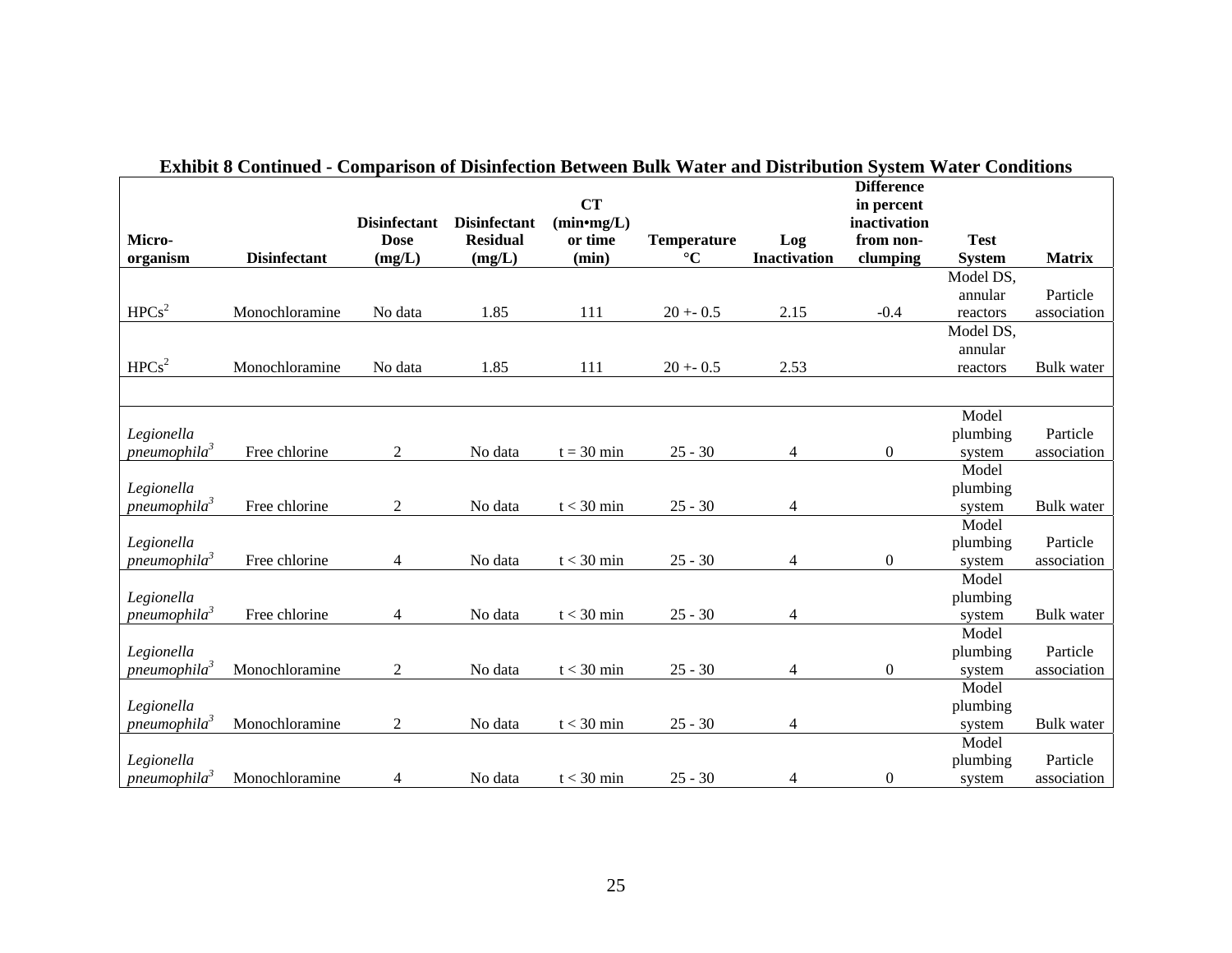|                          |                     |                     |                     | <b>CT</b>              |                    |                     | <b>Difference</b><br>in percent |               |                   |
|--------------------------|---------------------|---------------------|---------------------|------------------------|--------------------|---------------------|---------------------------------|---------------|-------------------|
|                          |                     | <b>Disinfectant</b> | <b>Disinfectant</b> | (min <sub>mg</sub> /L) |                    |                     | inactivation                    |               |                   |
| Micro-                   |                     | <b>Dose</b>         | <b>Residual</b>     | or time                | <b>Temperature</b> | Log                 | from non-                       | <b>Test</b>   |                   |
| organism                 | <b>Disinfectant</b> | (mg/L)              | (mg/L)              | (min)                  | $\rm ^{\circ}C$    | <b>Inactivation</b> | clumping                        | <b>System</b> | <b>Matrix</b>     |
|                          |                     |                     |                     |                        |                    |                     |                                 | Model         |                   |
| Legionella               |                     |                     |                     |                        |                    |                     |                                 | plumbing      |                   |
| pneumophila <sup>3</sup> | Monochloramine      | 4                   | No data             | $t < 30$ min           | $25 - 30$          | 4                   |                                 | system        | <b>Bulk</b> water |
|                          |                     |                     |                     |                        |                    |                     | Different                       | Model         |                   |
| Legionella               |                     |                     |                     |                        |                    |                     | contact                         | plumbing      | Particle          |
| pneumophila <sup>3</sup> | Chlorine dioxide    | $\overline{2}$      | No data             | $t < 40$ min           | $25 - 30$          | 3                   | times                           | system        | association       |
|                          |                     |                     |                     |                        |                    |                     |                                 | Model         |                   |
| Legionella               |                     |                     |                     |                        |                    |                     |                                 | plumbing      |                   |
| pneumophila <sup>3</sup> | Chlorine dioxide    | $\overline{2}$      | No data             | $t = 30$ min           | $25 - 30$          | 4                   |                                 | system        | <b>Bulk</b> water |
|                          |                     |                     |                     |                        |                    |                     |                                 | Model         |                   |
| Legionella               |                     |                     |                     |                        |                    |                     |                                 | plumbing      | Particle          |
| pneumophila <sup>3</sup> | Chlorine dioxide    | $\overline{2}$      | $0.5 \text{ mg/L}$  | $t < 30$ min           | $25 - 30$          | 4                   | 0                               | system        | association       |
|                          |                     |                     |                     |                        |                    |                     |                                 | Model         |                   |
| Legionella               |                     |                     |                     |                        |                    |                     |                                 | plumbing      |                   |
| pneumophila <sup>3</sup> | Chlorine dioxide    | 2                   | $0.5$ mg/L          | $t < 30$ min           | $25 - 30$          | 4                   |                                 | system        | <b>Bulk</b> water |
|                          |                     |                     |                     |                        |                    |                     |                                 |               |                   |
|                          |                     |                     |                     |                        |                    |                     | Different                       |               | Particle          |
| Poliovirus <sup>4</sup>  | Free chlorine       | 0.5                 | 0.44                | 2.4                    | 5                  | 4                   | <b>CT</b>                       | No data       | association       |
|                          |                     |                     |                     |                        |                    |                     |                                 |               |                   |
| Poliovirus <sup>4</sup>  | Free chlorine       | 0.50                | 0.46                | 2.3                    | 5                  | 4                   |                                 | No data       | <b>Bulk</b> water |
|                          |                     |                     |                     |                        |                    |                     |                                 |               |                   |
|                          |                     |                     |                     |                        |                    |                     |                                 |               | Particle          |
| Poliovirus <sup>4</sup>  | Free chlorine       | 0.46                | 0.41                | 3.3                    | 5                  | 4                   | $\boldsymbol{0}$                | No data       | association       |
|                          |                     |                     |                     |                        |                    |                     |                                 |               |                   |
| Poliovirus <sup>4</sup>  | Free chlorine       | 0.46                | 0.41                | 3.3                    | 5                  | 4                   |                                 | No data       | Bulk water        |

### **Exhibit 8 Continued - Comparison of Disinfection Between Bulk Water and Distribution System Water Conditions**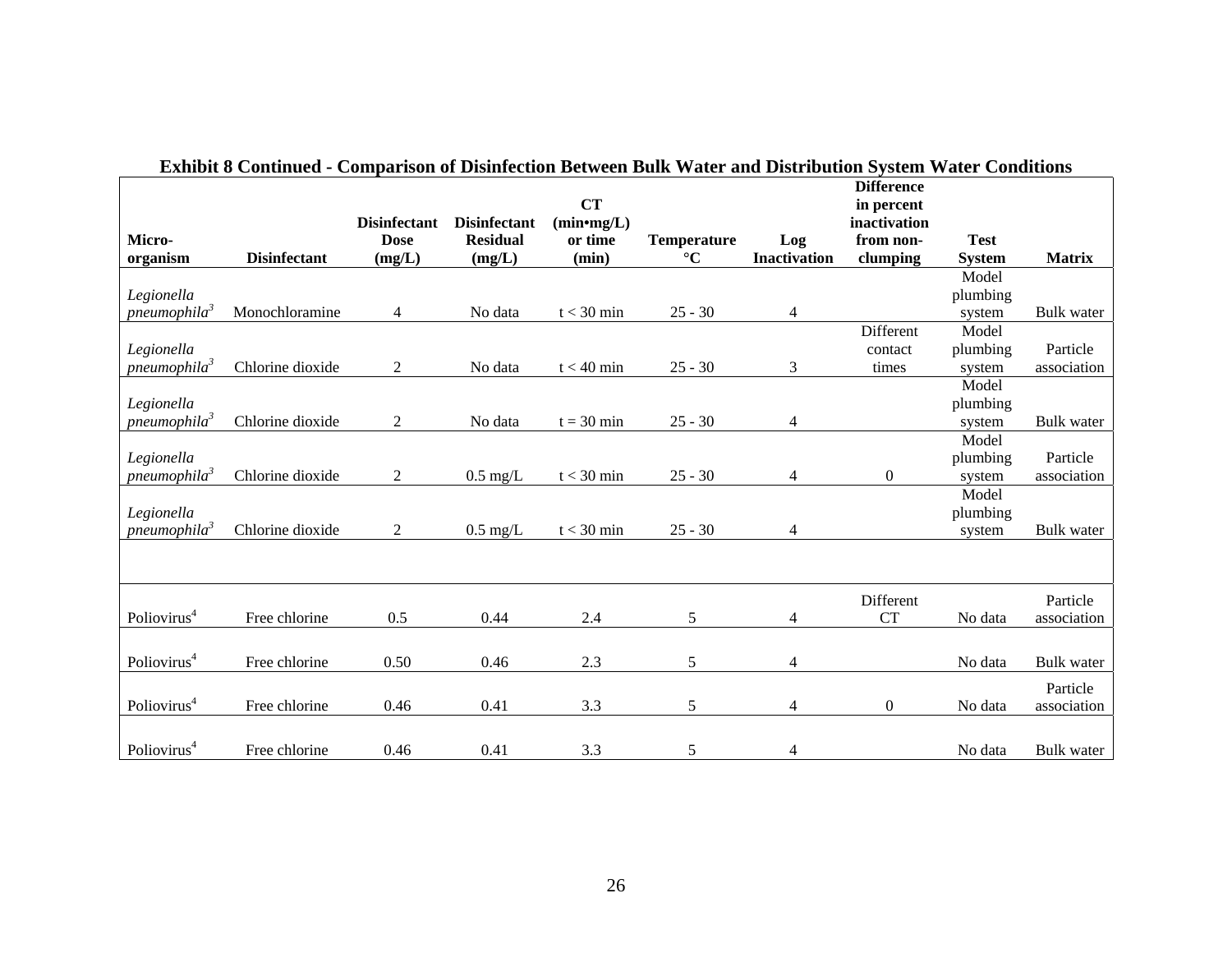|                                 |                     |                     |                     | CT                     |                    |                     | <b>Difference</b><br>in percent |               |                   |
|---------------------------------|---------------------|---------------------|---------------------|------------------------|--------------------|---------------------|---------------------------------|---------------|-------------------|
|                                 |                     | <b>Disinfectant</b> | <b>Disinfectant</b> | (min <sub>mg</sub> /L) |                    |                     | inactivation                    |               |                   |
| Micro-                          |                     | <b>Dose</b>         | <b>Residual</b>     | or time                | <b>Temperature</b> | Log                 | from non-                       | <b>Test</b>   |                   |
| organism                        | <b>Disinfectant</b> | (mg/L)              | (mg/L)              | (min)                  | $\rm ^{\circ}C$    | <b>Inactivation</b> | clumping<br>Different           | <b>System</b> | <b>Matrix</b>     |
|                                 |                     |                     |                     |                        |                    |                     | contact                         |               | Particle          |
| Poliovirus <sup>4</sup>         | Free chlorine       | 2.8                 | 1.8                 | $t < 15$ min           | 5                  | 4                   | times                           | No data       | association       |
|                                 |                     |                     |                     |                        |                    |                     |                                 |               |                   |
| Poliovirus <sup>4</sup>         | Free chlorine       | 2.8                 | 2.6                 | $t < 5$ min            | 5                  | 4                   |                                 | No data       | <b>Bulk</b> water |
|                                 |                     |                     |                     |                        |                    |                     |                                 |               |                   |
| Vibrio                          |                     |                     |                     |                        |                    |                     | Different                       |               |                   |
| cholerae <sup>5</sup>           | Free Chlorine       | 0.5                 | No data             | 0.5                    | 20                 | $\mathbf{2}$        | <b>CT</b>                       | Laboratory    | Rugose            |
| Vibrio<br>cholerae <sup>5</sup> | Free Chlorine       | 0.5                 | No data             | < 0.5                  | 20                 | 5                   |                                 | Laboratory    | Smooth            |
| Vibrio                          |                     |                     |                     |                        |                    |                     | Different                       |               |                   |
| cholerae <sup>6</sup>           | Free Chlorine       | 0.5                 | No data             | 0.5                    | 20                 | $\overline{c}$      | <b>CT</b>                       | Laboratory    | Rugose            |
| Vibrio                          |                     |                     |                     |                        |                    |                     |                                 |               |                   |
| cholerae <sup>6</sup>           | Free Chlorine       | 0.5                 | No data             | < 0.5                  | 20                 | 5                   |                                 | Laboratory    | Smooth            |
| Vibrio                          |                     |                     |                     |                        |                    |                     |                                 |               |                   |
| cholerae <sup>7</sup>           | Free Chlorine       | 0.5                 | No data             | 0.5                    | 20                 | 3.5                 | $-0.03$                         | Laboratory    | Rugose            |
| Vibrio                          |                     |                     |                     |                        |                    |                     |                                 |               |                   |
| cholerance <sup>7</sup>         | Free Chlorine       | 0.5                 | No data             | 0.5                    | 20                 | 5                   |                                 | Laboratory    | Smooth            |
| Vibrio                          |                     |                     |                     |                        |                    |                     | Different                       |               |                   |
| cholerae <sup>7</sup>           | Free Chlorine       | $1.0\,$             | No data             | $0.2\,$                | 20                 | $\overline{c}$      | <b>CT</b>                       | Laboratory    | Rugose            |
| Vibrio                          |                     |                     |                     |                        |                    |                     |                                 |               |                   |
| cholerae <sup>7</sup>           | Free Chlorine       | 1.0                 | No data             | 0.33                   | 20                 | 4                   |                                 | Laboratory    | Smooth            |

|  |  |  |  |  | Exhibit 8 Continued - Comparison of Disinfection Between Bulk Water and Distribution System Water Conditions |
|--|--|--|--|--|--------------------------------------------------------------------------------------------------------------|
|--|--|--|--|--|--------------------------------------------------------------------------------------------------------------|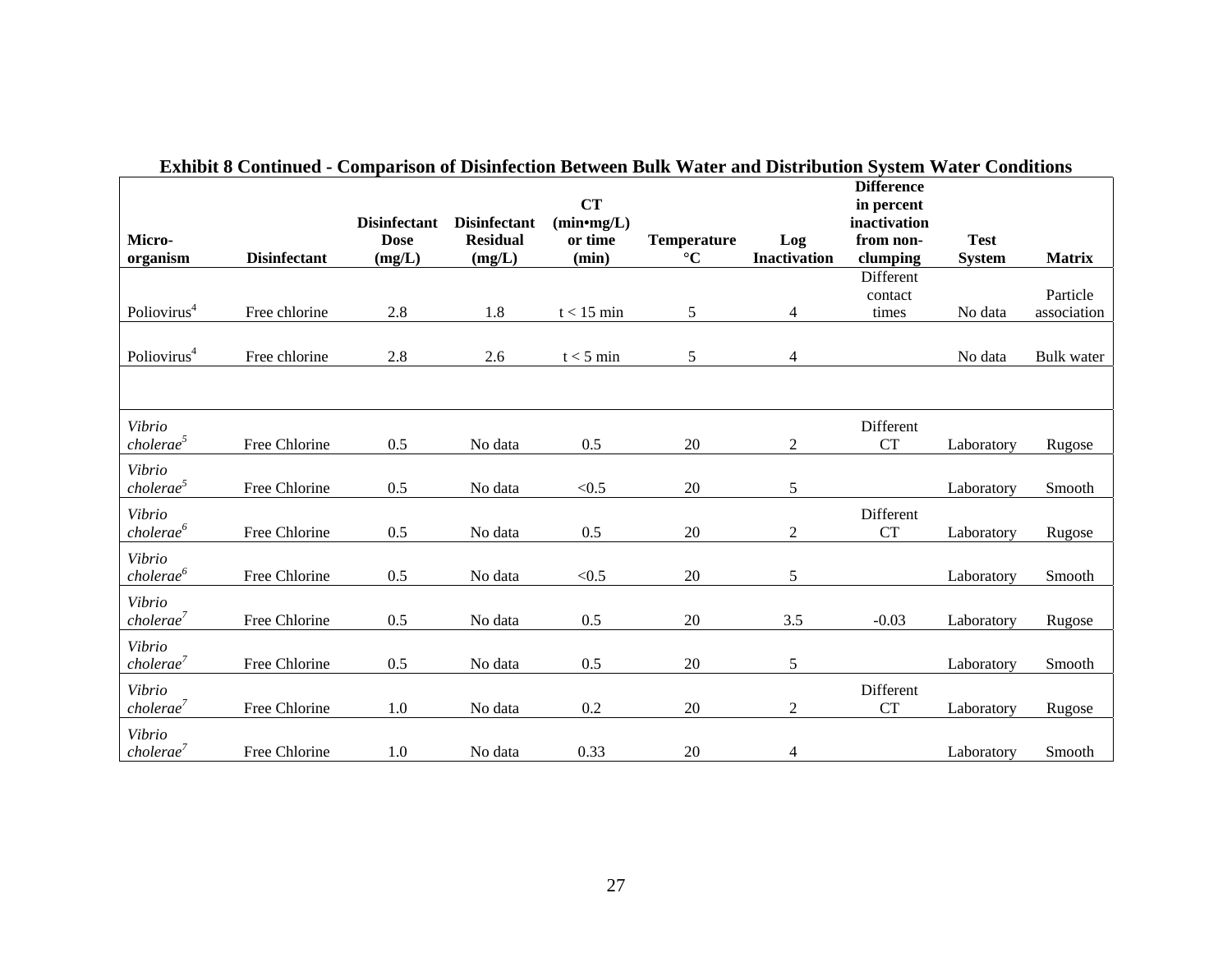| Micro-<br>organism | <b>Disinfectant</b> | <b>Disinfectant</b><br><b>Dose</b><br>(mg/L) | <b>Disinfectant</b><br><b>Residual</b><br>(mg/L) | CT<br>(min <sub>mg</sub> /L)<br>or time<br>(min) | <b>Temperature</b><br>$\rm ^{\circ}C$ | Log<br><b>Inactivation</b> | <b>Difference</b><br>in percent<br>inactivation<br>from non-<br>clumping | <b>Test</b><br><b>System</b> | <b>Matrix</b> |
|--------------------|---------------------|----------------------------------------------|--------------------------------------------------|--------------------------------------------------|---------------------------------------|----------------------------|--------------------------------------------------------------------------|------------------------------|---------------|
|                    |                     |                                              |                                                  |                                                  |                                       |                            | Different                                                                |                              |               |
| Hepatitis $A^8$    | Free Chlorine       | 0.5                                          | No data                                          | 2.0                                              |                                       | 4                          | <b>CT</b>                                                                |                              | Dispersed     |
|                    |                     |                                              |                                                  |                                                  |                                       |                            |                                                                          |                              | Cell          |
| Hepatitis $A^8$    | Free Chlorine       | 0.5                                          | No data                                          | 27                                               |                                       | 4                          |                                                                          |                              | association   |
|                    |                     |                                              |                                                  |                                                  |                                       |                            | <b>Different</b>                                                         |                              |               |
| Hepatitis $A^8$    | Monochloramine      | 10                                           | No data                                          | 1225                                             |                                       | 4                          | <b>CT</b>                                                                |                              | Dispersed     |
|                    |                     |                                              |                                                  |                                                  |                                       |                            |                                                                          |                              | Cell          |
| Hepatitis $A^8$    | Monochloramine      | 10                                           | No data                                          | 1740                                             |                                       | 4                          |                                                                          |                              | association   |

#### **Exhibit 8 Continued - Comparison of Disinfection Between Bulk Water and Distribution System Water Conditions**

<sup>1</sup> Ormeci and Linden 2002<br><sup>2</sup> Dykstra et al. 2002

<sup>3</sup> Gao et al. 2000<br><sup>5</sup> Clark et al. 1994<br><sup>6</sup> Morris et al. 1996<br><sup>7</sup> Rice et al. 1993<br><sup>8</sup> Sobsey et al. 1991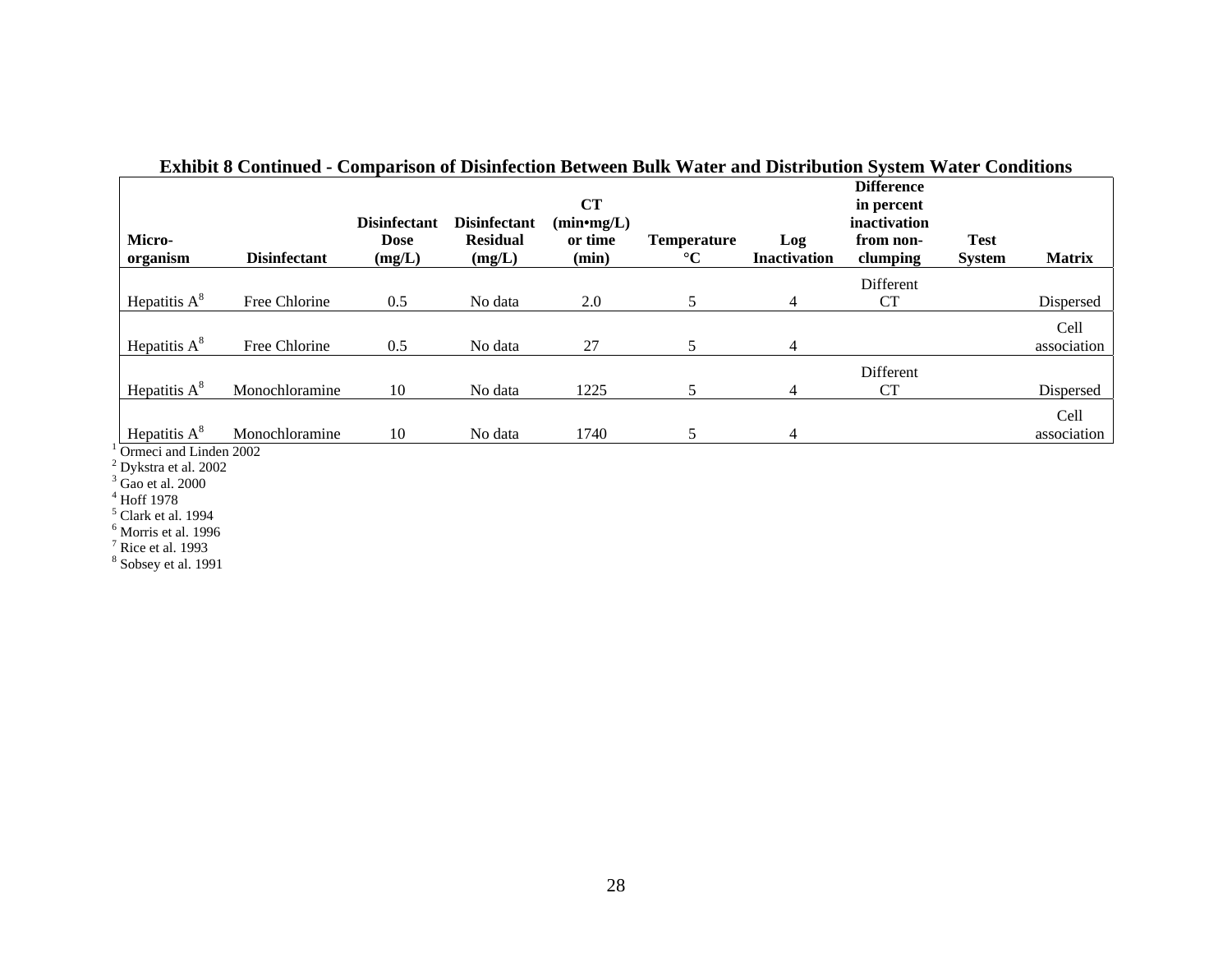The protective impact of biofilms or particle association on the inactivation of coliforms and heterotrophic bacteria is clearly shown in Exhibit 8. Ormeci and Linden (2002) found that a free chlorine CT of 15 min•mg/L could provide 3.7-log inactivation of wastewater coliforms that were not associated with particles, but that a CT of 50 min•mg/L was required to provide 3.0-log inactivation of wastewater coliform associated with particles. Thus, those coliforms associated with wastewater particles required more than a three-fold increase in CT to achieve a similar amount of inactivation that occurred for coliforms that were not associated with particles. The authors also suggest that contact time plays an important role in determining the effectiveness of chlorine disinfection in wastewater, and that chlorine dose alone may not be a good indicator of disinfection effectiveness for particle-associated coliforms. The authors concluded that a lower chlorine dose with longer contact time is likely to be more effective on particleassociated coliforms than an identical CT achieved with a higher chlorine dose and shorter contact time.

Dykstra et al. (2002) studied the impact of biofilms on heterotrophic bacteria inactivation using chlorine dioxide, free chlorine, and monochloramine. Greater inactivations were observed for bulk water heterotrophic bacteria compared to those within biofilms, for all three disinfectants, regardless of the CT used.

Gao et al. (2000) compared inactivation of biofilm-associated *Legionella pneumophila* with bulk water *Legionella pneumophila*, using free chlorine, monochloramine, and chlorine dioxide at various disinfectant dosages and a contact time of typically less than 30 minutes. Four-log inactivation was achieved for free chlorine and monochloramine, at all dosages, regardless of biofilm association. For chlorine dioxide at a dosage of 2 mg/L, only 3-log inactivation was observed for the biofilm-associated microorganisms when a disinfectant residual could not be maintained over the full experimental contact time. Comparatively, 4-log inactivation was observed for the bulk water microorganisms when chlorine dioxide was used. A replicate experiment that maintained a disinfectant residual of 0.5 mg/L yielded 4-log removal for both biofilm associated and bulk water microorganisms.

Ormeci and Linden (2002) reported that the decay rate of chlorine was the same for both the particle-associated and non-particle-associated samples, and similar chlorine decay rates were observed at all chlorine concentrations (1 mg/L, 5 mg/L, 10 mg/L, and 15 mg/L). The average total chlorine loss over the duration of the experiment was approximately 3.5 mg/L for the samples that had initial total chlorine concentrations of 5, 10, and 15 mg/L.

Hoff (1978) compared CTs and log inactivations for poliovirus with and without particle association, and for different types of particle matrices. Tests were conducted at a pH of 6 and a temperature of 5°C. To achieve 4-log inactivation of poliovirus, free chlorine CTs in the range of 2.3 to 3.3 min•mg/L were sufficient in the absence of particles, when the virus was associated with bentonite (7.1 NTU), or when the virus was associated with aluminum phosphate (5.0 NTU). However, a free chlorine CT of 23 min•mg/L was required to achieve 4-log inactivation when the virus was associated with cell debris. This and other studies (Hoff and Akin, 1986; Sproul et al., 1979; Hejkal et al., 1979; Stagg et al., 1977; Boyce et al., 1981; Scarpino, 1979), suggest that the effects of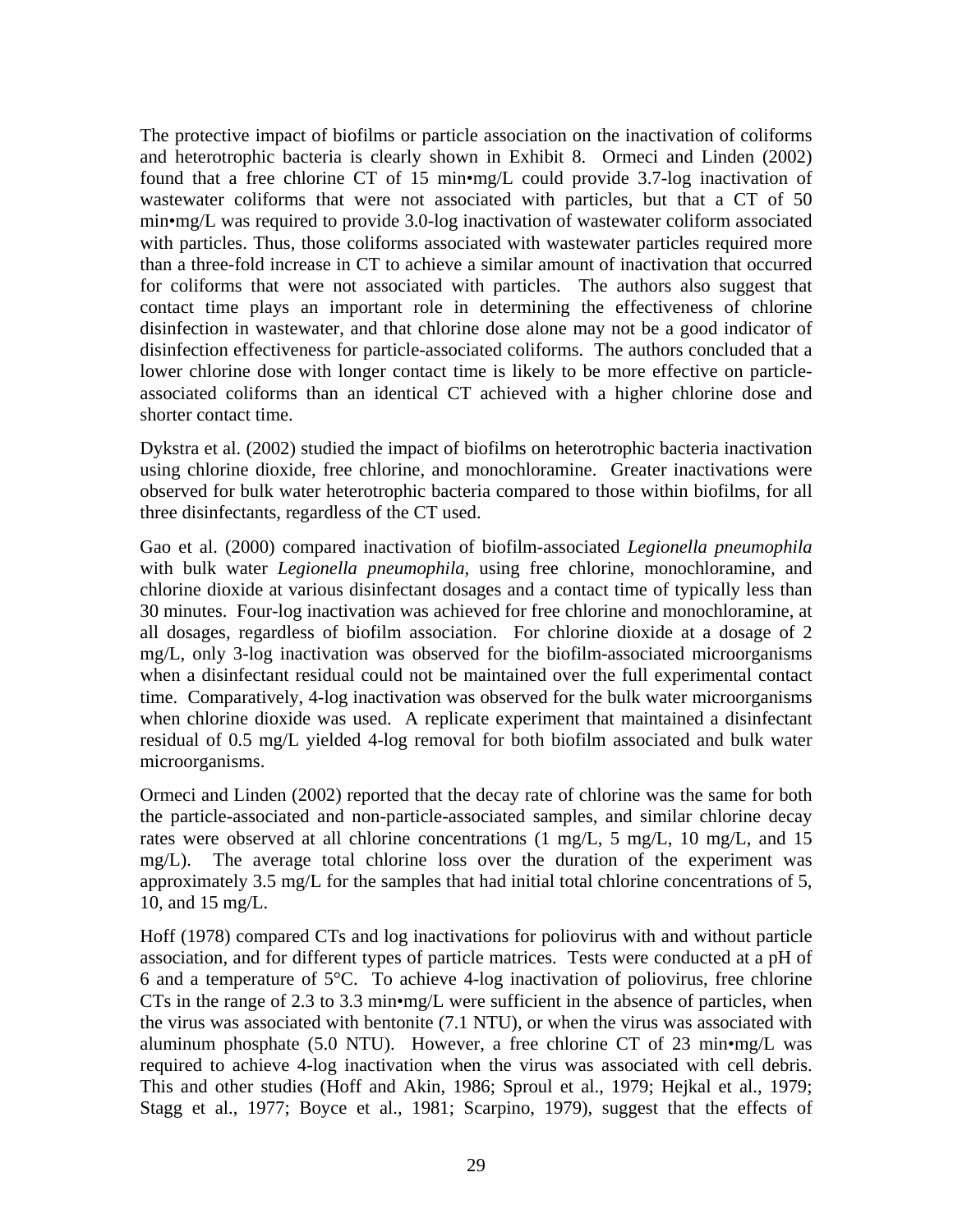microorganism-particle association on disinfection efficiency are determined by the nature of the association. Viruses associated with cell debris, feces, or wastewater effluent solids are substantially protected where as viruses and bacteria adsorbed on surfaces of particles such as clays or inorganic flocs are only minimally protected.

Berman et al., (1988) compared free chlorine and chloramine disinfection of coliforms associated with particles  $\langle 7\mu m \rangle$  and  $\langle 7\mu m \rangle$  in size. Sieves and nylon screens were used to separate primary sewage effluent solids into the various particle size fractions. The free chlorine study was conducted at a pH of 7 and a temperature of  $5^{\circ}$ C, and the chloramine study was conducted over the pH range of 7 to 8.5, at 5ºC. To provide 2-log inactivation using free chlorine (0.5 mg/L), a CT of 0.9 min•mg/L was required in association with particles  $<$  7 $\mu$ m, compared to a CT of 2.7 in association with particles  $>$  7 $\mu$ m. When the larger particles were homogenized, the free chlorine CT required for 2-log inactivation of coliform was reduced to 0.5 min•mg/L. Thus, the authors concluded that larger particles  $($   $> 7 \mu$ m) can have a protective effect against the disinfecting action of chlorine for bacteria and protozoans, due to their larger size as compared to viruses. At pH of 7.0, particle size did not have a significant impact on coliform inactivation using chloramine. However, chloramine inactivated the smaller particles more quickly than those  $> 7 \mu m$  at pH of 8.0. Using chloramine as a disinfectant, at either pH, a 99% inactivation necessitated a CT twenty to fifty times greater than that for chlorine at a pH of 7.0.

Hoff and Aiken (1986) reviewed factors affecting the efficacy of chlorine disinfection on microorganisms. The authors concluded that in comparison with growth conditions and aggregation, the association of a microorganism with particulate matter affords the greatest protection from disinfection. The study also found that pathogens are most likely to be introduced to drinking water through an association with particulates, primarily fecal particles. Additionally, the type of particulate matter has an impact on vulnerability to disinfection. For instance, viruses and bacteria adsorbed onto clays are still vulnerable to disinfection. However, viruses associated with cell debris, feces, or wastewater effluent are less vulnerable to disinfection.

Abu-Shkara et al. (1998) tested nutrition (high and low), temperature (6°C and 35°C), and aggregation (0.45-8 µm-sized aggregates) with selected coliforms to evaluate the impacts of these environmental variables on chlorine resistance. The results of their experiments showed that coliform bacteria grown at lower temperatures are more resistant to chlorination, as are bacteria grown in low nutrient conditions. Predictably, the authors also found that bacterial species that formed aggregates in the water were also more resistant to chlorination.

*Vibrio cholerae* O1 has both smooth and "rugose" strains that respond differently to disinfection (Rice et al., 1993, Clark et al., 1994, and Morris et al., 1996). The rugose strain appears to produce a mucoid matrix material and has a tendency to aggregate (Rice et al., 1993). Morris et al. (1996) determined that contrary to previous understanding, rugose *V. cholerae* is virulent to humans. Rice et al. (1993) found that 4-log inactivation of smooth strains occurred in 20 seconds with the application of 1.0 mg/L free chlorine. However, with the same application of chlorine, 3-log inactivation of rugose *V. cholerae*  occurred within 80 seconds. Clark et al. (1994) found that rugose *V. cholerae* was consistently more resistant to free chlorine disinfection than the smooth strain under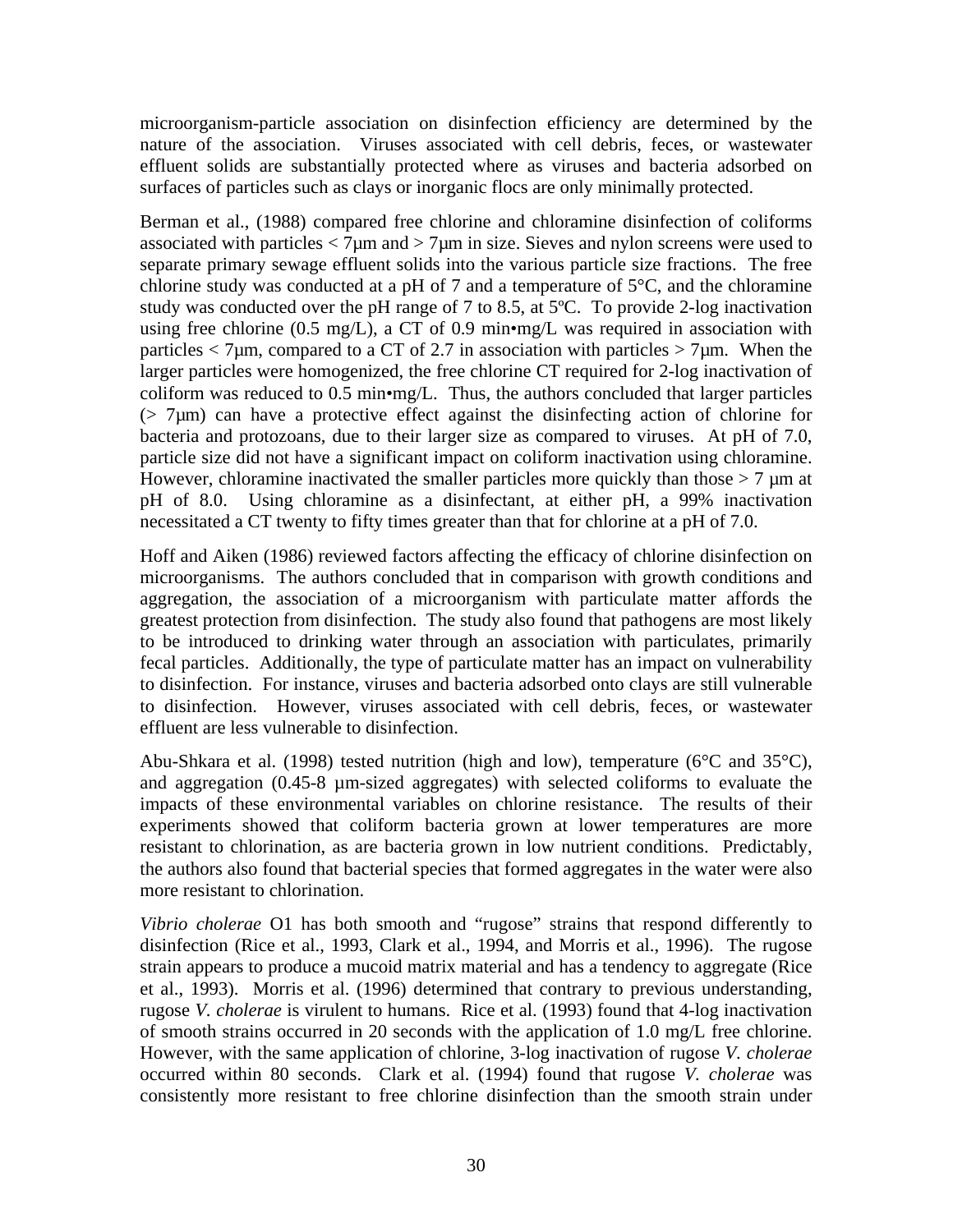differing pH, temperature, and chlorine applications. Rugose strains were composed of larger particles than smooth strains. Broth rugose strains were less chlorine-resistant than those grown on solid media (agar). Clark et al. (1994) and Rice et al. (1993) both indicate that the mucoid matrix and cellular aggregation are the likely cause of the rugose strain's increased resistance. Clark et al. (1994) point out that aggregate rugose strains are less likely to be a problem at the treatment plant due to their size, but could be a potential contamination risk within the distribution system. Clark et al. (1994) indicate that if introduced to the distribution system through a main break or similar incident, it would be very difficult for chlorine to adequately inactivate a rugose strain of *V. cholerae*.

#### Impact of Disinfectant Type on Inactivation of Bacteria and Viruses Potentially Associated with Distribution Systems

Exhibit 9 summarizes CT values and corresponding inactivation rates for bulk water microbes in the presence of free chlorine. Although the laboratory studies did not typically mimic distribution system conditions, the results present a potential range of CTs that might be required to achieve different levels of inactivation for different microbes that could be associated with distribution systems. It is expected that a wide range of environmental conditions (i.e., pH, temperature, residual level, etc.) would also be encountered in drinking water distribution system.

Of the microbes presented, adenovirus, calicivirus, *Helicobacter pylori*, and *Microsporidia* are included on the USEPA Contaminant Candidate List (CCL), under consideration for additional research and regulatory determination. The data in Exhibit 9 suggest that under the range of conditions tested (shown in Appendix A), a CT of  $<150$ min•mg/L will provide between 2-log and 4-log inactivation of most microbes studied when free chlorine is used as the disinfectant and microbes are not particle-associated or aggregated. Exceptions include *Legionella pneumophila* and *Mycobacterium fortuitum* which required a range of CT values that exceeded 200 min•mg/L to achieve 2-log inactivation using free chlorine.

It should be noted that viruses require 4-log inactivation (under the SWTR). Under the research conditions identified in the literature (and summarized in Appendix A), 4-log inactivation of poliovirus with free chlorine was achieved at CT values of  $\langle 3.3 \rangle$ min•mg/L. While 4-log inactivation of adenovirus and calicivirus were not observed in the literature reviewed, experimental CT values were typically very low (i.e., 0.01-1.0 min•mg/L). Furthermore, it should be noted that the data summarized in Exhibit 9 represent inactivation under bulk water conditions. As discussed previously, microorganisms that are particle associated are typically less vulnerable to disinfection.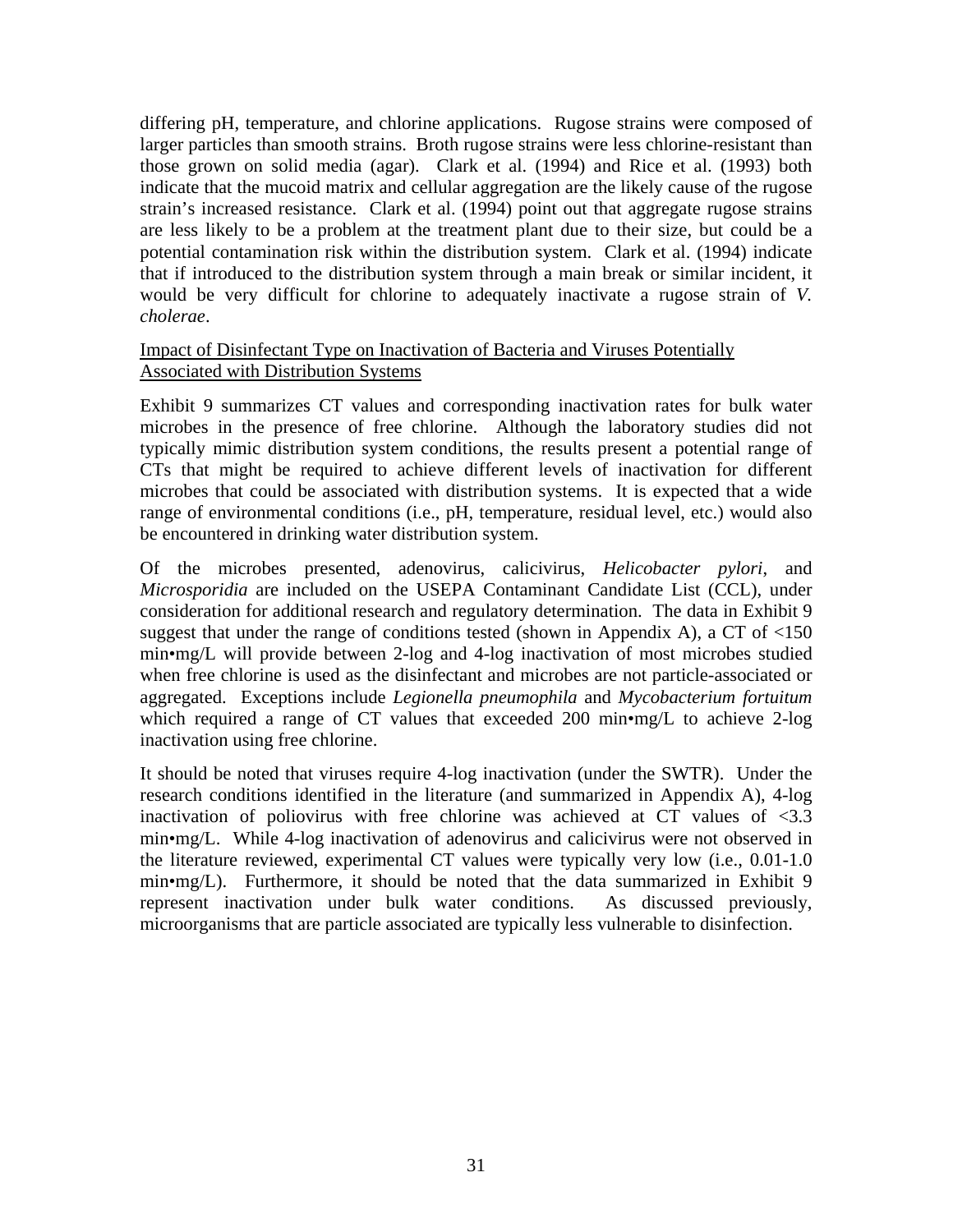

**Exhibit 9- Summary of CT and Log Inactivation Data Using Free Chlorine for Various Microbes** 

Note: Data source, pH, temperature, disinfectant dose, and other information provided in Appendix A.

(1) For *Legionella*, CT range of 100 to 600 min•mg/L required for 2-log inactivation.

(2) For *Mycobacterium fortuitum*, CT range of 100 to 1000 min•mg/L required for 2-log inactivation.

Exhibits 10a and 10b summarize CT values and corresponding inactivation rates for bulk water microbes in the presence of chloramines. Exhibit 10a shows results over the CT range 0-30,000 min•mg/L, whereas 10b focuses on the CT range of 0-900 min•mg/L. The results presented are from laboratory studies that typically did not mimic distribution system conditions, although the microbes studied could be associated with distribution systems. Of the microbes presented, *Aeromonas*, adenovirus, and calicivirus are included on the CCL. The data in Exhibit 10a suggest that under the conditions tested (shown in Appendix A), a CT of 10,000 min•mg/L would provide 2-log inactivation of most microbes studied when chloramine is used as the disinfectant, and microbes are not particle-associated or aggregated. Two-log inactivation of *Bacillus subtilis* was achieved over a CT range of 3,200 to 20,000 min•mg/L. Two-log inactivation of *Nitrosomonas europaea* was achieved over a CT range of 1,900 to 19,000 min•mg/L. As shown in Exhibit 10b, which provides more detail for CT values less than 1,000 min•mg/L, 2-log inactivation of several organisms was achieved by chloramines at CT values less than 150 min•mg/L. It should be noted, however, that 4-log inactivation of viruses was not observed in the literature reviewed when chloramine was used as the disinfectant.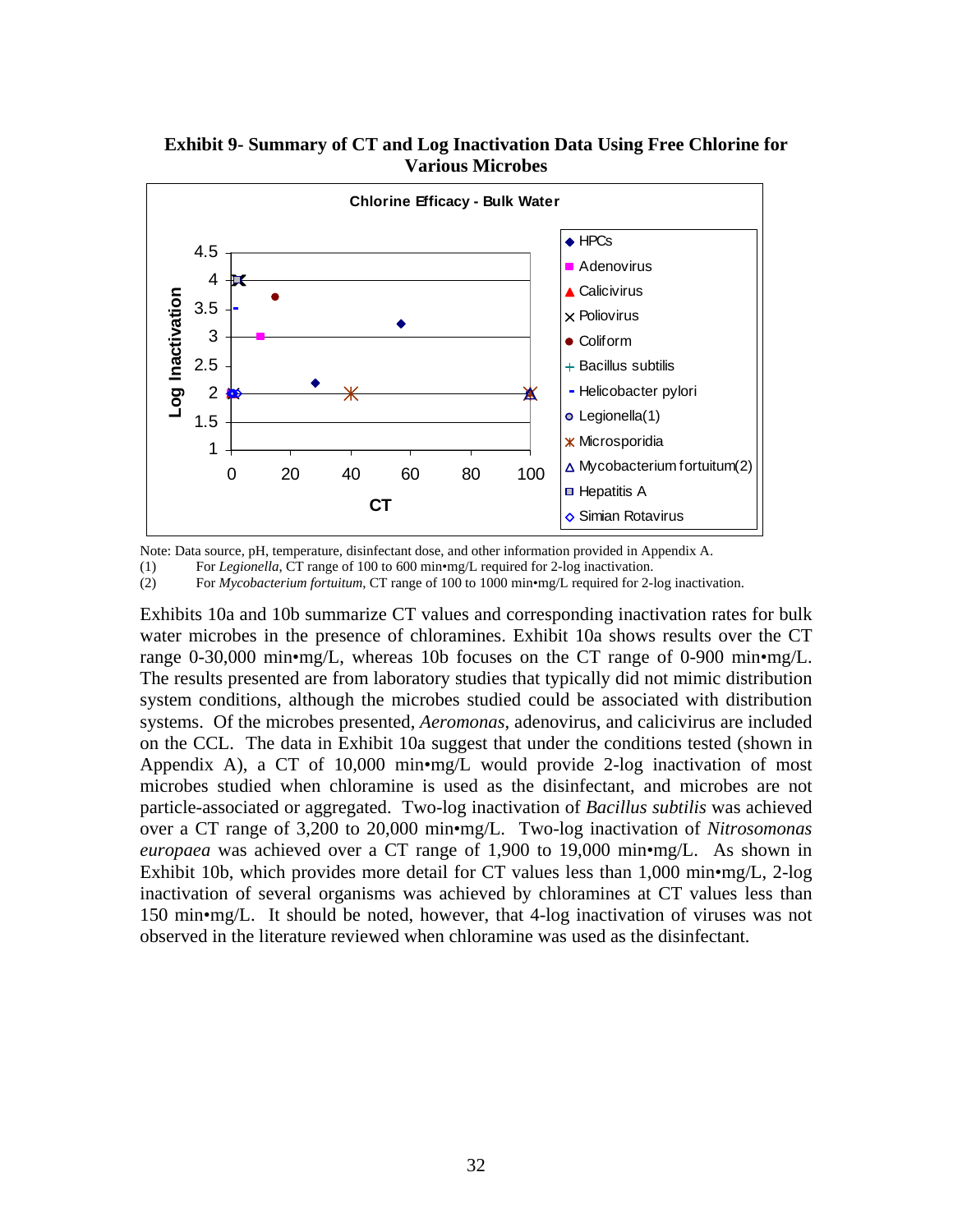

**Exhibit 10a - Summary of CT and Log Inactivation Data Using Chloramines for Various Microbes** 

Note: Data source, pH, temperature, disinfectant dose, and other information provided in Appendix A.

**Exhibit 10b- Log Inactivation of Various Microbes at CT Values Less than 1000 min•mg/L** 



Note: Data source, pH, temperature, disinfectant dose, and other information provided in Appendix A.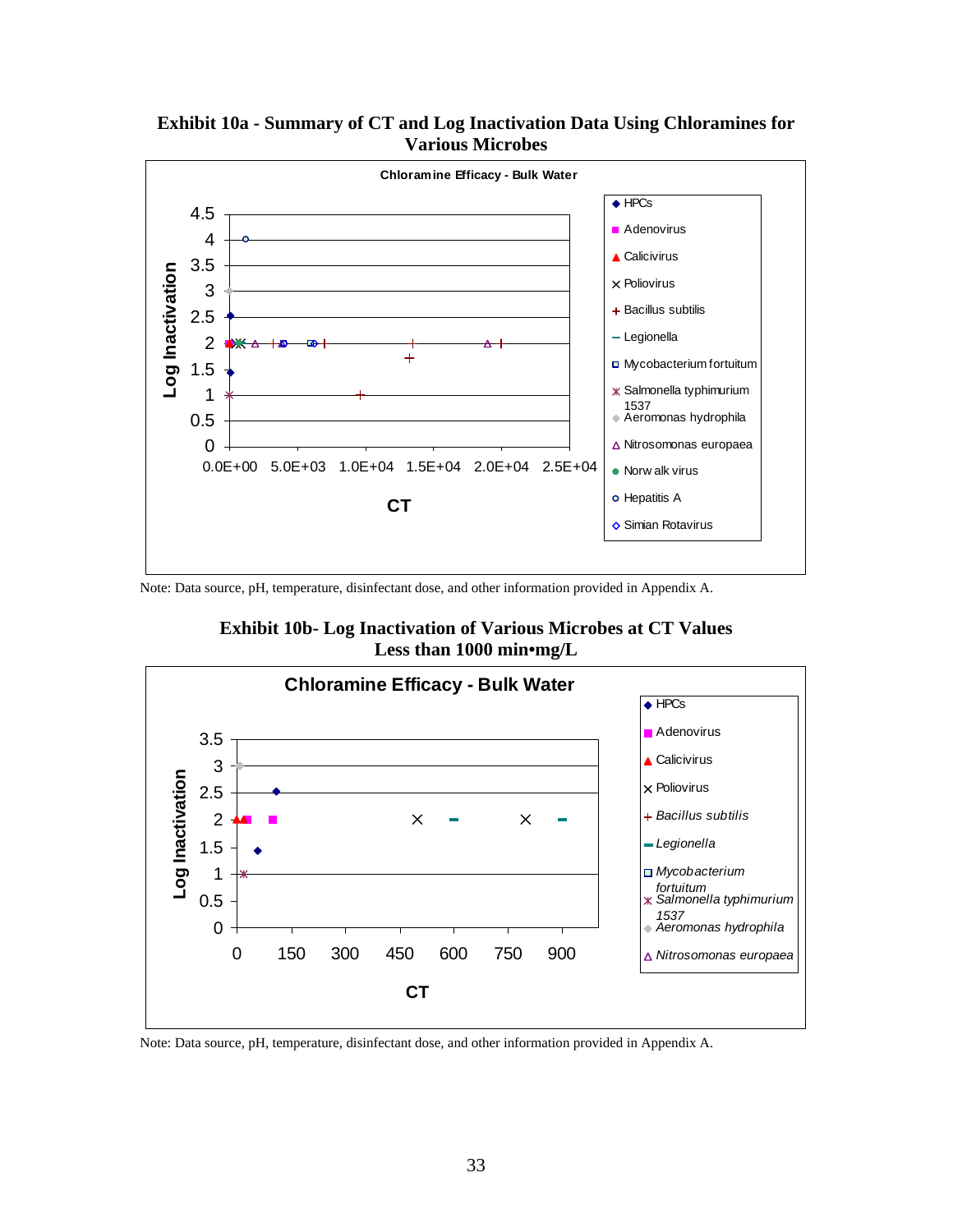Exhibit 11 summarizes CT values and corresponding inactivation rates for bulk water microbes in the presence of chlorine dioxide. The results presented are from laboratory studies that typically did not mimic distribution system conditions, although the microbes studied could be associated with distribution systems. The data in Exhibit 11 suggest that under the conditions tested, a CT of 150 min•mg/L would provide 2-log inactivation of most microbes studied when chlorine dioxide is used as the disinfectant, and microbes are not particle-associated or aggregated. *B. subtilis* required CT values in the range of 40 to 365 min•mg/L to achieve 2-log inactivation. It should be noted, however, that 4-log inactivation of viruses was not observed in the literature reviewed when chlorine dioxide was used as the disinfectant.



**Exhibit 1111 – Summary of CT and Log Inactivation Data Using Chlorine Dioxide for Various Microbes** 

Note: Data source, pH, temperature, disinfectant dose, and other information provided in Appendix A.

It is important to emphasize that the data presented in Exhibits 9 through 11 were developed under laboratory conditions (as summarized for each data point in Appendix A) and address microbes within the bulk water. While this approach may reasonably represent conditions within storage facilities where the bulk water-to-sidewall surface area ratio is quite large, in light of the secondary disinfection framework variables described previously in Exhibit 3, some variability would be expected in distribution system pipelines. Payment (1999) questioned the effectiveness of free chlorine residuals at providing significant pathogen inactivation in distribution systems. The authors found that sporulated bacteria and viruses added to distribution system water samples containing < 0.9 mg/L free chlorine were nearly unaffected by the residual chlorine. The authors cautioned that, while *E. coli* and thermotolerant coliforms were rapidly inactivated, microorganisms such as *Clostridium perfringens*, somatic coliphages, and poliovirus were almost unaffected by free chlorine for several hours.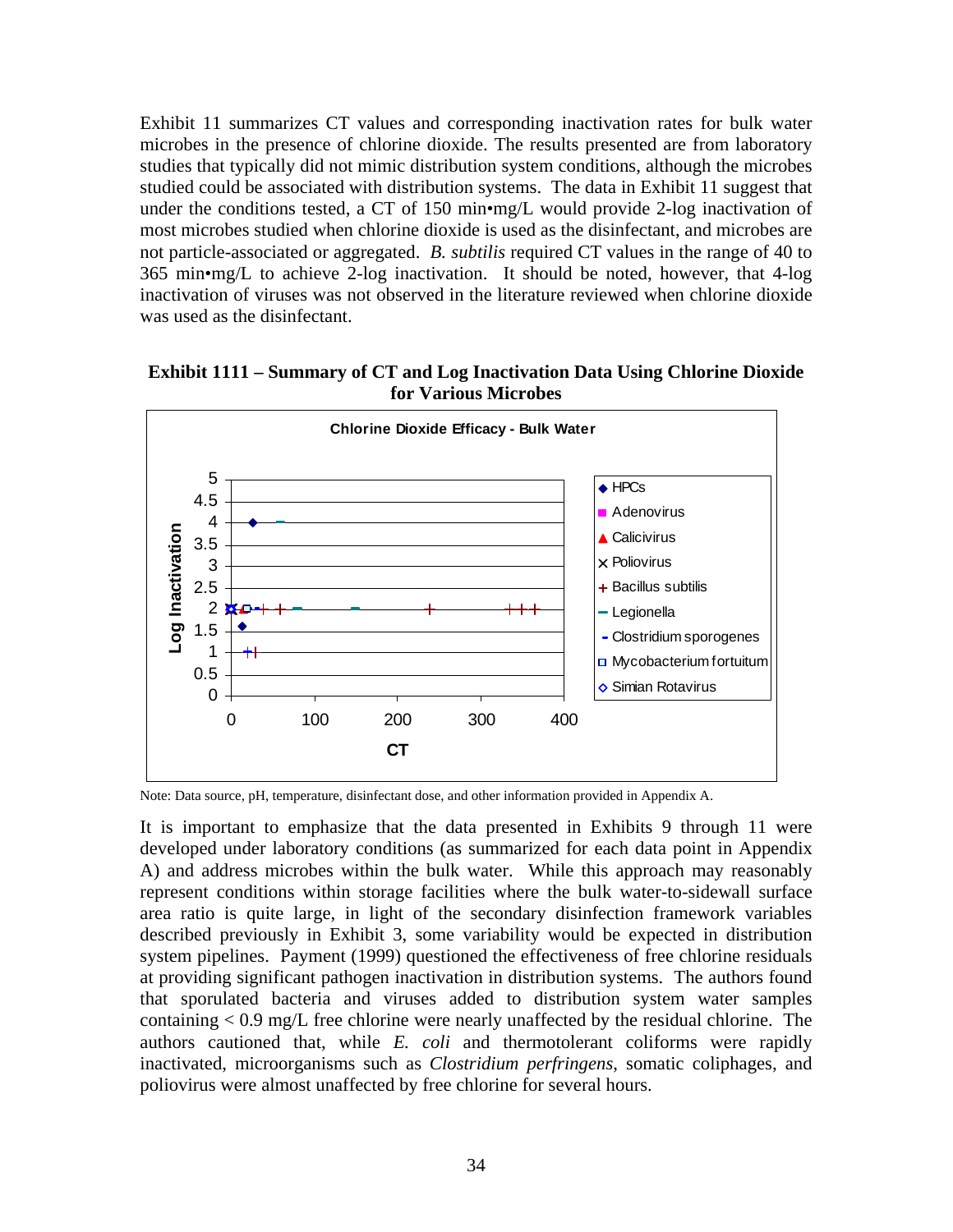#### **4.2 Secondary Disinfectant Residuals as Indicators of Distribution System Upset**

Many factors influence the concentration of the disinfectant residual in the distribution system, including the NOM level, the type and concentration of disinfectant, water temperature, and system hydraulics (Trussell, 1999). Entry of foreign material into the distribution system from backflow (or other events) may alter these factors and contribute to a loss of residual. In some cases, reductions in a disinfectant residual can signify the existence of an accidental or intentional contamination problem in the distribution system, including those resulting from cross-connections and backflow (Haas, 1999).

Snead et al., (1980) recognized that a free chlorine residual could be used as an indicator of contamination. If a system that normally has no trouble maintaining a free chlorine residual detects an absence of residual, this may indicate the presence of a contaminant in the system exerting a chlorine demand. Disinfectant residuals can be measured easily, and operators often use residual concentrations as a way to track system operations. While a sudden decrease in the disinfectant residual could be due to other problems such as failure of the feed system, the decrease could reflect the interaction of the disinfectant with material associated with contaminants entering the distribution system, due to a main break, backflow, or sewage leak into the system. Snead et al., (1980) note that combined chlorine residuals may not be effective as indicators of distribution system upset since they are slower to react with constituents in drinking water.

Several studies agree (Craun and Calderon, 2001; Clement et al., 1999) that large episodes of contamination, such as cross-connections through which sewage may enter distribution systems, will overwhelm disinfectant residuals. The chlorine demand of the organic matter carried with sewage may prevent effective inactivation if chlorine or chloramines are being used.

Since most disinfectants are chemical oxidants that react with many substances, their effectiveness as indicators of microbiological contamination may be limited. Inorganic and organic chemicals in the water can present a disinfectant demand that could misleadingly alert operators when no pathogens have been introduced. Furthermore, the presence of disinfectant-resistant pathogens, such as *Cryptosporidium*, may persist in a distribution system despite the presence of the disinfectant. However, the loss or decrease of the disinfectant residual in this case can serve as an indicator of some contamination events. The use of disinfection residual monitoring as an indicator for microbiological contamination, especially in regard to contamination due to treatment breakthrough, is not entirely reliable. The clearest examples of this were the *Cryptosporidium* outbreaks in Georgia (Hayes et al., 1989), Oregon (Leland et al., 1993), and Milwaukee (MacKenzie et al., 1994), during which chlorine residuals were maintained throughout the distribution systems of the supplies delivering contaminated water. Thus, the contamination events did not pose a noticeable disinfectant demand within the distribution system.

Accurate and on-going tracking of disinfectant residuals at critical control points is needed if sudden changes in residual levels are to be identified and used as indicators of contamination. The identification of critical control points within distribution systems is addressed in the Issue Paper *Evaluating HACCP Strategies for Distribution System Monitoring, Hazard Assessment and Control* (USEPA, 2006b). Water system operators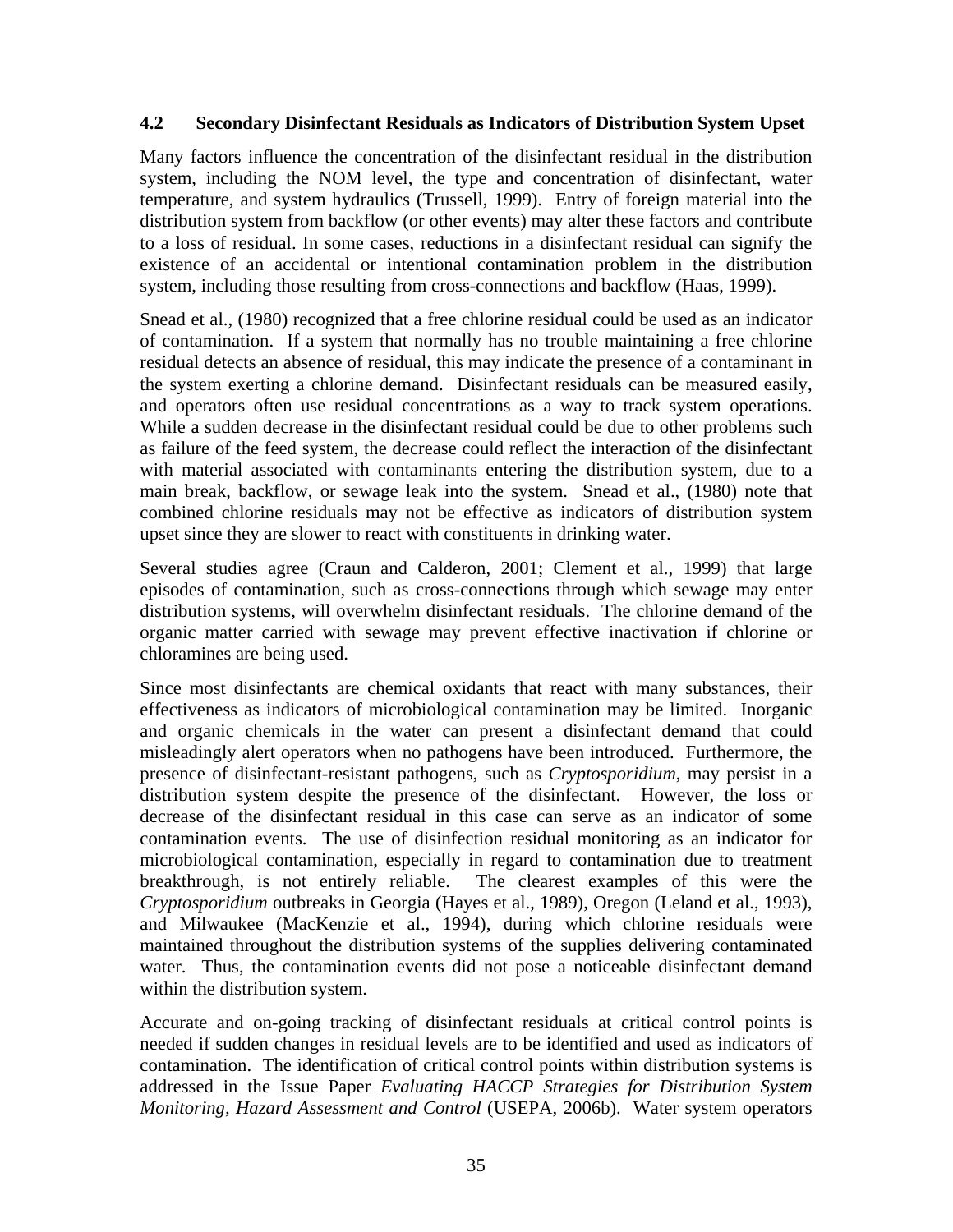are becoming increasingly sophisticated in tracking and measuring disinfectant residuals. Real-time sensors of chlorine residuals (measuring both free and total chlorine) have been developed, and water suppliers are beginning to couple such monitoring tools with distribution system controls (Haas, 1999). Some advantages to using disinfectant residual monitoring as a warning mechanism for possible contamination are that residual analysis is inexpensive, results are immediately available, and USEPA-approved methods for analysis already exist.

The USEPA Water Protection Task Force (USEPA, 2001) suggested that water supplies increase the frequency and locations of disinfectant residual monitoring in their distribution systems to ensure proper residuals at all points in the system and to establish a baseline and normal fluctuations from the baseline. The Task Force stated that strategically placed residual monitors are an effective way to signal an unexpected increase in disinfectant demand and, possibly, a breach or contamination of the distribution system.

Denver Water, in Denver, Colorado, successfully used on-line chlorine residual monitoring within the distribution system to identify a decrease in total chlorine levels caused by high silt loading after a forest fire within the watershed. The chlorine levels continued to diminish as the water moved further through the distribution system. The increased chlorine demand was linked to high dissolved manganese levels from the silt washed into the reservoir. The online monitoring results enabled staff to take prompt action to increase chlorine residuals leaving the treatment plant (Kirmeyer et al., 2002).

Some disinfectant residual sampling strategies (e.g., grab samples), may not be frequent enough to detect a reduction in disinfectant residual concentrations for transient events, such as many backflow or intrusion incidents. For example, surface water and GWUDI systems are required to monitor disinfectant residuals at the same locations and frequencies as coliform samples under the TCR. Depending on the size of the water supply and population served, disinfectant residual monitoring can be quite infrequent. Since backflow or transient events can occur over a period of seconds, minutes, or hours, it is possible that a grab sampling regime for disinfectant residual monitoring may not detect the potential increases in disinfectant demand that can be associated with certain types of contamination events.

### **4.3 Biofilm Control**

Disinfection of drinking water does not result in the inactivation of all microorganisms. The growth of bacteria and other microbes in distribution systems has been documented for many years. Problems associated with biofilms in distribution systems include enhanced corrosion of pipes and deterioration of water quality. Biofilms can also provide ecological niches that are suited to the potential survival of pathogens (Walker and Morales, 1997). Biofilms are often a consortium of different microorganisms bound to each other and to pipe surfaces by a polysaccharide matrix. Biofilm formation has been shown to be affected by several factors including disinfectant effectiveness, the nature and concentration of biodegradable compounds in the water, pipe materials used for distribution system construction, and water temperature. Proper management of these factors through adequate source water treatment, appropriate materials selection,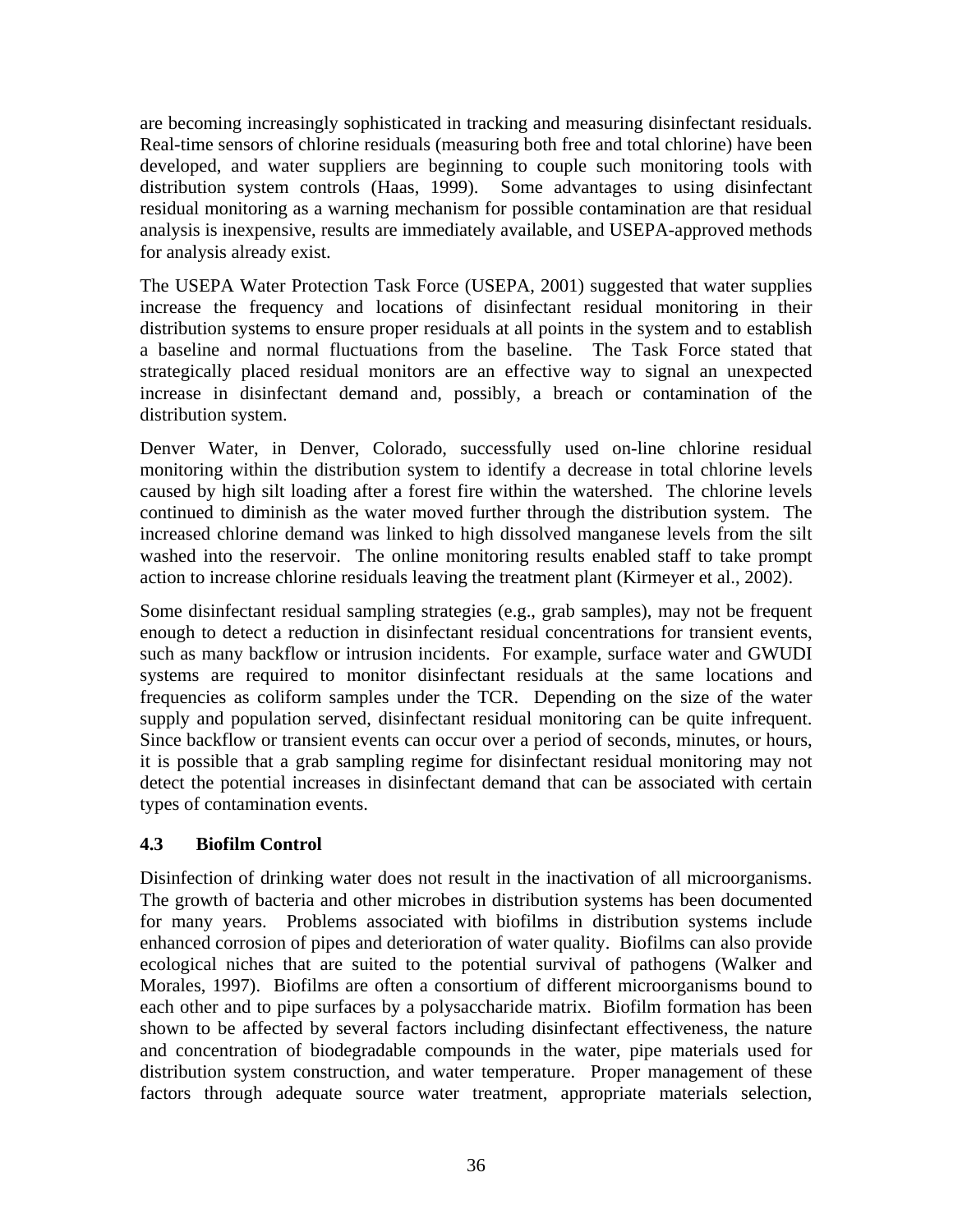maintenance of a clean distribution system, and minimization of water age are all important for biofilm control. Further details on biofilms are included in the Distribution System White Paper *Health Risks from Microbial Growth and Biofilms in the Drinking Water Distribution System* (USEPA 2002c).

Many factors influence the concentration of the disinfectant residual in the distribution system, and therefore the ability of the residual to control microbial growth and biofilm formation. These factors include the AOC level, the type and concentration of disinfectant, water temperature, pipe material, and system hydraulics. The number of variables associated with biofilm control has led researchers to reach differing conclusions regarding the effectiveness of secondary disinfectants at controlling biofilm growth, as illustrated in the discussion below.

#### Impact of Disinfectant Concentration on Biofilm Growth

The ability to control (but not eliminate) biofilms using secondary disinfection is impacted by the disinfectant residual concentration used in the system. If concentrations are too low, the disinfectant residual becomes ineffective at controlling excess biofilm growth. Several studies have shown that biofilm growth is reduced when sufficient disinfectant residuals are maintained in the bulk water passing through pipes. Zhang and DiGiano (2002) compared bacterial growth in the distribution systems of two North Carolina cities, Durham and Raleigh. The systems delivered water that came from similar surface water sources and received comparable treatment. The systems differed in that Raleigh uses chloramines to maintain its residual and Durham uses chlorine. Although they did not find a difference in heterotrophic bacteria counts between the two systems, the authors did find strong negative correlations between free chlorine residual and heterotrophic bacteria levels (in Durham's system) and between chloramine and heterotrophic bacteria levels (in Raleigh's system).

Momba (1997) also found a large increase in biofilm microorganisms on test coupons in the absence of a disinfectant residual. This study also showed that maintenance of only 0.2 - 0.5 mg/L free chlorine or 0.8 - 1.0 mg/L chloramine could not be relied on to prevent bacterial adhesion onto stainless steel coupons, cement coupons, and glass surfaces. Characklis (1988) found that heterotrophic bacteria levels were controlled in the bulk water but grew in the biofilm when water carried free chlorine residuals of 0.3 - 0.8 mg/L.

LeChevallier et al. (1996) found that distribution systems that maintained dead-end free chlorine residuals less than 0.2 mg/L or chloramine levels less than 0.5 mg/L had substantially more coliform occurrences than systems maintaining higher residuals. LeChevallier et al. (1990) found that systems with high AOC concentrations needed to maintain higher disinfectant residuals to control coliform occurrences, suggesting that maintenance of a disinfectant residual alone will not ensure that treated waters will be free of coliform bacteria. The study suggested that coliform growth in the distribution system could be controlled with a free chlorine residual of 1.0 to 2.0 mg/L at AOC levels less than 5 to 10 µg/L. Van der Kooij (1987) and Schellart (1986) indicated that no final disinfection is needed in the Netherlands water systems, provided that AOC levels are less than 5 to 10 µg/L. Gagnon et al. (1998) found that levels of biodegradable organic mater significantly affected distribution system microbial growth if chlorine residual fell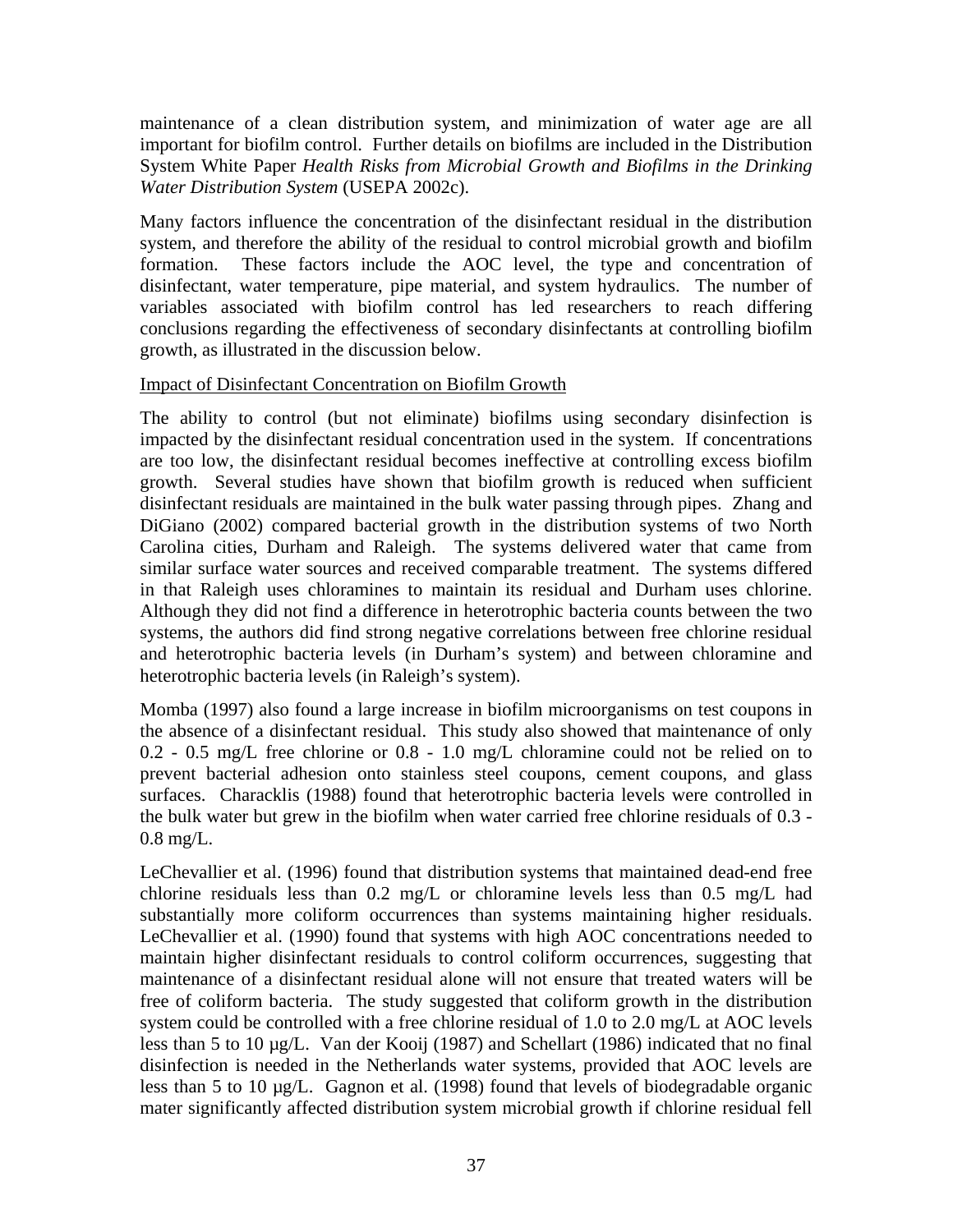below a critical level, defined as Ccrit. The value of Ccrit was found to be systemspecific, depending on other factors which promote bacterial growth, such as water age or pipe materials.

#### Impact of Disinfectant Type on Biofilm Growth

Certain disinfectants may have characteristics that make them more effective at controlling biofilms than others. Chloramines, which are less reactive and therefore more persistent than free chlorine, may penetrate biofilms better and thereby control biofilm growth more effectively (Van der Wende and Characklis, 1990). Most research on the effects of chloramines has focused on monochloramine, since it is the preferred form for chloramine disinfection as discussed in Section 2. LeChevallier et al. (1990) found that both free chlorine and monochloramine at fairly low levels (1 mg/L) effectively reduced heterotrophic bacteria associated with biofilms grown on galvanized, copper, or PVC pipe surfaces. Neither free chlorine nor monochloramine, however, were effective at reducing biofilm on iron pipes unless residual concentrations were raised to above 2 mg/L. When residual concentrations were raised, monochloramine out-performed free chlorine in reducing the heterotrophic bacteria levels. It has been suggested that monochloramine does not react with iron pipe material in the same way that free chlorine does, suggesting that monochloramine is more readily available for inactivation of biofilm organisms (LeChevallier, et al., 1990). Momba (1997) also found that monochloramine and hydrogen peroxide were more effective at controlling biofilm growth in laboratory-scale units than were chlorine, ozone, or ultraviolet light (UV).

Some opportunistic pathogens such as *L. pneumophila, M. avium*, and primary pathogens such as *V. cholerae*, and *E. coli* O157:H7 survive and even grow within certain common amoeba (Barker and Brown, 1994; Barker et al., 1999; Wadowsky et al., 1991; Cirillo et al., 1997; Thom et al., 1992) and may be protected from disinfection. Some of the biofilm organisms may even supply an essential nutrient to facilitate the growth of an opportunistic pathogen. In one study, *Legionella* grew only near colonies of the bacterium *Flavobacterium breve* on an L-cysteine-deficient medium (Wadowsky and Yee, 1983).

Several studies have compared the effectiveness of various disinfectants at controlling bacterial growth. These studies have been performed on different scales, ranging from continuous flow annular reactors to pilot systems to comparisons of full-scale distribution systems. Several studies have concluded that chloramines are more effective secondary disinfectants with respect to biofilm control than chlorine in terms of biofilm control (Camper et al., 2000; LeChevallier et al., 1996; LeChevallier et al., 1990). Whereas chlorine is more effective at microbiological inactivation in distribution system bulk water, chloramine may penetrate biofilms and inactivate attached bacteria more effectively. Stewart et al. (2001) state that the penetration of antimicrobial agents into biofilms is controlled by the reactivity of the antimicrobial agent with biofilm components. The high reactivity of chlorine, therefore, blunts its penetration through the biofilm. Disinfectants with lower reactivities, such as chloramine, are more limited in the types of compounds with which they will react, lending them a specificity that may allow them to inactivate microorganisms in complex biofilms. However, there is a lack of agreement among research results on this topic, as illustrated below.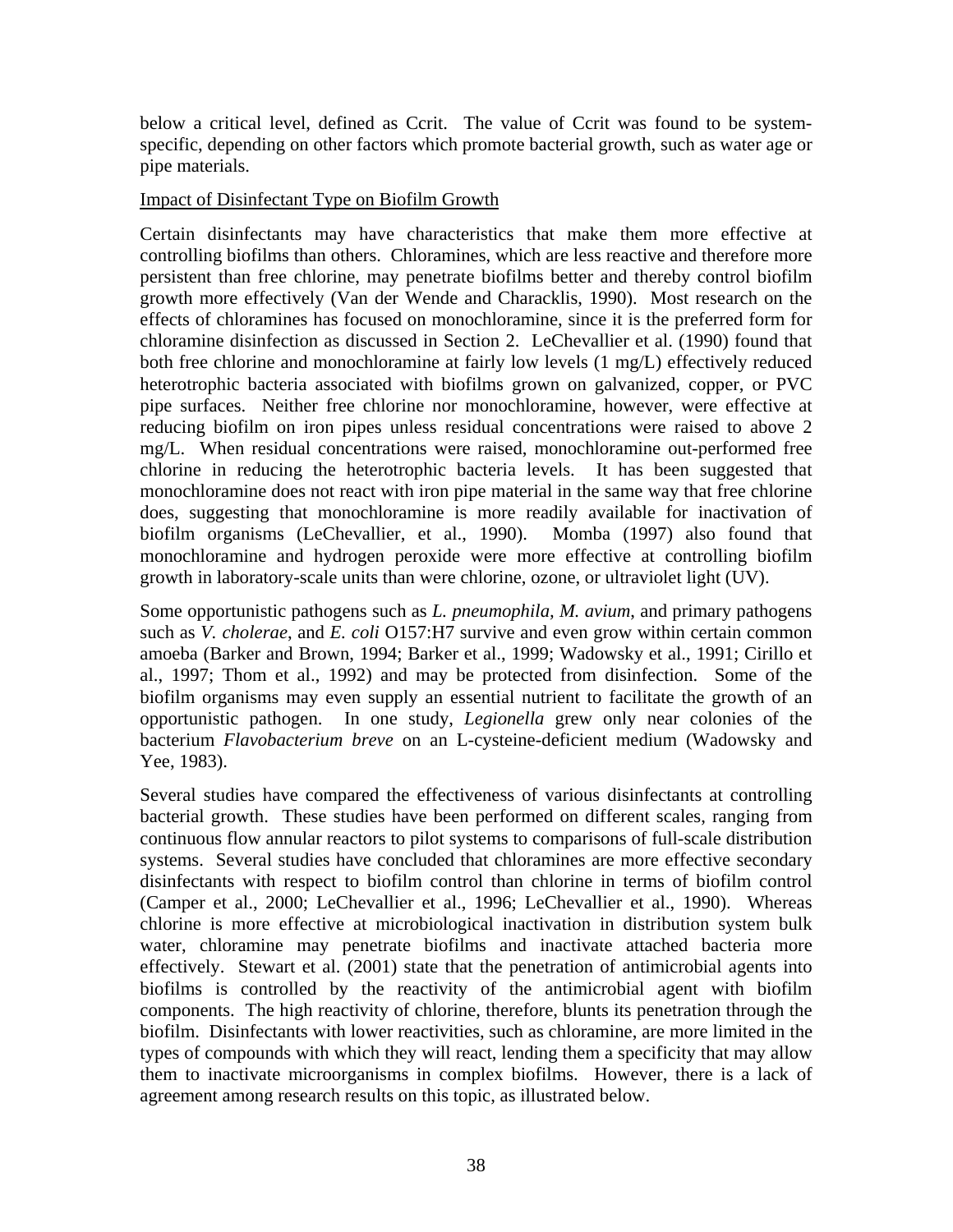Dykstra et al. (2002) compared log inactivations for heterotrophic bacteria within biofilms in the presence of free chlorine, chlorine dioxide, and chloramine. A "low" and "high" residual concentration was evaluated for each disinfectant. Annular reactors were used for the study, and the pH and temperature were held at  $7.5\pm0.2$  and  $20\pm0.5^{\circ}$ C, respectively. Exhibit 12 summarizes the required CTs for achieving various log inactivations for each disinfectant type. The results indicate that free chlorine and chlorine dioxide provided equal to or greater log inactivation of heterotrophic bacteria compared to monochloramine for "high" disinfectant residual concentrations tested, and that chlorine was nearly twice as effective as chloramine at the "low" concentrations tested.

| Dacier ia marchyación |                   |                            |                         |  |  |  |  |  |  |
|-----------------------|-------------------|----------------------------|-------------------------|--|--|--|--|--|--|
| <b>Disinfectant</b>   | Residual $(mg/L)$ | CT (min <sup>•</sup> mg/L) | <b>Log Inactivation</b> |  |  |  |  |  |  |
|                       | $0.23$ Low        | 14                         |                         |  |  |  |  |  |  |
| Chlorine Dioxide      | $0.45$ High       | 27                         | 2.17                    |  |  |  |  |  |  |
| Free Chlorine         | $0.47$ Low        | 28                         |                         |  |  |  |  |  |  |
|                       | $0.95$ High       | 57                         | 2.44                    |  |  |  |  |  |  |
|                       | $0.79$ Low        | 58                         | 0.86                    |  |  |  |  |  |  |
| Monochloramine        | $1.85$ High       |                            | 2.15                    |  |  |  |  |  |  |

**Exhibit 12 - Comparison of Disinfectant Effectiveness for Biofilm Heterotrophic Bacteria Inactivation** 

While this study and other studies provide a comparison of disinfection efficacy for the three disinfectant residuals, it is important to note that the CT approach used in the SWTR was developed to assess inactivation of free-floating microorganisms in buffered demand-free water. Thus, the log inactivations cited in biofilm-related studies are not directly comparable to log inactivations presented for various disinfectants and microorganisms in the SWTR.

Gao et al., (2000) compared free chlorine, monochloramine, and chlorine dioxide inactivation of *Legionella pneumophila* within biofilms grown in a model plumbing system. Slug dosages of either 2 or 4 mg/L for monochloramine and chlorine were tested (residual disinfectant levels were not reported), whereas chlorine dioxide was tested at a single dose of 2.0 mg/L and at an initial dose of 2.0 mg/L followed by maintaining 0.5 mg/L residual. A 3-log inactivation of *Legionella* in both biofilm and bulk water phases was observed within 30 minutes of contact for all three disinfectants. Within 30 minutes, more than 4-log inactivation of biofilm-associated *Legionella* was achieved by the 4.0 mg/L monochloramine slug dose, 4.0 mg/L chlorine slug dose, and 2.0 mg/L chlorine dioxide slug dose with 0.5 mg/L residual maintenance. At the lower concentrations (2 mg/L slug doses of monochloramine, chlorine dioxide, and chlorine), only chlorine provided inactivation of all detectable biofilm and bulk water *Legionella* in the 48-hour disinfection period. Monochloramine provided inactivation of all detectable *Legionella* in both phases within 12 hours, but slight recovery was observed at the end of the disinfection period.

Walker and Morales (1997) studied the impact of biocides on a microbial culture consisting of a mixed microbial consortium obtained from a potable water system. The authors found that 1.0 mg/L of chlorine dioxide was needed to inactivate the bulk water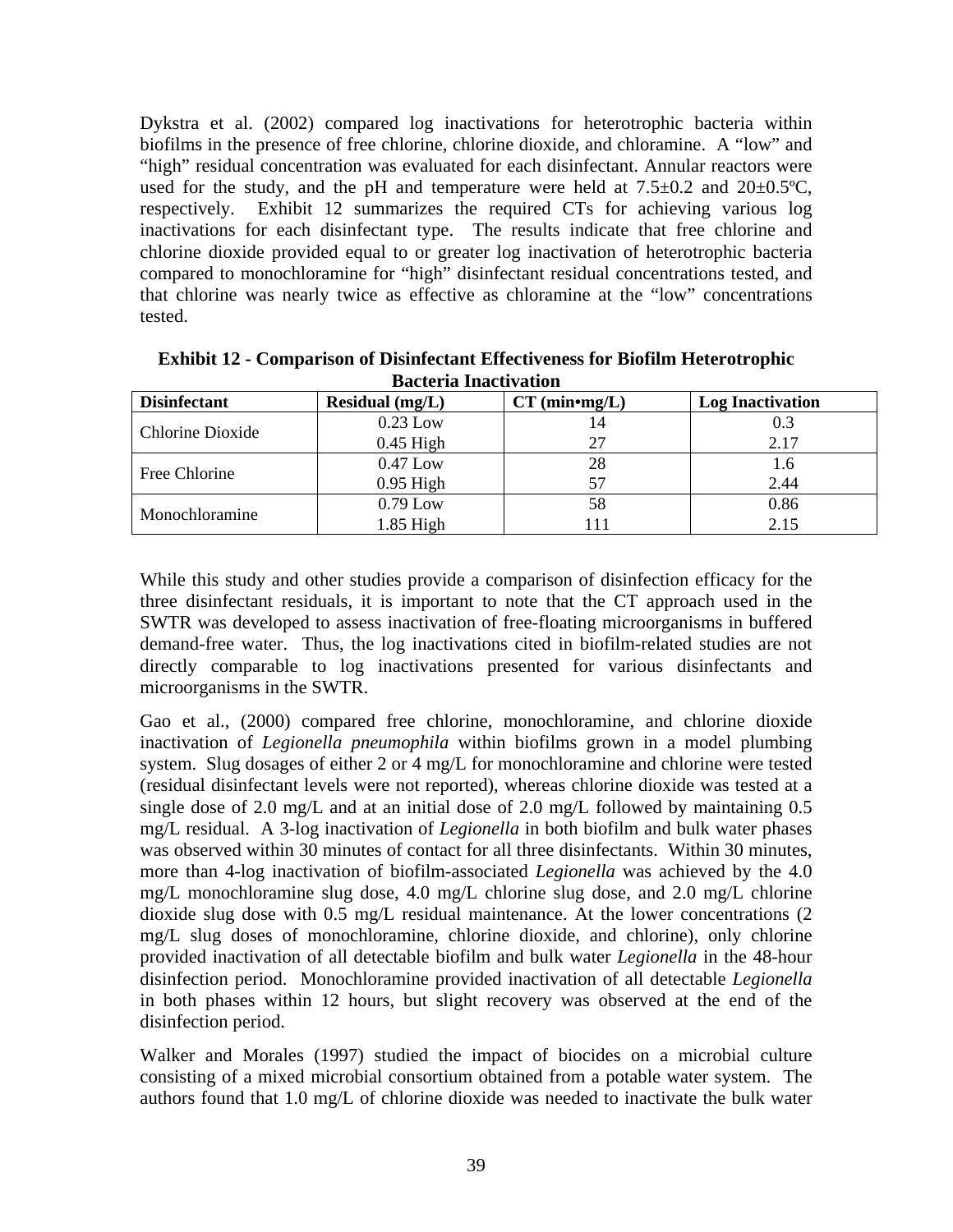bacterial population in a continuous culture chemostat model by 99.92% (18-hour contact time), whereas 1.5 mg/L was required to achieve a similar reduction in the biofilm.

LeChevallier et al. (1990) used a model pipe system to compare disinfectant effectiveness at biofilm control. Comparison of equal activities (and equal CT) of hypochlorous acid, hypochlorite, chlorine dioxide, and monochloramine on bacteria grown on various surfaces suggested that monochloramine penetrated and inactivated biofilm bacteria more effectively than the other disinfectants. Moreover, increasing the CT of free chlorine tenfold did not appreciably increase its disinfection efficiency.

Although monochloramine may be more effective at reducing counts of viable bacteria in biofilms, in some instances, chlorine has been shown to be more effective at physically removing biofilm from pipes. LeChevallier et al. (1990) found that TOC and carbohydrate levels increased in the pipe system when free chlorine was used instead of monochloramine, and they attribute this increase to sloughing of material from the pipe surface into the water column. Chen and Stewart (2000), on the other hand, did not find a significant difference in biofilm removal when chlorine was used compared to chloramine. They did, however, find that monochloramine inactivated bacteria in the biofilm better than did free chlorine at neutral pH.

Full-scale comparisons of disinfectants and their effectiveness at limiting bacterial growth have more mixed results than the smaller-scale, controlled studies. Kool et al. (2000) found that hospitals supplied with drinking water containing free chlorine were 10.2 times more likely to have reported an outbreak of Legionnaire's disease associated with potable water than hospitals that used water with monochloramine as a residual disinfectant. Norton and LeChevallier (1997) found substantial decreases in coliform occurrences and heterotrophic bacteria numbers in two distribution systems when they switched from free chlorine to chloramines. They also found improved maintenance of a disinfectant residual and a decrease in disinfection byproducts when chloramines were used. The authors caution, however, that high concentrations of AOC and pitting corrosion appeared to also affect coliform occurrence, reinforcing that disinfection alone may not be enough to control coliform growth in all distribution systems.

Neden et al. (1992) compared bacterial growth in three study areas of the distribution system of the Greater Vancouver (B.C.) Water District, with the following three treatments: 1) chloramine (2.5 - 3 mg/L dose at the plant), 2) free chlorine (0.2 - 0.5 mg/L residuals), and 3) no secondary disinfectant. The investigators looked at what percentage of monthly heterotrophic bacteria samples contained more than 500 cfu/ml and how often the percentage of positive monthly coliform samples exceeded 10%. Findings of the study included:

- The study area with no secondary disinfectant had a higher percentage of heterotrophic bacteria counts that were >500 cfu/ml and a higher percentage of total coliform positive samples than the other two study areas.
- In the area treated with chloramines, the monthly heterotrophic bacteria samples containing more than 500 cfu/ml ranged from 3% to 10% during the study period. In this area, positive coliform samples occurred in more than 10% of all monthly samples during only two months of the 12-month study.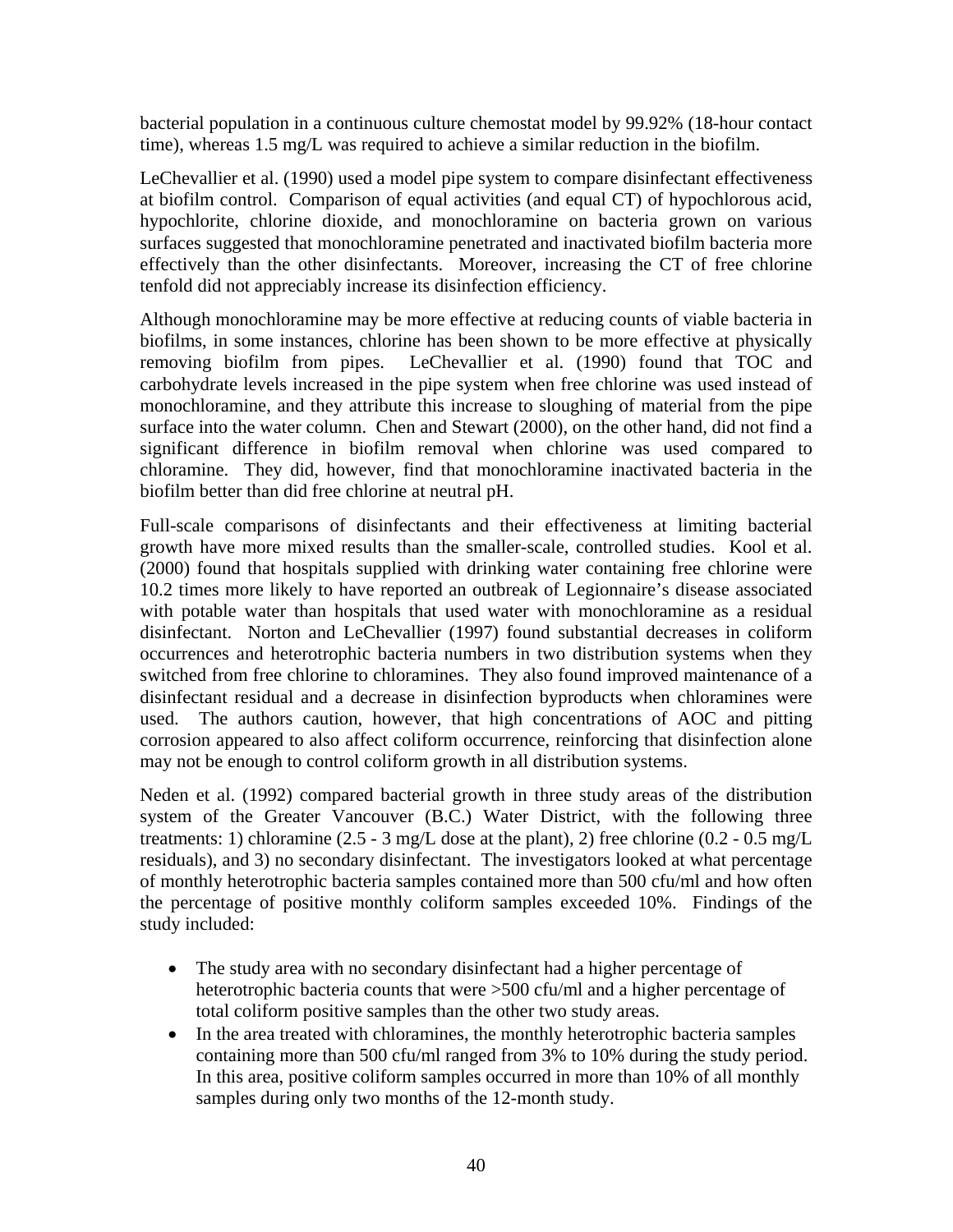- In the chlorinated area, often more than 20% of monthly heterotrophic bacteria samples contained more than 500 cfu/ml. During the study, the chlorinated area experienced positive coliform levels at a rate of greater than 10% of all monthly samples during six months.
- In the area with no secondary disinfection, a range of  $30\% 98\%$  of monthly heterotrophic bacteria samples contained more than 500 cfu/ml during the study period. Positive coliform samples exceeded the 10% level for twelve months of the two-year study.
- Chloramine was found to be significantly better at maintaining a residual than chlorine, and chloramine was more effective at controlling coliform and heterotrophic bacteria numbers in pipe biofilms. During the study, chloramine levels of  $> 2.0$  mg/L were maintained, and free chlorine levels ranged from  $< 0.1$ mg/L to 0.5 mg/L.

The types of chloramines present may also influence their effectiveness. USEPA (1999a) indicates that studies have not been able to definitively determine which chloramine exhibits greater disinfection efficacy. Dichloramine has exhibited better inactivation efficiency in some tests (Esposito, 1974) and monochloramine has in others (Dorn, 1974; Esposito, 1974; and Olivieri, 1980). Additionally, investigators have demonstrated that solutions containing equal amounts of monochloramine and dichloramine provide better disinfection than those with only one of the chloramines (Weber and Levine, 1944). Monochloramine is the preferred chloramine due to the taste and odor problems associated with dichloramine and trichloramine. Additionally, dichloramines are more corrosive and decrease in predominance at pH values of 7 to 8. One study found that neither chlorine residuals nor chloramine residuals alone were able to control biofilm development, however when used in combination (i.e., free chlorine followed by monochloramine), biofilms were controlled (Momba and Binda, 2002).

Little information is available about the effectiveness of chlorine dioxide at controlling biofilms. Since biofilm biocides appear to favor more specific reactants that can diffuse more readily into the biofilm, chlorine dioxide's high level of specificity suggests that it could be very effective at inactivating biofilm bacteria. Walker and Morales (1997) found that chlorine dioxide was effective at inactivating biofilm bacteria, but only when the chlorine dioxide concentration was held at 1.5 mg/L. This concentration exceeds the MRDL for chlorine dioxide of 0.8 mg/L. Chen and Stewart (2000) and Simpson et al. (2002) found that chlorine dioxide was effective at inducing biofilm sloughing as well as bacterial inactivation.

#### Role of Pipe Material in Disinfectant Effectiveness for Biofilm

Pipe material plays an important role in biofilm growth and disinfectant effectiveness. In some instances, pipe material may be more influential than the level of organic matter in the system (Volk and LeChevallier, 1999). Some materials provide the microbes a protective niche where growth can occur, while some provide nutrients to support microbial growth. Chlorine's ability to control biofilm depends on the pipe material, because different pipe materials demonstrate different levels of chlorine demand. LeChevallier et al. (1990) found that free chlorine residuals achieved greater biofilm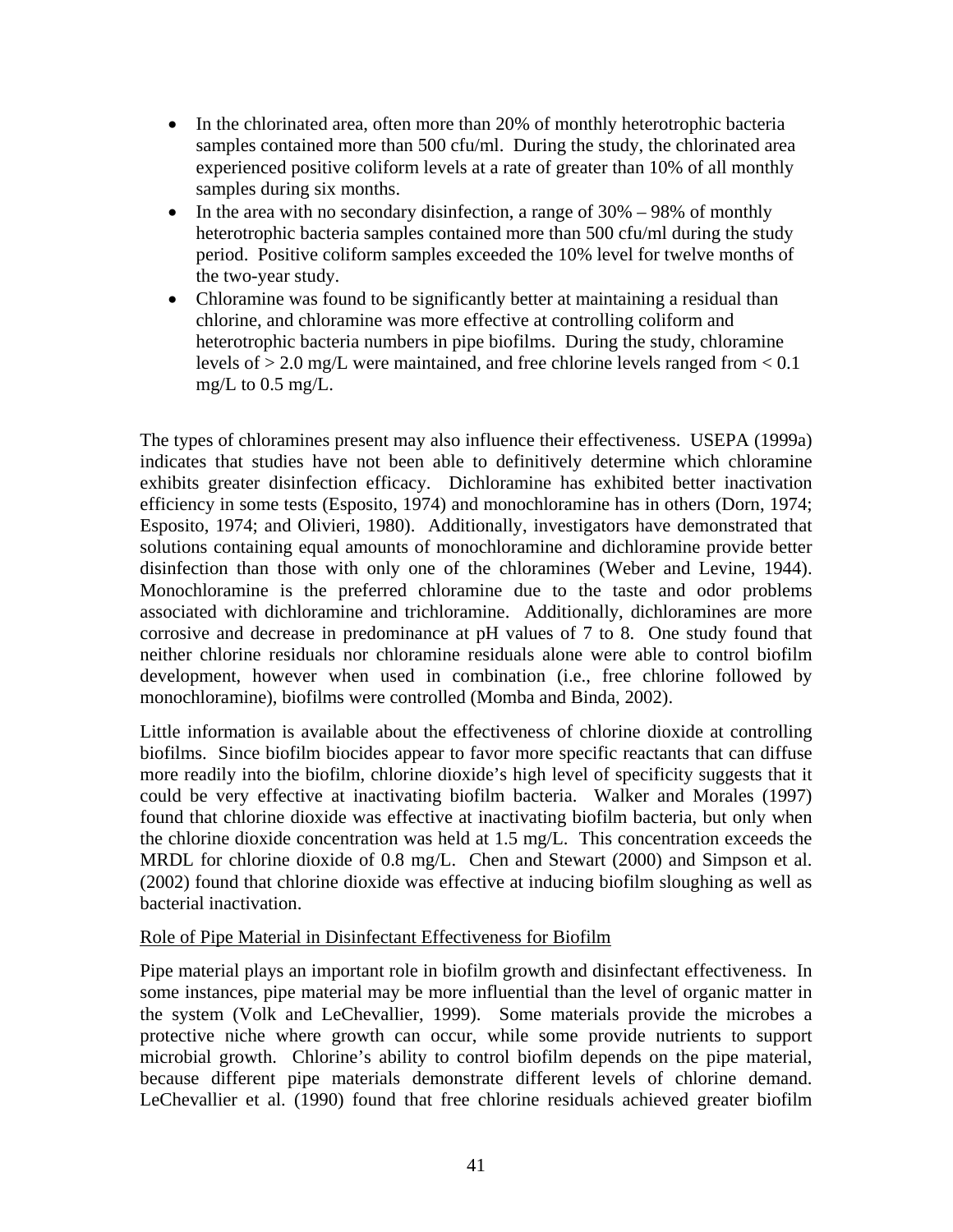inactivation compared to chloramine for PVC and copper pipes. For galvanized pipes, monochloramine provided greater biofilm inactivation than free chlorine. Iron pipes seem to exert the greatest disinfectant demand. In the same study, the disinfectant demand of biofilm on iron pipes was as much as ten times greater than for biofilms grown on other pipe materials. Concentrations of 1 mg/L of either free chlorine or chloramine could reduce viable counts of heterotrophic bacteria and coliforms by more than 2-log in biofilms grown on galvanized, copper, or PVC pipe surfaces. For iron pipes, however, free chlorine residuals from 3-4 mg/L were ineffective for biofilm control, and only monochloramine residuals greater than 2 mg/L succeeded at reducing viable counts of heterotrophic bacteria and coliform. Monochloramine residuals ranging from 0.33 mg/L to 1.11 mg/L did not significantly reduce biofilm counts, even when applied for seven days. LeChevallier et al. (1990) found that corrosion control improved the efficiency of free chlorine disinfection. They proposed that corrosion products of iron pipes may further reduce disinfectant efficiency.

The bacterial levels on disinfected iron pipes generally exceed those on disinfected PVC pipes (Norton and LeChevallier, 2000). Biofilms also develop more rapidly on iron pipes, even with corrosion control (Haas et al., 1983; Camper, 1996). In addition, iron pipes support a more diverse microflora compared to PVC pipes (LeChevallier, 1999a). Iron pipes facilitate the development of tubercles, which are primarily iron oxides (Tuovinen et al., 1980), and these tubercles can adsorb organic material (Geldreich, 1996; Geldreich and LeChevallier, 1999). In this manner, the level of corrosion and tuberculation (i.e., buildup of corrosion pitting products) affect biofilm development. Sloughing of biofilms into the water column can also occur as a result of elevated biofilm levels on iron pipes (Norton and LeChevallier, 2000).

# **5 Opportunities for Additional Research**

There are several areas where opportunities for additional research exist regarding disinfectant residuals and their multi-purpose role of inactivating microorganisms in the distribution system, serving as indicators of distribution system upset, and controlling biofilms. A few of these areas include:

- To what extent does microbiological contamination chronically or sporadically enter distribution systems through leaking pipes and valves or as a result of pressure transients?
- Do inactivation rates of pathogens differ based on their route of entry? Are pathogens entering via treatment breakthrough either hardier or more vulnerable to disinfection?
- More full-scale studies are needed that evaluate the effectiveness of disinfection on biowarfare agents in water.
- What level of chlorine demand is associated with different types of contamination events? How do chlorine and chloramine differ in this capacity?
- If a public water system intends to use reduction in disinfectant residual as an early warning of distribution system upset, where should residual monitoring take place in the system and how frequently? How can a system determine how large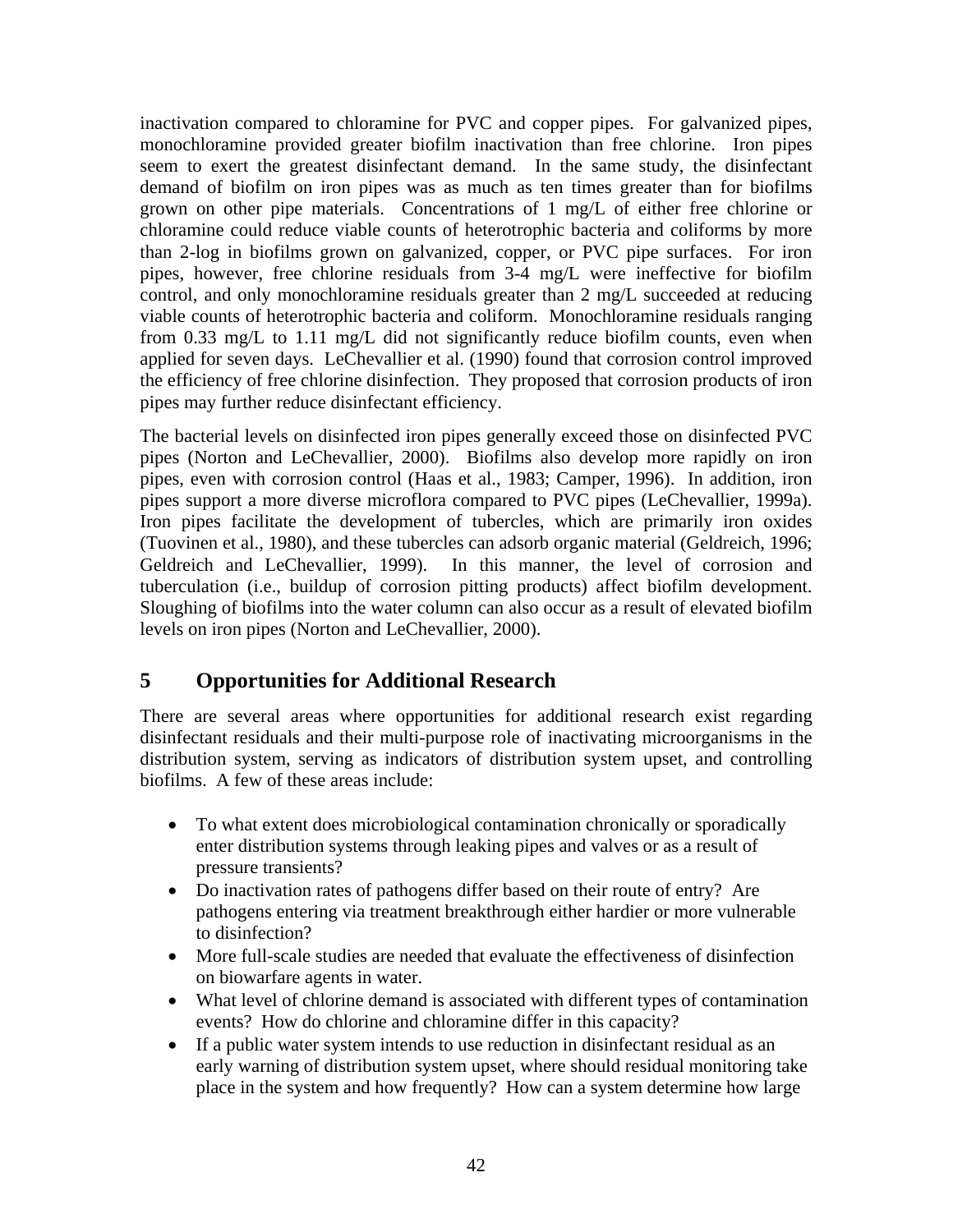a reduction in residual needs to take place in order for it to be considered a significant indication of contamination?

- How accurately does bulk water sampling of heterotrophic bacteria, coliforms, or other microbes reflect biofilm composition and the potential threat posed by pathogens in biofilms?
- More full-scale distribution system studies could be carried out that consider the effectiveness of different disinfectants and different residual concentrations on biofilm composition and growth.
- If pathogens are present in biofilms, to what extent does a disinfectant residual inactivate or injure impair them? How is infectivity affected by pathogen exposure to residual disinfection?
- How do distribution system disinfection regimens that switch disinfectants at certain times of the year affect pathogens, coliforms, and heterotrophic bacteria in biofilms and the bulk water of distribution systems?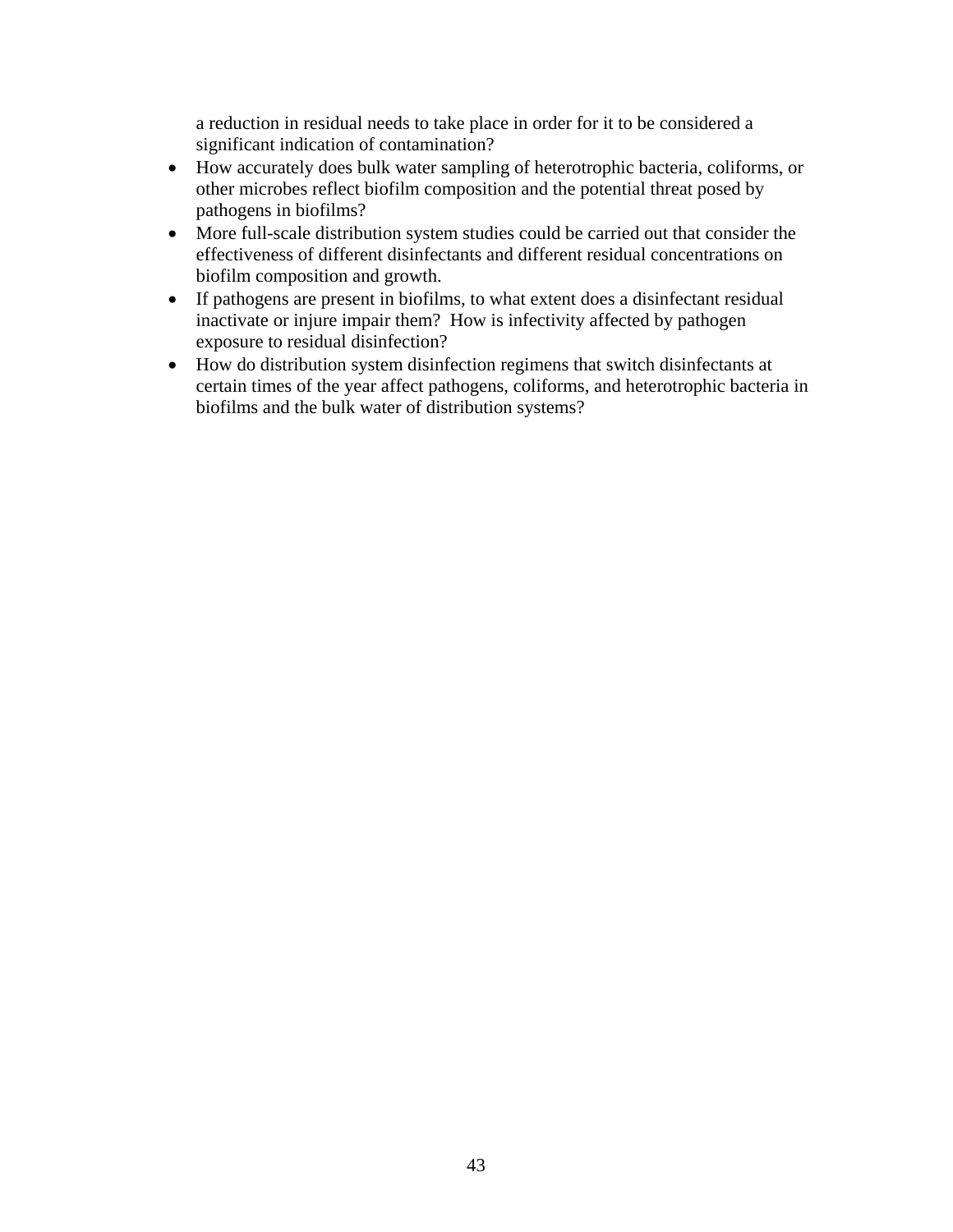### **References**

Abu-Shkara, F., I. Neeman, R. Sheinman, and R. Armon. 1998. The effect of fatty acid alteration in coliform bacteria on disinfection resistance and/or adaptation. *Water Science & Technology* 38(12):133-139.

Anderson, E., M.A. Larson, B. Corona-Vasquez, and B.J. Mariñas. 2001. A comparative study of the inactivation kinetics of *Cryptosporidium parvum* oocysts and *Bacillus subtilis* spores with chemical disinfectants. In *Proceedings of 2001 AWWA Water Quality Technology Conference*. AWWA: Denver, CO.

Andrews, R. et.al. 2001. Chlorine dioxide trial as a post disinfectant in Wiarton, Ontario. In *Proceedings of the 4th International Symposium on chlorine dioxide*. February 15-16. Las Vegas, NV.

AWWA and EES. 2002a. *Finished Water Storage Facilities*. Distribution System White Paper. http://www.epa.gov/safewater/tcr/pdf/storage.pdf. Accessed November 16, 2004.

AWWA and EES. 2002b. *New or Repaired Ma*ins. Distribution System White Paper. http://www.epa.gov/safewater/tcr/pdf/maincontam.pdf. Accessed November 16, 2004.

AWWA 2001. WQTC Water Security Monitoring Panel. November, 2001.

AWWA Water Quality Division Disinfection Systems Committee. 2000. Committee report: disinfection at large and medium-size systems. *Journal AWWA*, Vol 92(5):32-43

AWWA. 1999. *AWWA Standard C-600 - Installation of Ductile-Iron Water Mains and Their Appurtenances*. AWWA: Denver, CO.

AWWA/APHA/WEF. 1998. *Standard Methods for the Examination of Water and Wastewater. 20th ed*. American Public Health Association, American Water Works Association, Water Environment Federation: Washington DC.

Barbeau, B., I. Myre, N. Facile, R. Desjardinsand, and M. Prévost. 1998. Evaluating disinfection processes: aerobic spore formers as a surrogate for *Giardia* and *Cryptosporidium*. In *Proceedings of 1998 Water Quality Technology Conference*. AWWA: Denver, CO.

Barker, J, TJ Humphrey, and MWR Brown. 1999. Survival of Escherichia coli O157 in a soil protozoan: implications for disease. *FEMS Microbiol. Letters*. 173:291-295.

Barker, J, and MRW Brown. 1994. Trojan horses of the microbial world: protozoa and the survival of bacterial pathogens in the environment. *Microbiology*. 140(6):1253-1259.

Baumann, E. Robert and Daniel D. Ludwig. 1962. Free available chlorine residuals for small nonpublic water supplies. *Journal AWWA*. 54 (11): 1379-1388.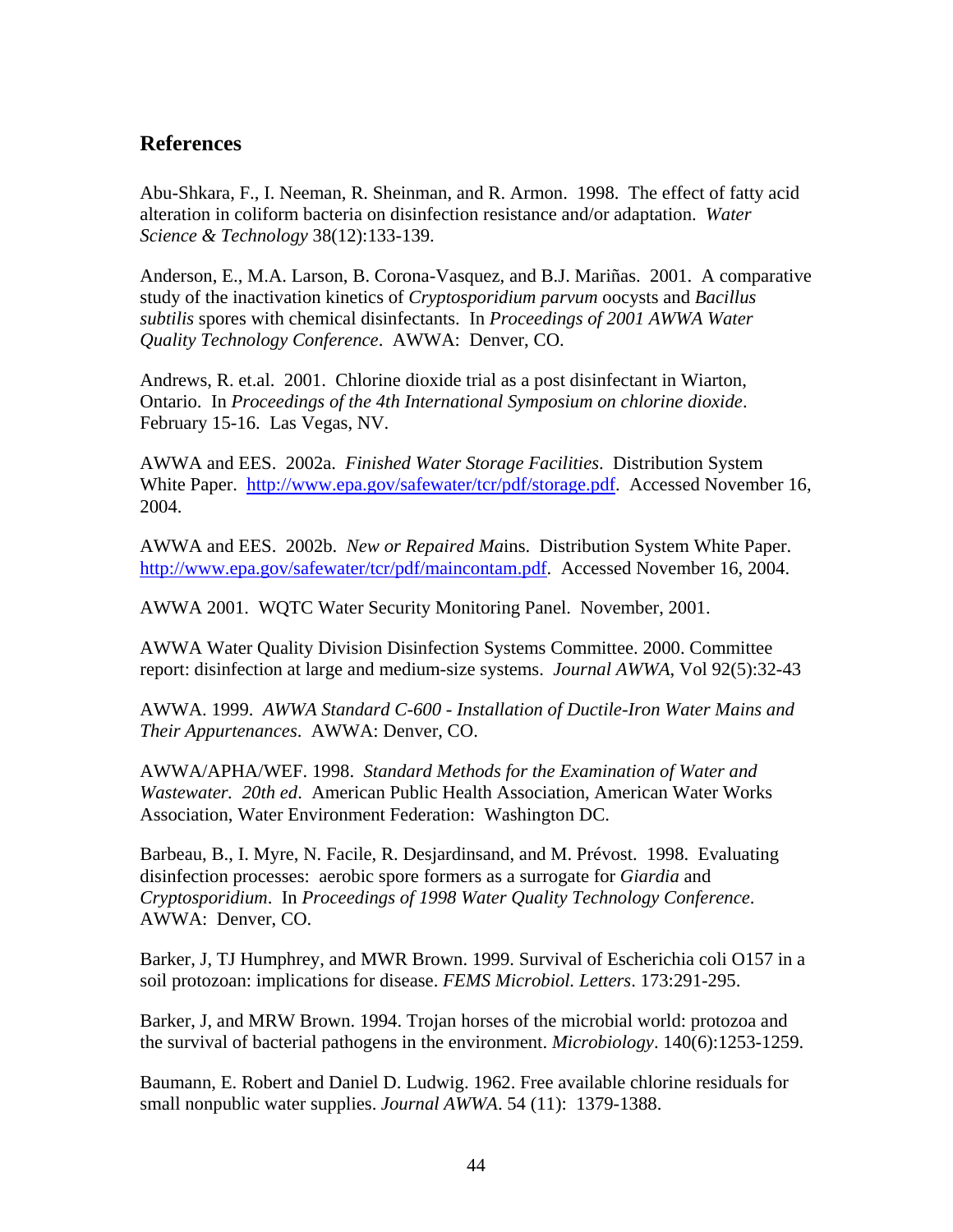Berman, D., Hoff, J. 1984. Inactivation of simian rotavirus SA11 by chlorine, chlorine dioxide, and monochloramine. *Applied and Environmental Microbiology*, 48 (2): 317- 323

Berman, D., E.W. Rice, J.C. Hoff. 1988. Inactivation of particle-associated coliforms by chlorine and monochloramine. *Applied and Environmental Microbiology*, 54 (2): 507- 512.

Boyce, D. S., O.J. Sproul, and C.E. Buck, 1981. The effect of bentonite clay on ozone disinfection of bacteria and viruses in water. *Water Research*, 15: 759-767.

Brown, N.P., J.G. Jacangelo, C.N. Haas, and C.P. Gerba. 2002. Assessment of existing disinfection practices for inactivation of emerging pathogens. In *Proceedings of 2002 AWWA Annual Conference*. AWWA: Denver, CO.

Burrows, W.D. and S.E. Renner. 1999. Biological warfare agents as threats to potable water. *Environ. Health Perspect*. 107(12):975-984.

Camper, A.K., P. Butterfield, B. Ellis, W.L. Jones, W.B. Anderson, P.M. Huck, R. Slawson, C. Volk, N. Welch, and M. LeChevallier. 2000. *Investigation of the Biological Stability of Water in Treatment Plants and Distribution Systems*. AwwaRF and AWWA: Denver, CO.

Camper, AK. 1996. *Factors limiting growth in distribution systems: laboratory and pilot-scale experiments*. AWWARF: Denver, CO.

Chauret, C., C. Radziminski, R. Creason, and R. Andrews. 2000. Chlorine dioxide inactivation of *Cryptosporidium parvum* oocysts and bacterial spores in natural waters. In *Proceedings of 2000 AWWA Annual Conference*. AWWA: Denver, CO.

Chen, X. and P.S. Stewart. 2000. Biofilm Removal Caused by Chemical Treatments. *Water Research*, Vol. 34(17):4229.

Cirillo, JD, S Falkow, LS Tompkins, and LE Bermudez. 1997. Interaction of *Mycobacterium avium* with environmental amoebae enhances virulence. *Infec. and Immunity*. 65:3759-3767.

Clark, Robert and Walter Grayman. 1998. *Modeling Water Quality in Drinking Water Distribution Systems*. AWWA: Denver, Co.

Clark, Robert M., E. Rice, B. Pierce, C. Johnson, and K. Fox. 1994. Effect of aggregation on *Vibrio cholerae* Inactivation. *Journal of Environmental Engineering*, 120 (4):875-887.

Clement, J., C. Haas, N. Kuhn, M. LeChevallier, R. Trussell, D. Vander Kooij. 1999. Roundtable: the disinfectant residual dilemma. *Journal AWWA*, 91(1): 24-30.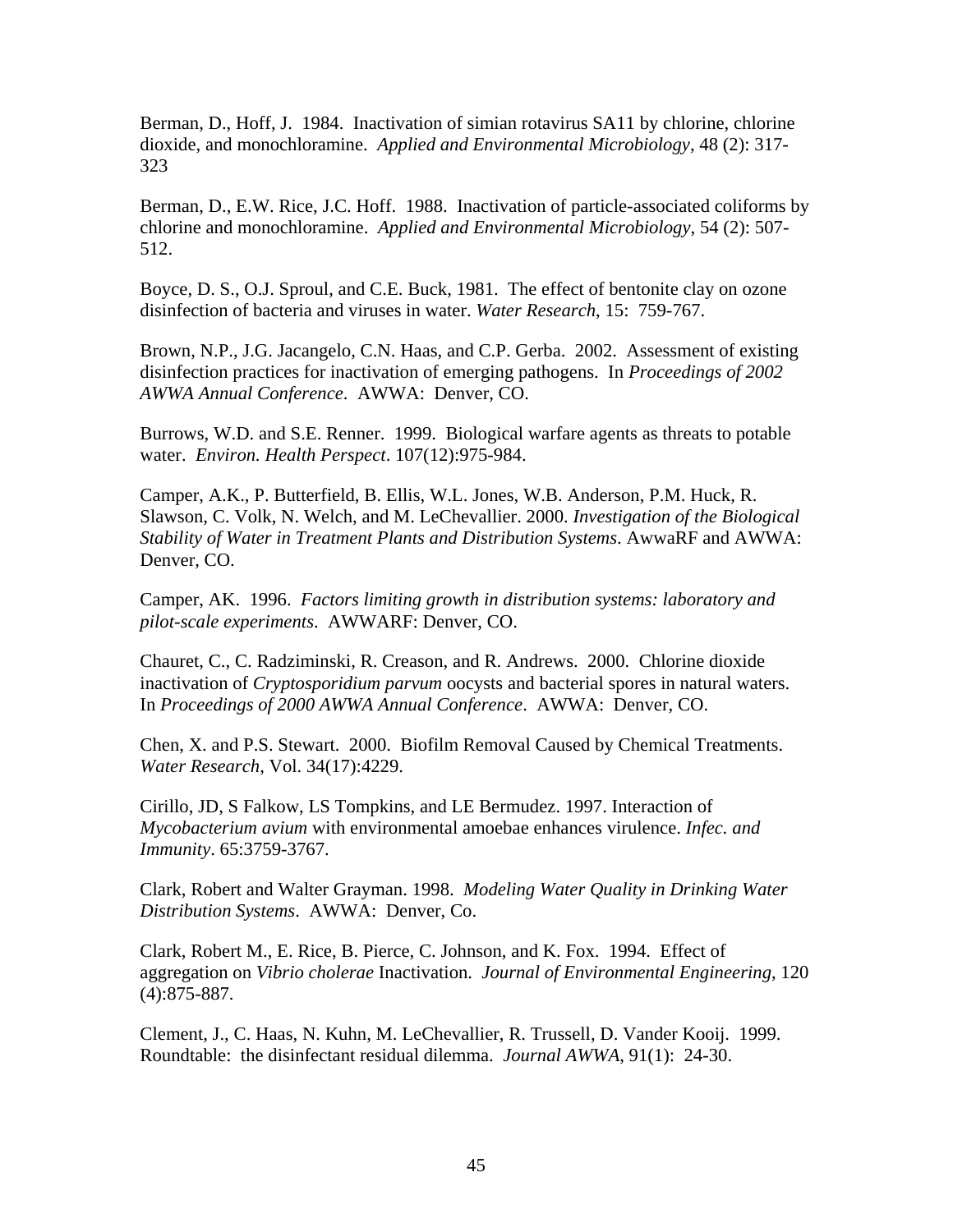Craun, G.F. and R.L. Calderon. 2001. Waterborne disease outbreaks caused by distribution system deficiencies. *Journal AWWA*, 93 (9):64-75.

Doggett, MS. 2000. Characterization of fungal biofilms within a municipal water distribution system. *Applied and Environmental Microbiology*, 66 (3): 1249-1251.

Doerr, R. L. 1981. Reactions of chlorine, chlorine dioxide and mixtures thereof with humic acid. *In Water chlorination, environmental input and health*, vol. 2. Edited by R. C. Jolley. Ann Arbor Science Publishing, Inc.: Ann Arbor, MI

Dorn, J. M. 1974. *A Comparative Study of Disinfection on Viruses and Bacteria by Monochloramine*. Master's thesis, Univ. Cincinnati, Ohio

Dykstra, Trevor, K. O'Leary, C. Chauret, R. Andrews, and G. Gagnon. 2002. Impact of UV disinfection on biological stability in distribution systems. In *Proceedings of the Water Quality Technology Conference*. American Water Works Association: Denver, CO.

Esposito, M.P. 1974. *The Inactivation of Viruses in Water by Dichloramine*. Master's thesis, Univ. Cincinnati, Ohio.

Finch, G. R., L. L. Gyürék, L. R. J. Liyanage, and M. Belosevic. 1997. *Effect of various disinfection methods on the inactivation of Cryptosporidium*. AwwaRF and AWWA: Denver, CO.

Foundation for Water Research. 1993. *Policy and practice of drinking water disinfection in France, Germany, and the Netherlands*. Report FR0370. Summary at www.fwr.org/environs/fr0370.htm. Accessed August 27, 2002.

Friedman, M., L. Radder, S. Harrison, D. Howie, M. Britton, G. Boyd, H. Wang, R. Gullick, M. LeChevallier, D. Wood, and J. Funk. 2004. *Verification and Control of Pressure Transients and Intrusion in Distribution Systems*. AwwaRF and AWWA: Denver CO

Gagnon, G.A., P.M. Huck, G.S. Irwin and PlJ. Ollos. 1998. Defining the relationships between BOM, chlorine residual, and bacterial growth. In *Proceedings of Protecting Water Quality in the Distribution System: What is the Role of Disinfection Residuals?* AWWA: Denver, CO

Gao, Yang, R. Vidie, R. McCall, J. Stoul, and V. Yu. 2000. Monochloramine and chlorine dioxide as alternative disinfection method for Legionella control: results of pilot-studies in model plumbing. In *Proceeding of the AWWA 2000 Annual Conference*. AWWA: Denver, CO

Gates, D.J. 1998. *The chlorine dioxide handbook*. Ed: B. Cobban. American Water Works Association. Denver, CO.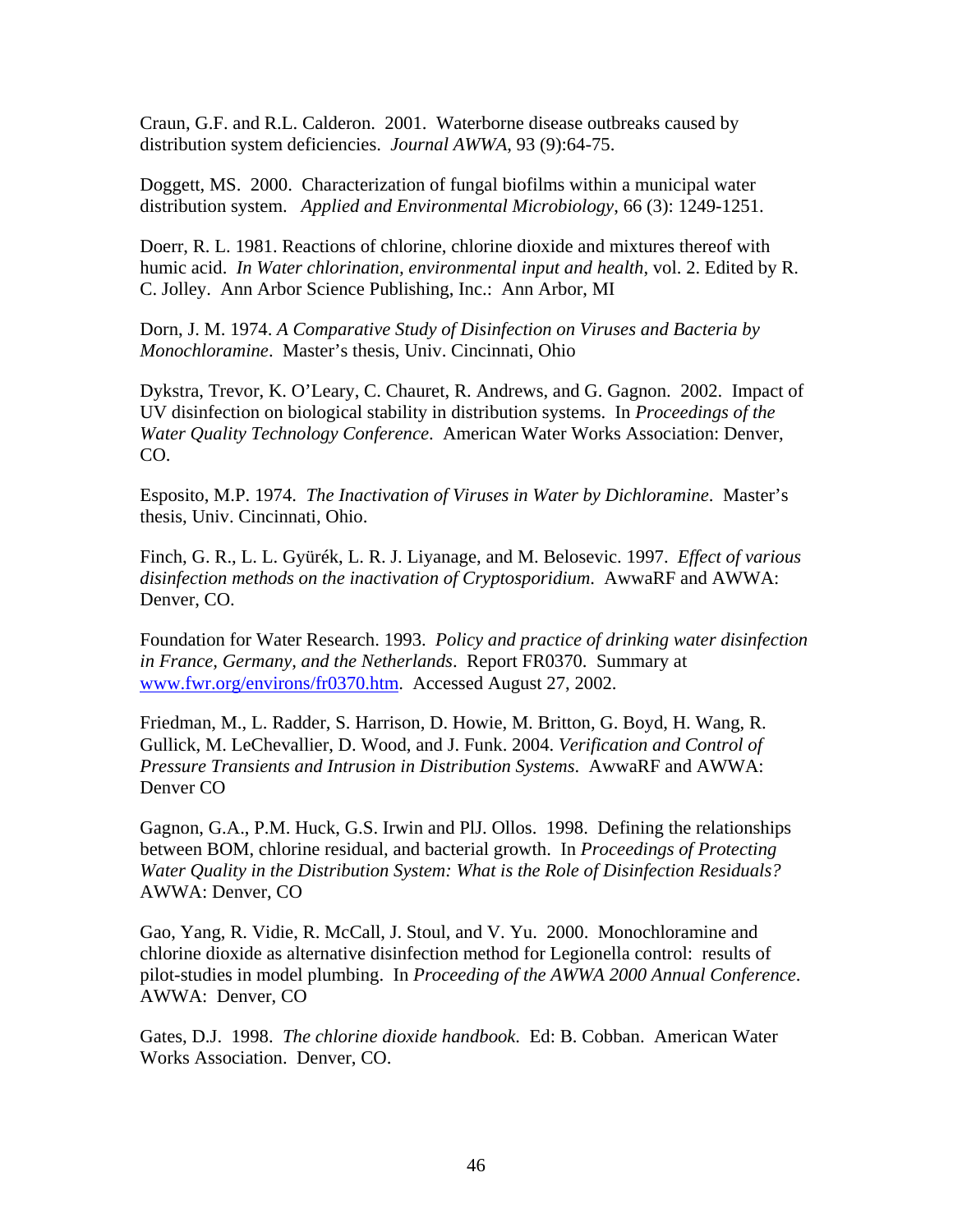Geldreich, E.E., and M. LeChevallier. 1999. Microbiological quality control in distribution systems, Chapter 18. pp. 18.1-18.49. In *Water Quality and Treatment* (5th ed.). Edited by R.D. Letterman. McGraw-Hill, Inc: New York, NY.

Geldreich, E.E. 1996. *Microbial quality of water supply in distribution systems*. Lewis Publishers: Washington, DC.

Geldreich, E. E., K. R. Fox, J. A. Goodrich, E. W. Rice, R. M. Clark, and D. L. Swerdlow. 1992. Searching for a water supply connection in the Cabool, Missouri disease outbreak of *Escherichia coli* O157:H7. *Water Research*, 26(8): 1127-1137.

Haas, Charles N. 1999. Benefits of using a disinfectant residual. *Journal AWWA*, 91  $(1): 65-69.$ 

Haas, C. N., R. B. Chitluru, M. Gupta, W. O. Pipes, and G. A Burlingame. 1998. *Development of Disinfection Guidelines for the Installation and Replacement of Water Mains*. AwwaRF and AWWA: Denver, CO.

Haas, C.N., M.A. Meyer, and M.S. Paller. 1983. The ecology of acid-fast organisms in water supply, treatment and distribution systems. *Journal AWWA*, 75:139-144.

Hambsch, B. and P. Werner. 1996. The removal of regrowth enhancing organic matter by slow sand filtration. Chapter in *Advances in slow Sand and Alternative Biological Filtration*. Edited by N. Graham and R. Collins. John Wiley & Sons: Chichester, UK.

Hayes, E.B. et al. 1989. Large community outbreak of cryptosporidiosis due to contamination of a filtered public water supply. *New England Journal of Medicine*, 320(21):1372-1376.

Hejkal, T.W., F.M. Wellings, P.A. LaRock,, and A.L. Lewis, 1979. Survival of poliovirus within organic solids during chlorination. *Applied and Environmental Microbiology*, 38(1) 114-118.

Hoehn, R.C., and A.A. Rosenblatt, 1996. Full-scale, high-performance chlorine dioxide gas generator. Poster presented at *AWWA Engineering and Construction Conference*. AWWA: Denver, CO.

Hoehn, R.C., A.A. Rosenblatt, and D.J. Gates. 1992. Considerations for chlorine dioxide treatment of drinking water. In *Proceedings of 1992 AWWA Water Technology Conference*. AWWA: Denver, CO.

Hoff, J.C. and E.W. Akin. 1986. Microbial resistance to disinfectants: mechanisms and significance. *Environmental Health Perspectives*, 60: 7-13

Hoff, J.C. 1978. The relationship of turbidity to disinfection of potable water. In *Evaluation of the Microbiology Standards for Drinking Water*. Edited by C.H. Hendricks. USEPA 570/9-78-00C. U.S. Environmental Protection Agency, Washington DC.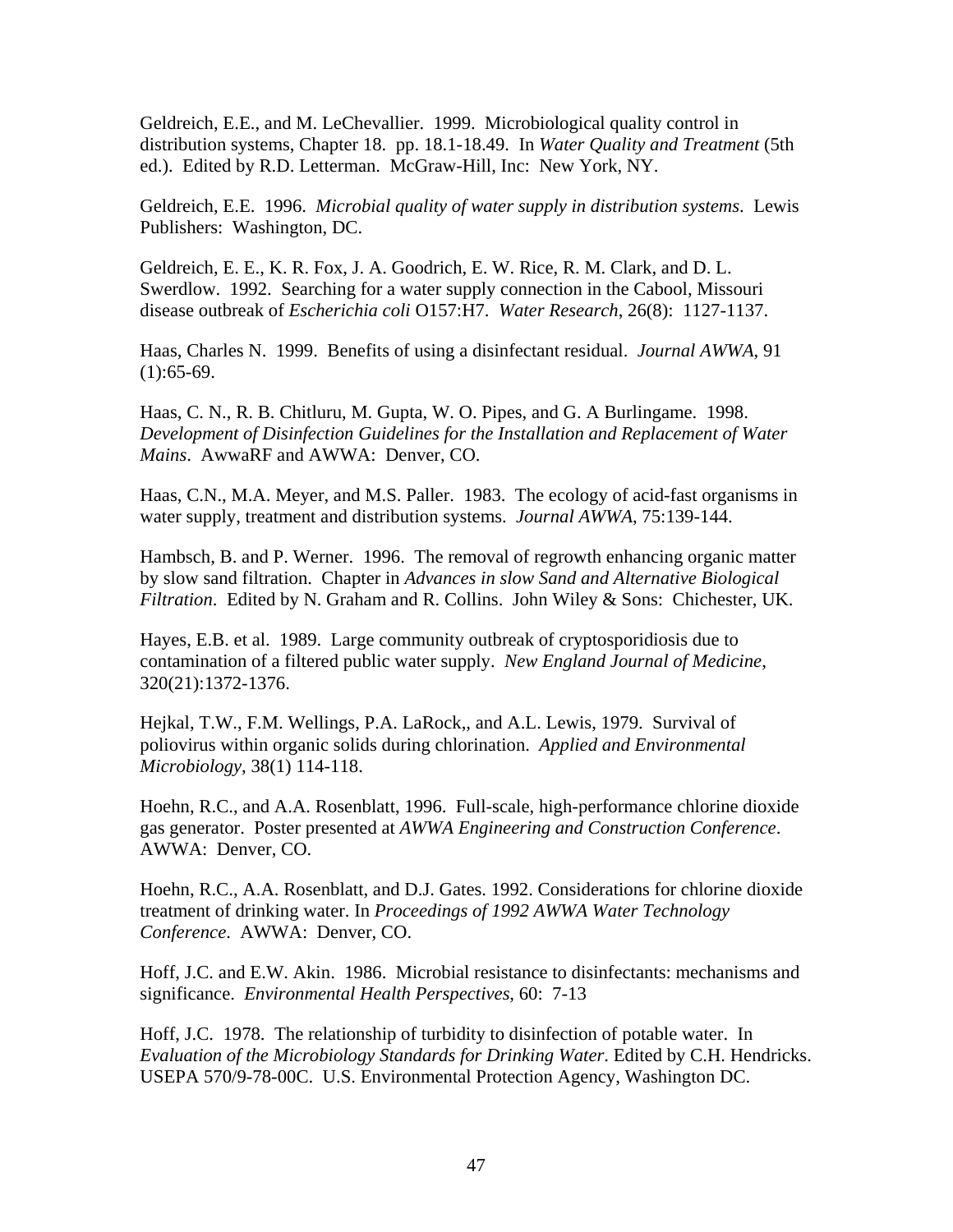Hydes, Owen. 1999. European regulations on residual disinfection. *Journal AWWA*, 91 (1): 70-74.

Johnson, C.H., E.W. Rice, and D.J. Reasoner. 1997. Inactivation of *Helicobacter pylori* by chlorination. *Applied and Environmental Microbiology*, 63(12): 4969-4970.

Kirmeyer, G., K. Martel, G. Thompson, L. Radder, W. Klement, M. LeChevallier, H. Baribeau, and A. Flores. 2004. *Optimizing Chloramine Treatment: Second Edition*.

Kirmeyer, G., M. Friedman, K. Martel, G. Thompson, A. Sandvig, J. Clemente, and M. Frey. 2002. *Guidance Manual for Monitoring Distribution System Water Quality*. AwwaRF: Denver, CO.

Kirmeyer, G.K., M. Friedman, K. Martel, D. Howie, M. LeChevallier, M. Abbaszadegan, M. Karim, J. Funk, and J. Harbour. 2001. *Pathogen Intrusion into the Distribution System*. AwwaRF and AWWA, Denver, CO.

Kirmeyer, G.J., G.W. Foust, G. L. Pierson, J.J. Simmler, M.W. LeChevallier. 1993. *Optimizing Chloramine Treatment*. AwwaRF and AWWA: Denver, CO

Kool, J.L., J.C. Carpenter, and B.S. Fields. 2000. Monochloramine and Legionnaires' disease. *Journal AWWA*, 92(9): 88-96

Larson, M.A. and B.J. Mariñas. 2000. Comparing the inactivation kinetics of *Bacillus subtilis* spores and *Cryptosporidium parvum* oocysts with ozone and monochloramine. In *Proceeding of 2000 AWWA Annual Conference*. AWWA: Denver, CO.

LeChevallier, M., Gullick, R., Karim, M. 2002. The Potential for Health Risks from Intrusion of Contaminants into the Distribution System from Pressure Transients. Distribution System White Paper. http://www.epa.gov/safewater/tcr/pdf/intrusion.pdf. Accessed on November 16, 2004.

LeChevallier, M.W. 1999. The case for maintaining a disinfectant residual. *Journal AWWA*. 91(1): 86-94.

LeChevallier, M.W., N.J. Shaw, and D.B. Smith. 1996. *Factors limiting microbial growth in distribution systems: full-scale experiments*. AWWARF: Denver, CO

LeChevallier, M.W., C.D. Lowry, and R. G. Lee. 1990. Disinfecting biofilms in a model distribution system. *Journal AWWA*, 82: 87.

LeChevallier, M.W., C.D. Cawthon, and R. G. Lee. 1988. Factors promoting survival of bacteria in chlorinated water supplies. *Applied and Environmental Microbiology*, 54 (3): 649-654

Leclerc, H 2002. Relationships between water bacteria and pathogens in drinking water. In *Proceedings of the NSF International/WHO Symposium on HPC Bacteria in Drinking Water: Public Health Implications?* April 22-24, 2002. Geneva Switzerland.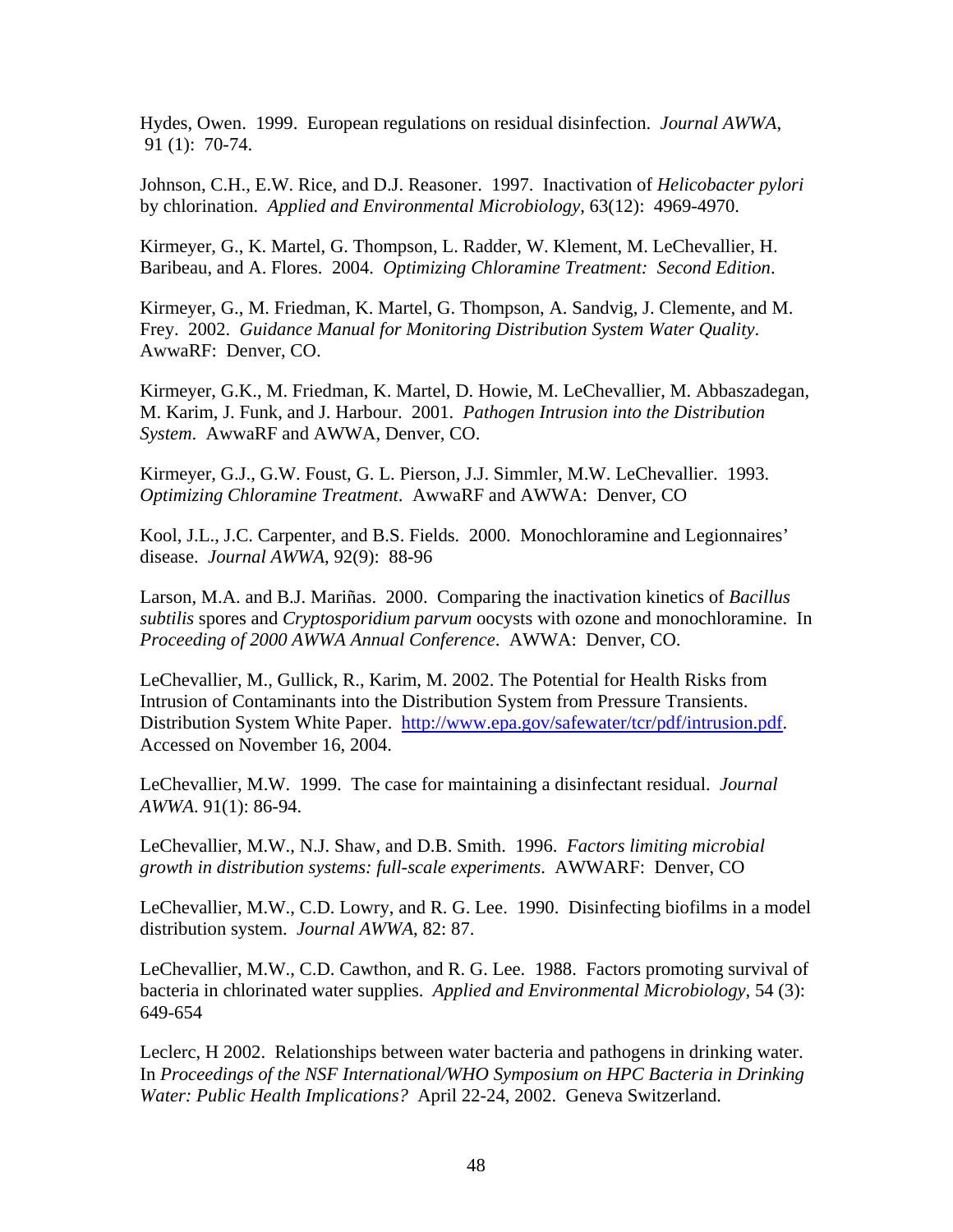Leland, D., J. McAnulty, W. Keen, and G. Stevens. 1993. A Cryptosporidiosis outbreak in a filtered water supply. *Journal AWWA*, 85(6): 34-42.

MacKenzie, W.R. et al. 1994. A massive outbreak in Milwaukee of Cryptosporidium infection transmitted through the public water supply. *New England Journal of Medicine*, 331(3):161-167.

McGuire, M.J., McLain, J.L., Obolensky, A. 2002. Information Collection Rule Data Analysis. AwwaRF and AWWA: Denver, CO.

Medema, G.J. et al. 1998. Sedimentation of Free and Attached *Cryptosporidium* Oocysts and *Giardia* Cysts in Water. *Appl. Envir. Microbiol*. 64(11):4460-4466.

Momba, M.N.B., and M.A. Binda. 2002. Combining chlorination and chloramination processes for the inhibition of biofilm formation in drinking surface water system models. *J. Appl. Microbiol*. 92:641-648.

Momba, M.N.B. 1997. *The Impact of Disinfection Processes on Biofilm Formation in Potable Water Distribution Systems*. Ph.D. Thesis, Univ. of Pretoria, South Africa.

Morin, P., A. Camper, W. Jones, D. Gatel, and J.C. Goldman. 1996. Colonization and disinfection of biofilms hosting coliform-colonized carbon fines. *Appl. Environ. Microbiol*. 62:4428-4432.

Morris, J.G., M. Sztein, E.W. Rice, J.P. Nataro, G.A. Losonsky, P. Panigrahi, C.O. Tacket, and J.A. Johnson. 1996. *Vibrio cholerae* 01 can assume a chlorine-resistant rugose survival form that Is virulent for humans. *Journal of Infectious Diseases*, 174: 1364-1368.

Neden, D.G., R. Jones, J. Smith, G. Kirmeyer, and G. Foust 1992. Comparing chlorination and chloramination for controlling bacterial regrowth. *Journal AWWA*, 84:  $(7):80$ 

Norton, C. and M. LeChevallier. 1997. Impact of Biological Filtration. In *Proceedings of 1996 Water Quality Technology Conference*. AWWA: Denver, CO.

Norton and LeChevallier. 2000. A pilot study of bacterial population changes through potable water treatment and distribution. *Appl. Environ. Microbiol*. 66:268-276.

Oldenburg, P.S., J. M. Regan, G.N. Harrington, and D.R. Noguera. 2002. Kinetics of *Nitrosomonas europaea* inactivation. *Journal AWWA*, 94(10): 100-110.

Olivieri, V.P., 1980. Reaction of Chlorine and Chloramines with Nucleic Acids Under Disinfection Condition. In *Water Chlorination: Environmental Impact and Health Effects*, Vol. 3. Edited by R.J. Jolley. Ann Arbor Science Publishers, Inc.: Ann Arbor, MI.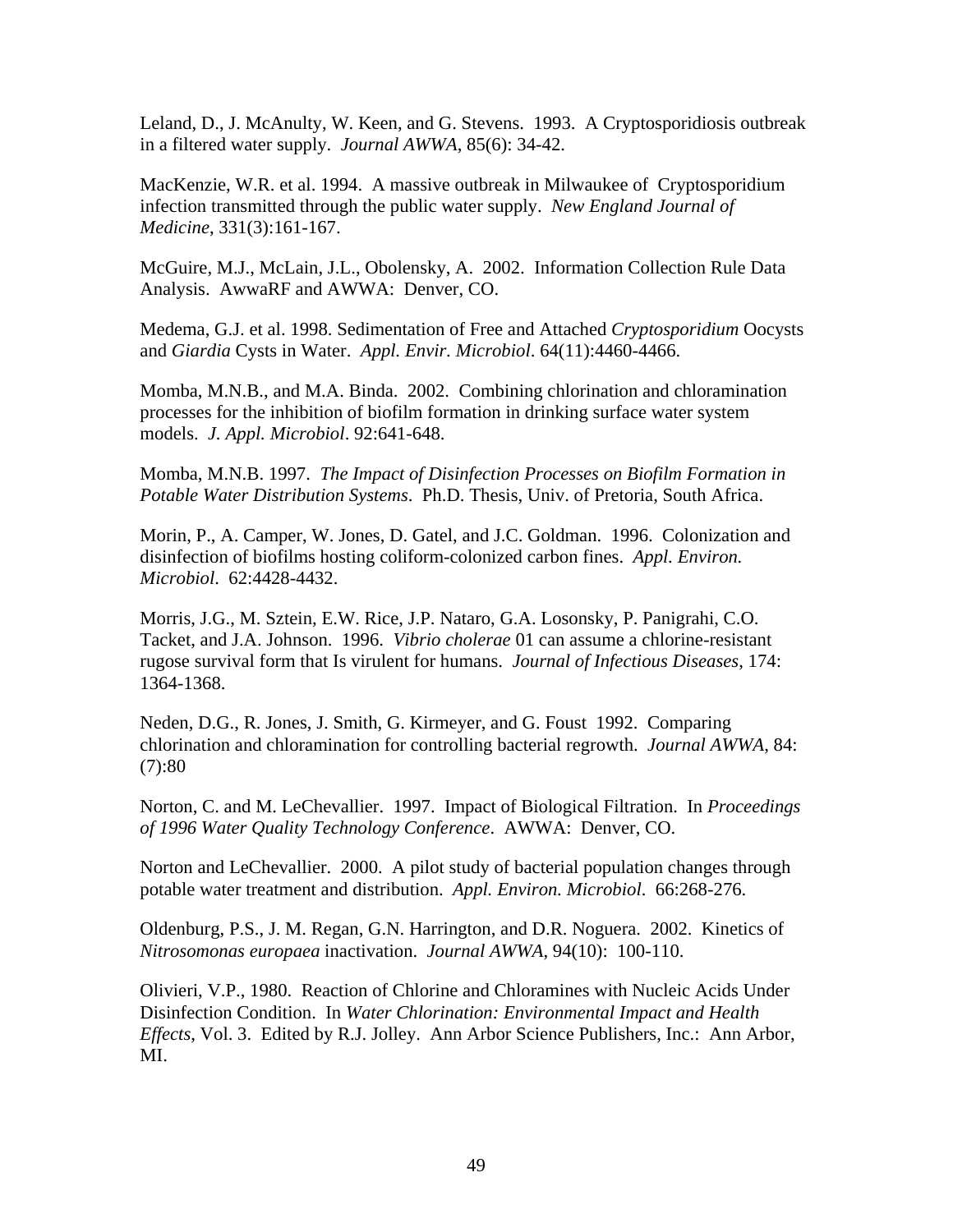Ormeci, B. and K.G. Linden. 2002. Comparison of UV and chlorine inactivation of particle and non-particle associated coliform. *Water Science and Technology: Water Supply*, 2 (5-6): 403-410.

Parker, D.L., B.R. Schram, J.L. Plude, and R.E. Moore. 1996. Effect of metal cations on the viscosity of a pectin-like capsular polysaccharide from the cyanobacterium *Microcystis flos-aquae* C3-40. *Appl Environ Microbiol*. 62(4):1208-1213.

Payment, P. 1999. Poor efficacy of residual chlorine disinfectant in drinking water to inactivate waterborne pathogens in distribution systems. *Canadian Journal of Microbiology*, 45(8):709-715.

Payment, P. et al. 1991. A Randomized trial to Evaluate the Risk of Gastrointestinal Disease due to Consumption of Drinking Water Meeting Current Microbiological Standards. *Am. Journal of Public Health* Vol. 81, No. 6: 703-708.

Payment, P. et al. 1985. Elimination of Viruses and Indicator Bacteria at Each Step of Treatment during Preparation of Drinking Water at Seven Water Treatment Plants. *Appl. Environ. Microbiol*. 49(6):1418-1428.

Peeters, J.E., E. Ares Mazas, W.J. Masschelein, I. Villacorta, and E. Debacker. 1989. Effect of disinfection of drinking water with ozone or chlorine dioxide on survival of *Cryptosporidium parvum* oocysts. *Applied and Environmental Microbiology*, 55(6):1519-1522

Propato, M. and J. G. Uber. 2004. Vulnerability of water distribution systems to pathogen intrusion: How effective is a disinfectant residual? *Environ. Sci. & Technol*. In Press.

Richardson, S.D. 1998. Drinking water disinfection by-products. In *The Encyclopedia of Environmental Analysis and Remediation*. Edited by R. Meyers. John Wiley and Sons: Hoboken, NJ.

Rusin, P.A., J.B. Rose, C.N. Haas, and C.P. Gerba. 1997. Risk assessment of opportunistic bacterial pathogens in drinking water. *Reviews in Environmental Contamination Toxicology*. 152:57-83.

Safe Drinking Water Committee. Board on Toxicology and Environmental Health Hazards, Assembly of Life Sciences, National Research Council. 1980. *Drinking water and health. Vol. 3*. Washington, DC: National Academy Press.

SAIC (Science Applications International Corp.). 1996. *Ultraviolet Light Disinfection Technology in Drinking Water Application*. An Overview. EPA/811/R-96/002. Washington, DC: U.S. Environmental Protection Agency.

Sartory, D.P., and P Holmes. 1997. Chlorine sensitivity of environmental, distribution system, and biofilm coliforms. *Water. Science and Technology*. 35(11-12): 289-292.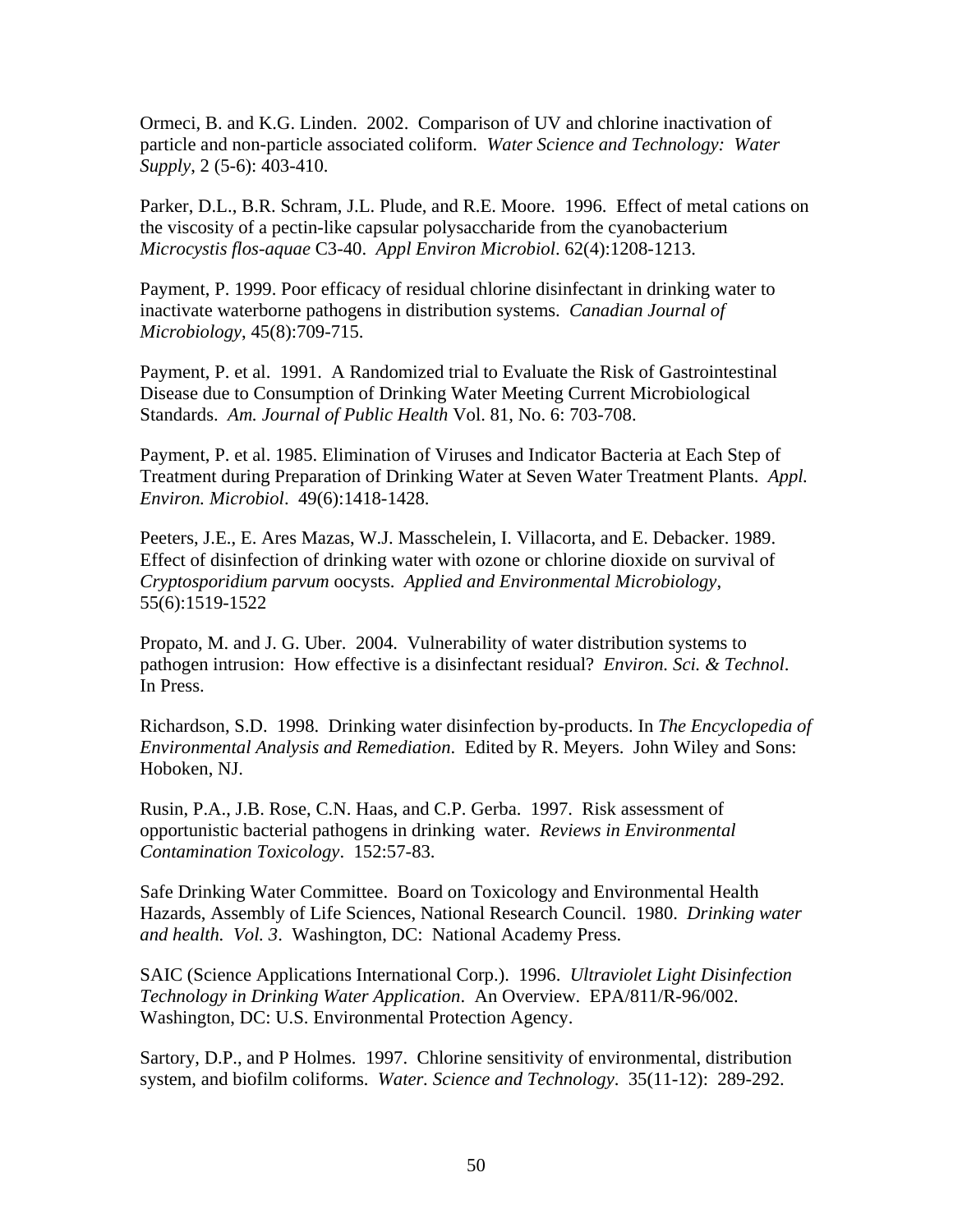Scarpino, P.V. 1979. *Effect of Particulates on Disinfection of Enteroviruses in Water by Chlorine Dioxide*. USEPA-600/2-79-054. US Environmental Protection Agency: Cincinnati, OH.

Schaule, G, and H-C Fleming. 1997. Pathogenic microorganisms in water system biofilm need biofilm sampling. Ultrapure Water. Corrosioneering - microorganisms in water system biofilm. http://www.clihouston.com/microrg.htm. April, 1997.

Schellart, J.A. 1986. Disinfection and Bacterial Regrowth: Some Experiences of the Amsterdam Water Works Before and After Stopping the Safety Chlorination. *Water Supply*, 4: 217-225.

Shin, G.A., G. Ishida, K.G. Linden, and M.D. Sobsey. 2002. Sequential disinfection with UV irradiation and chlorine species on several important waterborne pathogens. In *Proceedings of 2002 AWWA Water Quality Technology Conference*. AWWA: Denver, CO.

Simpson, G.D., R. Miller, G. Laxton, and W. Clements. 2002. *A Focus on Chlorine Dioxide: The "Ideal" Biocide*. http://www.clo2.com/reading/waste/corrosion.html. Accessed May 2004.

Sirikanchana, K., L. Raskin, and B.J. Mariñas. 2002. Inactivation kinetics of *Aeromonas hydrophila* with monochloramine. In *Proceedings of 2002 AWWA Water Quality Technology Conference*. AWWA: Denver, CO.

Snead, M.C., V. Olivieri, C. Kruse, and K. Kawata. 1980. *Benefits of Maintaining a Chlorine Residual in Water Supply Systems*. USEPA 600/2-80-010. USEPA: Washington, DC.

Sobsey, M.D., J.A. Kase, M.E. Anderson, M.J. Casteel, C. Likindopulos, and E. Sickbert-Bennett. 2000. Inactivation of *Cryptosporidium parvum* oocysts and other waterborne microbes by oxidants generated electrochemically from sodium chloride from portable pen and bench scale systems. In *Proceedings of 2000 AWWA Water Quality and Technology Conference*. AWWA: Denver, CO.

Sobsey, M.D., T. Fuji and R.M. Hall. 1991. Inactivation of Cell-Associated and Dispersed Hepatitis A Virus in Water. *Journal AWWA*, 83 (11):64-67.

Sproul, O.J., C.E. Buck, M.A. Emerson, D. Boyce, D. Walsh, and D. Houser, 1979. *Effect of Particulates on Ozone Disinfection of Bacteria and Viruses in Water*. USEPA-600/2-79-089. U.S. Environmental Protection Agency: Cincinnati, OH.

Stagg, O.H., C. Wallis, and C.J. Ward,. 1977. Inactivation of clay-associated bacteriophage MS-2 by chlorine. *Applied and Environmental Microbiology*. 33 (2): 385- 391.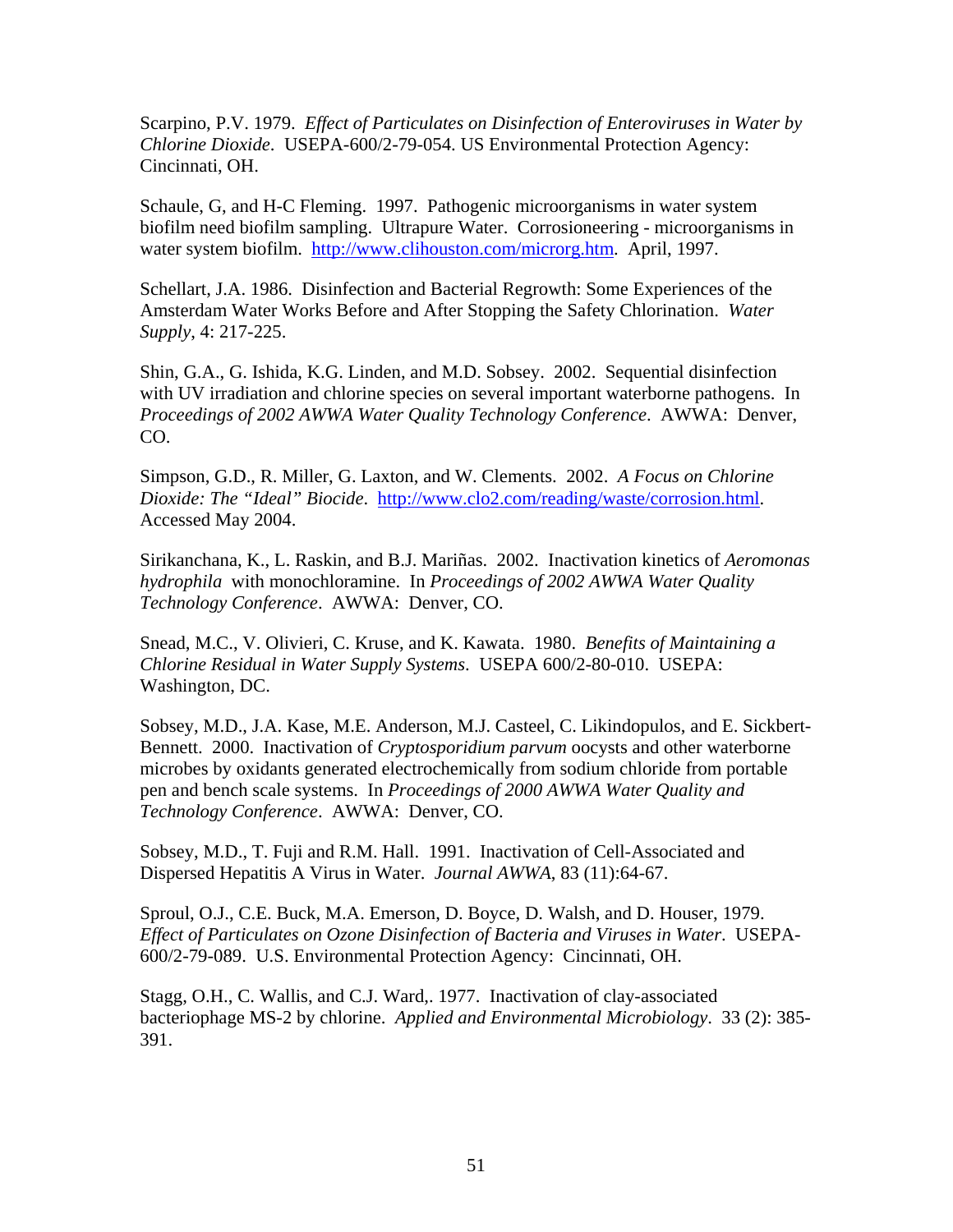Stevens, M., N. Ashbolt, and D. Cunliffe. 2001. Microbial Indicators of Water Quality: An NHMRC Discussion Paper. National Health and Medical Research Council. Canberra, Australia.

Stewart, P.S. et al. 2001. Biofilm penetration and disinfection efficacy of alkaline hypochlorite and chlorosulfamates. *J. Appl. Microbiol*. 91(3):525-532.

Symons, J.M., G.E. Speitel Jr., C. Hwang, S.W. Krasner, and S.E. Barrett. 1998. *Factors affecting disinfection byproduct formation during chloramination*. Project #803. Report 90728. AwwaRF: Denver CO.

Thom, S., D. Warhurst, and B. S. Drasar. 1992. Association of *Vibrio cholerae* with fresh water amoebae. *J. Med. Microbiol*. 36:303-306.

Trussell, RR. 1999. Safeguarding distribution system integrity. *Journal AWWA* 91(1):46-54.

Tuovinen, O.H., K.S. Button, A. Vuorinen, L. Carlson, D. Mair, and L.A. Yut. 1980. Bacterial, chemical, and mineralogical characteristics of tubercles in distribution pipelines. *Journal AWWA*, 72 (11):626-635.

Tyrrell, S.A., S.R. Rippey, W.D., Watkins, and A.L. Marcotte Chief. 1995. Inactivation of bacterial and viral indicators in secondary sewage effluents, using chlorine and ozone. *Water Research*, 29:2483-2490.

USEPA. 2006a. *Distribution System Indicators of Drinking Water Quality.*. Total Coliform Rule White Paper. (Not yet posted)

USEPA. 2006b. *Evaluating HACCP Strategies for Distribution System Monitoring, Hazard Assessment and Control*. Total Coliform Rule White Paper. (Not yet posted)

USEPA. 2003a. Introduction to SDWA: Part 2. History Part 1 Before 1974. Website: www.epa.gov/safewater/dwa/electronic/presentations/sdwa/pt2/sdwa34.html.

USEPA, 2003b. Occurrence Assessment for the Stage 2 Proposal. USEPA: Washington DC. Accessed on http://www.awwa.org/countterr/docs/epa11\_08\_01.pdf.

USEPA. 2002a. *Community Water System Survey*. Vol 2 Office of Water. USEPA 815- R-02-005B.

USEPA. 2002b. *Information Collection Request for the Stage 2 Disinfectants and Disinfection Byproducts Rule*. Prepared by The Cadmus Group.

USEPA. 2002c. *Health Risks From Microbial Growth and Biofilms in Drinking Water Distribution Systems*. Distribution System White Paper. http://www.epa.gov/safewater/tcr/pdf/biofilms.pdf. Accessed on November 16, 2004.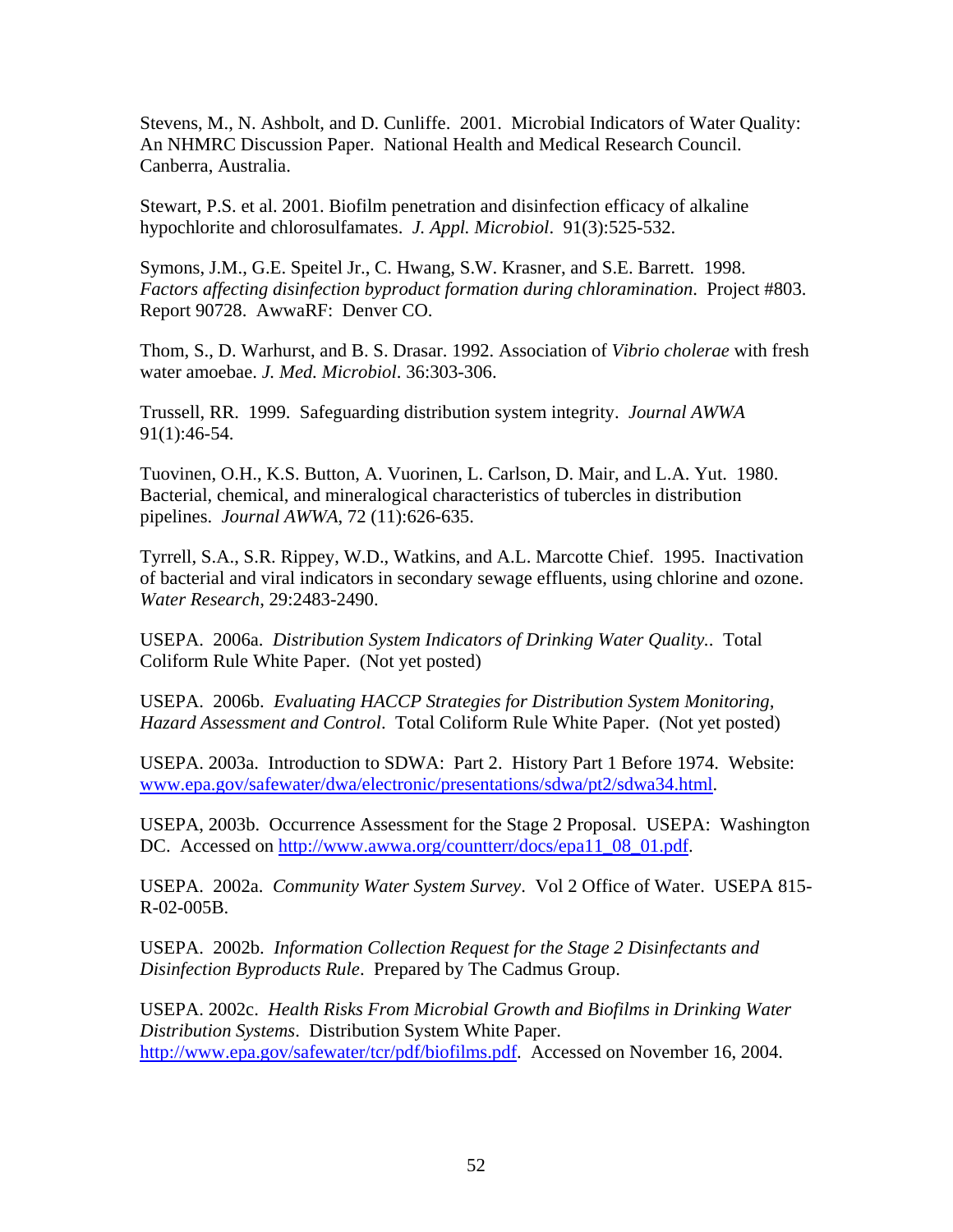USEPA 2002d. *Potential Contamination Due to Cross-Connections and Backflow and the Associated Health Risks: An Issue Paper*. Distribution System White Paper. http://www.epa.gov/safewater/tcr/pdf/ccrwhite.pdf. Accessed on November 16, 2004.

USEPA. 2001. *EPA Water Protection Task Force Notice #V: Water Supply Systems*. Accessed on http://www.awwa.org/countterr/docs/epa11\_08\_01.pdf.

USEPA. 1999a. Guidance Manual for Alternative Disinfectants and Oxidants. Office of Water. EPA 815-R-99-014.

USEPA. 1992. Seminar Publication: Control of Biofilm Growth in Drinking Water Distribution Systems. EPA/625/R-92/001. Washington, DC.

USEPA. 1991. Guidance Manual for Compliance with the Filtration and Disinfection Requirements for Public Water Systems Using Surface Water Sources. Science and Technology Branch Criteria and Standards Division Office of Drinking Water.

USEPA 1985. *Turbidity Criteria Document*. Draft.

Valentine, R.L., et al. 1998. *Chloramine Decomposition in Distribution System and Model Waters*. Denver, Colo.: AwwaRF and AWWA (Order #90721).

van der Kooij, D. 1987. The Effect of Treatment on Assimilable Organic Carbon in Drinking Water. In *Proceedings Of the Second National Conference on Drinking Water*, Pergamon Press. London, England.

van der Wende, E. and W.G. Characklis. 1990. Biofilms in potable water distribution systems. pp. 249-268. In *Drinking Water Microbiology*. Edited by G.A. McFeters. Springer-Verlag: New York, NY.

Vasconcelos, J.J., P. F. Boulos, W. M. Grayman, L. Kiene, O. Wable, P. Biswas, A. Bhari, L. A. Rossman, R. M. Clark, and J. A. Goodrich. 1996. *Characterization and Modeling of Chlorine Decay in Distribution Systems*. AWWA and AwwaRF: Denver CO.

Volk, C.J., R. Hoffmann, C. Chauret, G.A. Gagnon, G. Ranger, and R.C. Andrews. 2002. Implementation of chlorine dioxide disinfection: Effects of the treatment change on drinking water quality in a full-scale distribution system. *Journal of Environmental Engineering and Science*, 1(5): 323-330.

Volk, C.J. and M.W. LeChevallier. 1999. Impacts of the reduction of nutrient levels on bacterial water quality in distribution systems. *Applied and Environmental Microbiology.* 65(11):4957-4966.

Wadowsky, R.M., A.J. West, J.M. Kuchta, S.J. States, J.N. Dowling, and R.B. Yee. 1991. Multiplication of Legionella spp. in tap water containing *Hartmannella vermiformis*. *Appl. Environ. Microbiol*. 57:1950-1955.